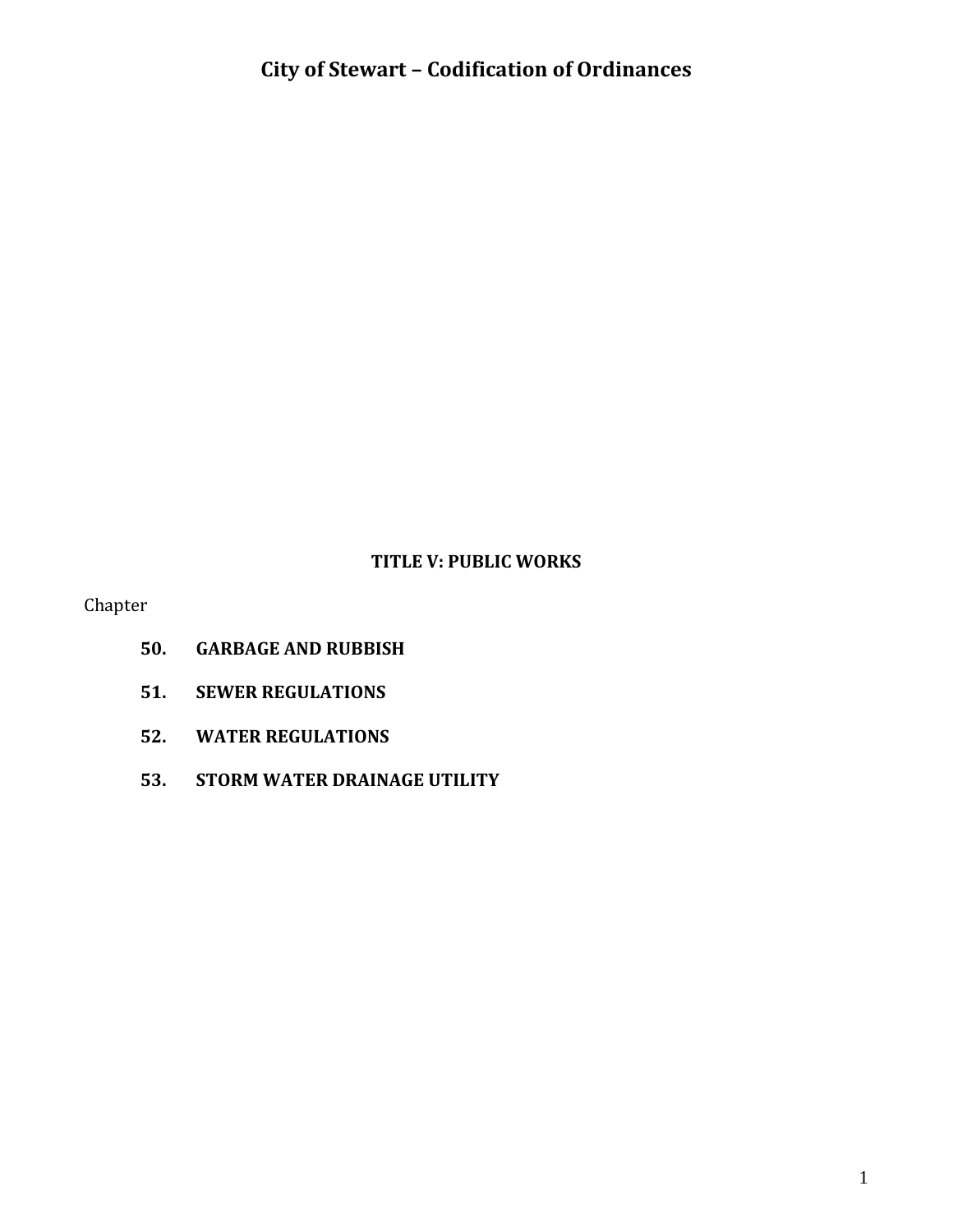#### **CHAPTER 50: GARBAGE AND REFUSE**

Section

- 50.01 Collection and disposal by city
- 50.02 Definitions
- 50.03 Containers
- 50.04 Collection
- 50.05 Charges; remittance of charges
- 50.06 Disconnection
- 50.07 Dumpsters or roll off services
- 50.08 Effective date
- 50.99 Penalty

### **§ 50.01 COLLECTION AND DISPOSAL BY CITY.**

- (A)All garbage and refuse accumulation in the city shall be accumulated, conveyed and disposed of by the city through its own personnel or its legally authorized agent, the city collection contractor. No person or commercial establishment shall collect or convey over any of the streets or alleys of the city, or disposal of any garbage accumulated in the city, except the city's duly authorized personnel or agent.
- (B)All garbage and refuse accumulated in the city shall be collected, conveyed and disposed of by the city through its personnel or its legally authorized agent, the city collection contractor. No person or commercial establishment shall collect, convey or cover any of the streets or alleys of the city, or dispose of any garbage accumulated in the city, except city personnel or the duly authorized city garbage collection contractor; provided that, this chapter shall not prohibit the disposal of garbage in dwellings by any device which grinds and deposits the garbage in a sewer. City personnel or the garbage collection contractor and his or her employees shall have the right to enter upon private property at all reasonable hours of the day for the purpose of collecting garbage.
- (C)(1) It shall be unlawful for any person to burn, or to cause to be burned, in or on any street, alley, highway, public or private lot, park or place, within the limits of the city, any garbage, rubbish, other waste material, garden refuse and leaves.
	- (2) The City Council shall designate and provide a disposal site in the city to be used solely by the residents of the city as the place for disposing of leaves, tree branches, grass clippings and small garden vegetable debris.
	- (3) The city shall provide public notice of the location of the site designating hours when dumping is permitted and additionally providing rules and regulations concerning the use of the site.
	- (4)It shall be unlawful for any person to deposit any garbage, refuse or other material whatsoever at the site except as designated above. In addition, no leaves or other permitted material shall be left upon the site in any container, including bags, boxes, cans or other devices. All containers whatsoever shall be removed from the site by the party delivering the materials.
	- (5) The dumping or disposal of any garbage refuse, waste matter or other like material at any place within the city, other than in an area officially designated by the city shall be unlawful.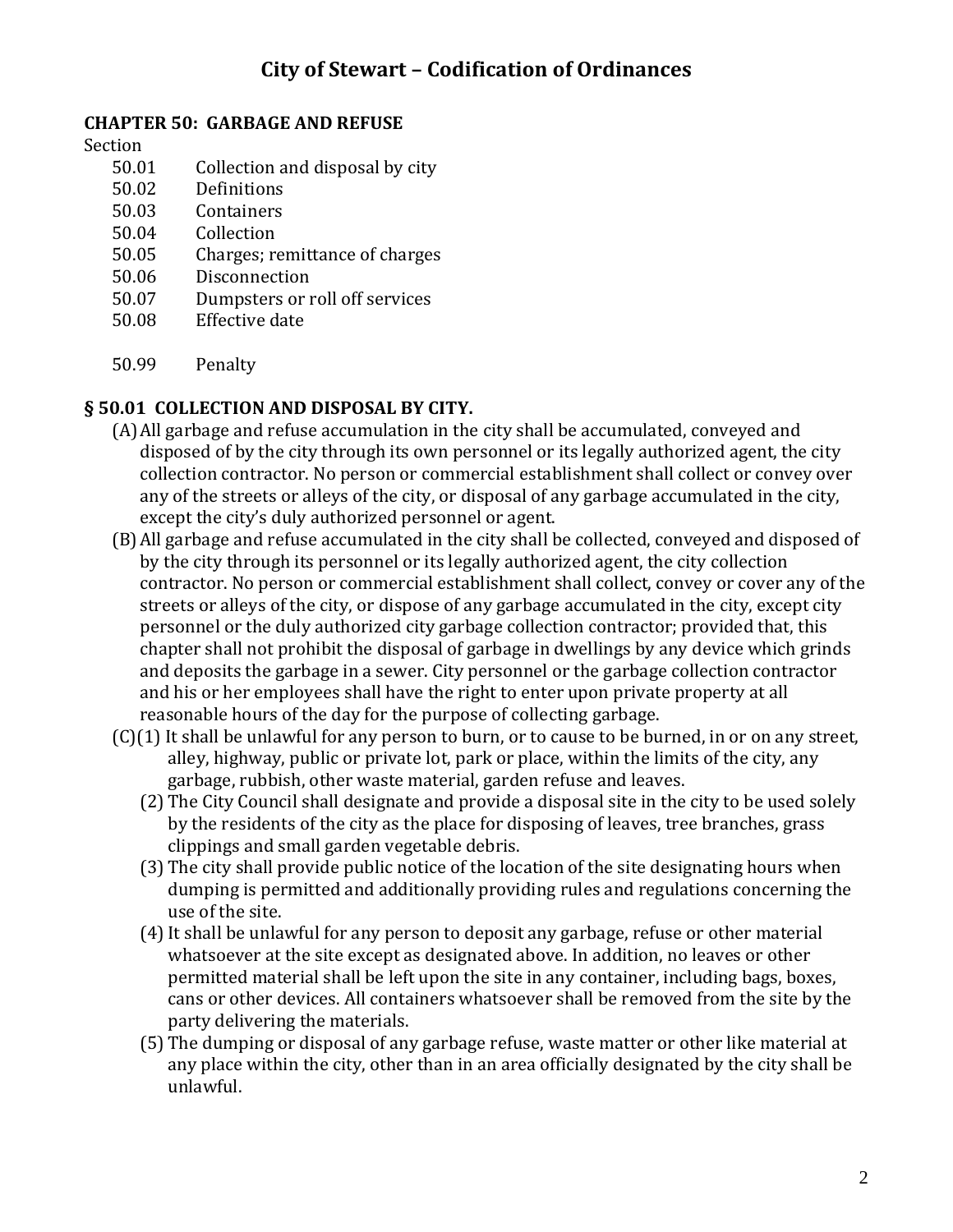### **§ 50.02 DEFINITIONS.**

For the purpose of this chapter, the following definitions shall apply unless the context clearly indicates or requires a different meaning.

*COMMERCIAL ESTABLISHMENT.* Any premises where a commercial or industrial enterprise of any kind is carried on, and shall include clubs, churches and establishments of non-profit organizations where the food is prepared or served or goods are sold, with the exception of single-family residential units in which a lawful home occupation is conducted.

- *GARBAGE.* Animal or vegetable wastes resulting from the handling, preparation, cooking and consumption of food.
- *GARBAGE COLLECTION CONTRACTOR.* The person with whom the city shall contract for collection of garbage in the city.
- *MULTIPLE-FAMILY RESIDENTIAL UNIT.* Any household wherein more than one family resides.
- *REFUSE.* All waste (except body wastes), including rubbish, tin cans, paper, cardboard, leaves, yard clippings, trees, shrubs, glass jars and bottles, and wood normally resulting from the operation of a household or business establishment, but not including garbage.
- *SINGLE-FAMILY RESIDENTIAL UNIT.* Any household with a single family residing therein, including a single-family residential unit in which a lawful home occupation is conducted.

### **§ 50.03 CONTAINERS.**

- (A)All garbage and refuse accumulated on any premises shall be placed and maintained in containers. Garbage and refuse containers shall be provided by the city garbage collector. Such containers shall be equipped with handles, tight fitting covers and shall be water tight. The garbage containers shall have a capacity of 32 gallons, 64 gallons or 96 gallons. Any additional garbage containers per pick-up shall be charged an additional fee.
- (B)Garbage and refuse containers shall be placed for collection at one place at ground level on the property and accessible for the street or alley from which collection is made.

### **§ 50.04 COLLECTION.**

Garbage and refuse accumulated at residential properties shall be collected at least once each week. The owners of the premises upon which refuse is accumulated shall use a container which can be sealed, operated and maintained as to prevent offensive odors escaping therefrom and refuse from being blown, dropped or spilled from the container. The ownership of the garbage and refuse material set out for collection and collected by the city personnel or city garbage collection contractor shall be vested in the city.

### **§ 50.05 PAYMENT OF CHARGES; LATE PAYMENT; COLLECTION.**

- (A)(1) The city shall certify to the county, on a yearly basis, all delinquent refuse and recycling charges. These amounts shall be payable with the owners property taxes.
	- (2) An administrative fee set by the city shall be assessed to each delinquent account and also applied to the property taxes.
- (B)The City Council shall from time to time by resolution establish charges for the collection of garbage and refuse. The charges for garbage and refuse collection shall be made on a monthly basis from the city garbage collection contractor. At such time as the City Council changes, by resolution, the rates herein established, a schedule of the revised rates shall be published in the official newspaper at least 30 days prior to the date the rates shall become effective.
- (C)Bills for garbage service charges shall be rendered on a monthly basis for the period for which the service will be rendered and shall be due on the  $20<sup>th</sup>$  of the month. Any bill not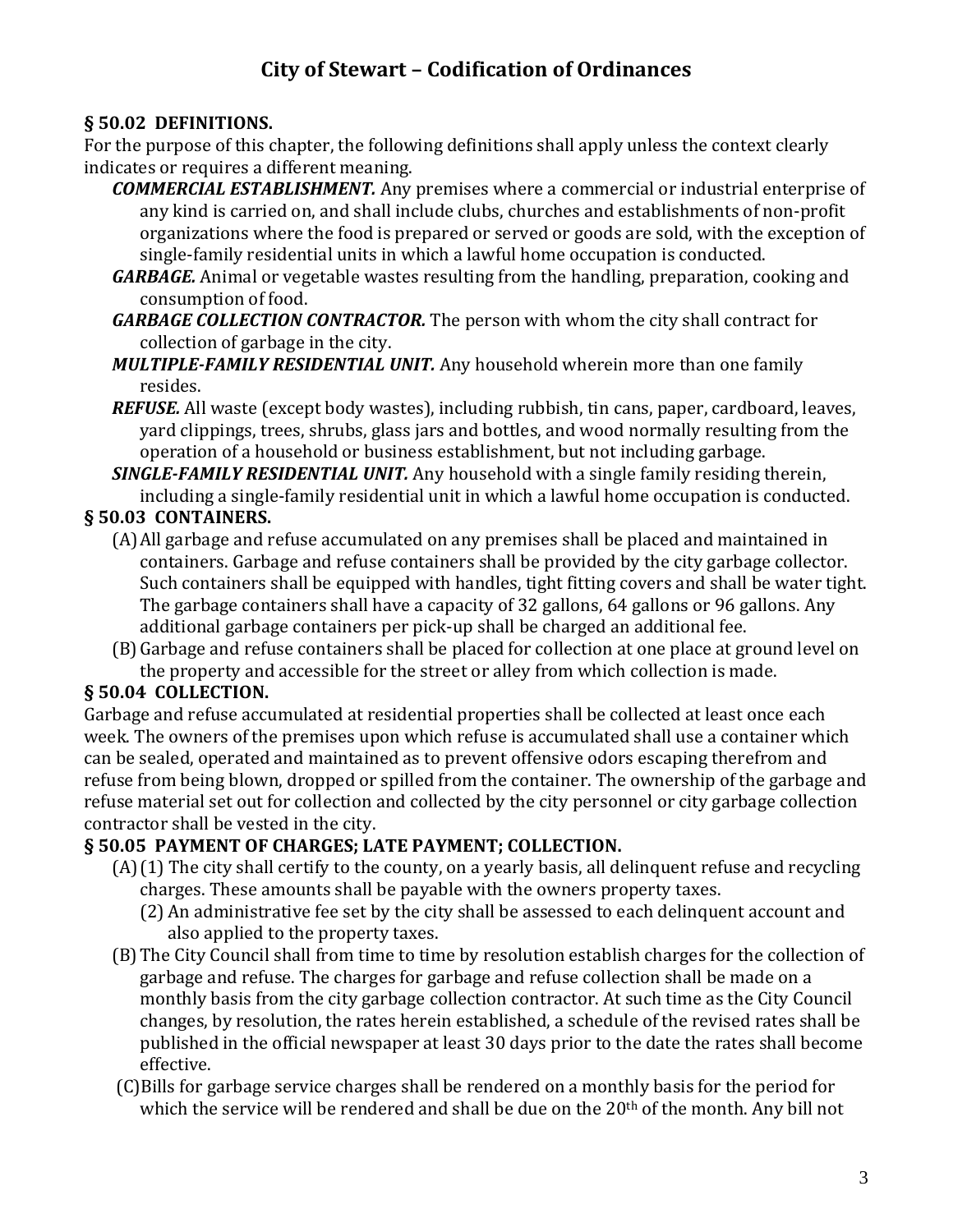paid in full by the due date will be considered delinquent. On the  $21<sup>st</sup>$  or the next working day after the 20<sup>th</sup> of the month, a late fee will be assessed to all delinquent amounts due, the city shall notify the owner and/or occupant that has a bill exceeding \$100.00 or two (2) months delinquent including water, sewer, storm water, infrastructure, debt service, garbage and miscellaneous charges in writing via regular mail regarding the delinquent bill and the date the entire bill is to be paid to avoid disconnection of water services. Failure to pay the entire bill will cause disconnection of water services. The penalty shall be computed in accordance with  $\S 33.01$  (A)(2) and shall be increased the same for every month the bill is outstanding.

- (D)The owner of the premises shall be liable to pay for the service to the premises, and the service is furnished to the premises by the city only upon the condition that the owner of the premises is liable therefore to the city.
- (E)Any additional costs caused by damages to a cart including the cost of restoring a cart, shall be borne by the property owner, at no expense to the city.

### **§ 50.06 DISCONNECTION.**

A resident who will not be living in his or her residence for more than 60 continuous days will be considered a "snow bird" and may disconnect his or her service for the length of time he or she are away. A resident may only receive this disconnection once a year.

### **§ 50.07 DUMPSTERS OR ROLL OFF SERVICES.**

For the purposes of construction or cleaning of a property, a resident or commercial establishment may use any company with garbage dumpster or roll off garbage services. **§ 50.99 PENALTY.**

- (A)Any person violating any provision of this chapter for which no specific penalty is prescribed shall be subject to §10.99.
- (B)Any person violating a provision of §50.01(C) shall be guilty of a misdemeanor and, upon conviction thereof, shall be subject to a fine not to exceed \$1,000 and/or 90 days in jail.

(Ord. No. 118, passed 6-12-2006; Ord. No. 119, passed 6-12-2006; Ord. No. 144, passed 09-9- 2013)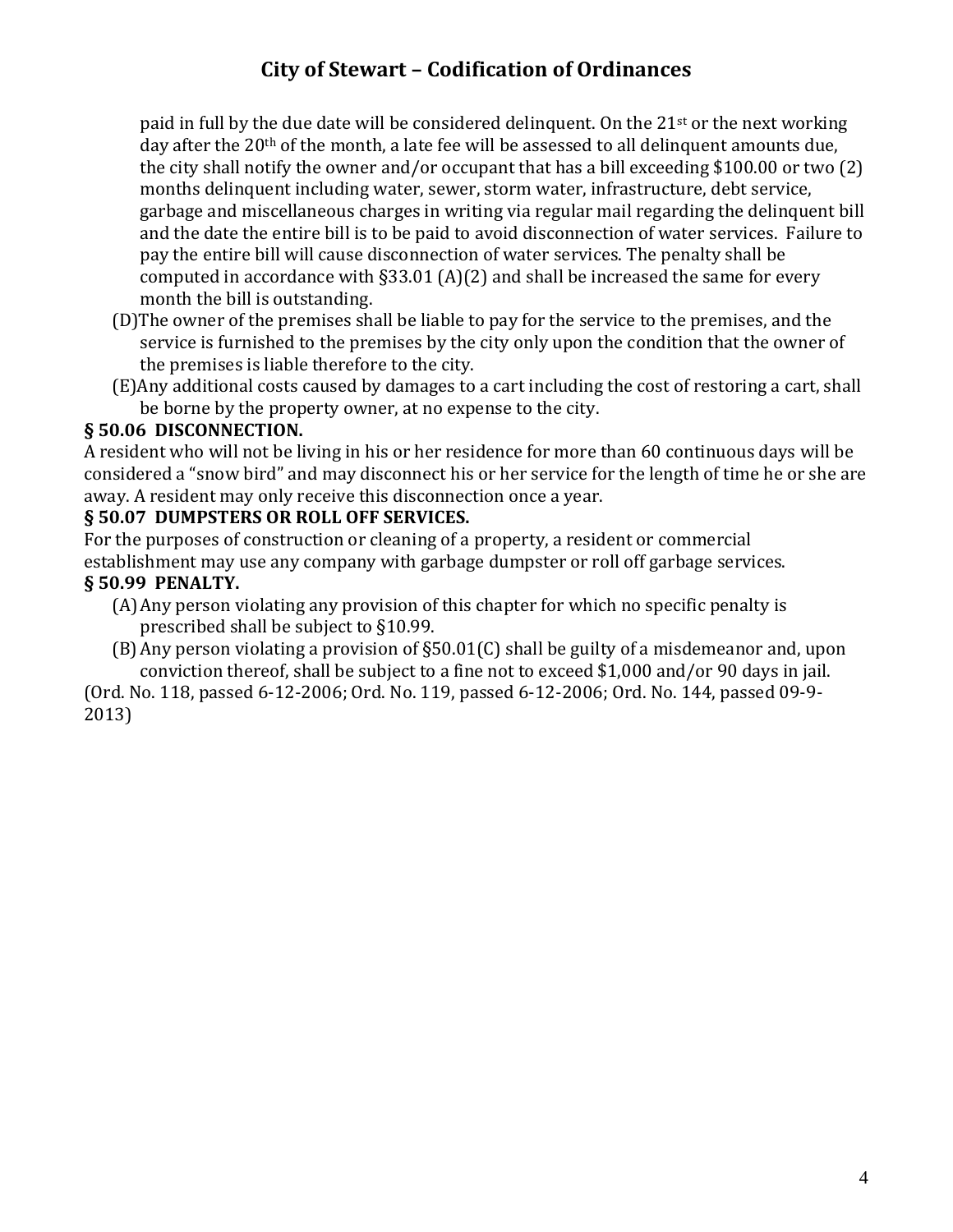### **CHAPTER 51: SEWER REGULATIONS**

Section

#### *General Provisions*

- 51.01 Definitions
- 51.02 Control by Utilities Superintendent
- 51.03 Unlawful practices
- 51.04 Private wastewater disposal
- 51.05 Building sewers and connections
- 51.06 Use of public services
- 51.07 Damage, destruction and the like
- 51.08 User rate schedule for charges
- 51.09 Powers and authority of inspectors

### *Sewer Service Charge System*

- 51.20 Definitions
- 51.21 Establishment of system
- 51.22 Determination of charges
- 51.23 Sewer Service Fund
- 51.24 Administration
- 51.99 Penalty

# *GENERAL PROVISIONS*

#### **§ 51.01 DEFINITIONS.**

For the purpose of this subchapter, the following definitions shall apply unless the context clearly indicates or requires a different meaning.

*ACT.* The Federal Water Pollution Control Act also referred to as the Clean Water Act, as amended, 33 U.S.C. §1251 et seq.

*ASTM.* American Society for Testing Materials.

*AUTHORITY.* The City of Stewart. Minnesota or its representative thereof.

*BOD<sup>5</sup>* or *BIOCHEMICAL OXYGEN DEMAND.* The quantity of oxygen utilized in the biochemical oxidation of organic matter under standard laboratory procedure in five days at  $20^{\circ}$ C in terms of milligrams per liter (mg/l).

- **BUILDING DRAIN.** The part of the lowest horizontal piping of a drainage system which receives the discharge from waste and other drainage pipes inside the walls of the building and conveys it to the building sewer, beginning ten feet outside the building wall.
- **BUILDING SEWER.** The extension from the building drain to the public sewer or other place of disposal, also referred to as a *HOUSE CONNECTION* or *SERVICE CONNECTION*.
- *CITY.* The area within the corporate boundaries of the City of Stewart as presently established or as amended by ordinance or other legal actions at a future time. The term *CITY*, when used herein, may also be used to refer to the City Council and its authorized representative.
- *CHEMICAL OXYGEN DEMAND (COD).* The quantity of oxygen utilized in the chemical oxidation of organic matter as determined by standard laboratory procedures, and as expressed in terms of milligrams per liter (mg/l).
- *COMPATIBLE POLLUTANT.* Biochemical oxygen demand, suspended solids, pH and fecal coliform bacteria, plus additional pollutants identified in the NPDES/SDS permit if the treatment facilities are designed to treat the pollutants to a degree which complies with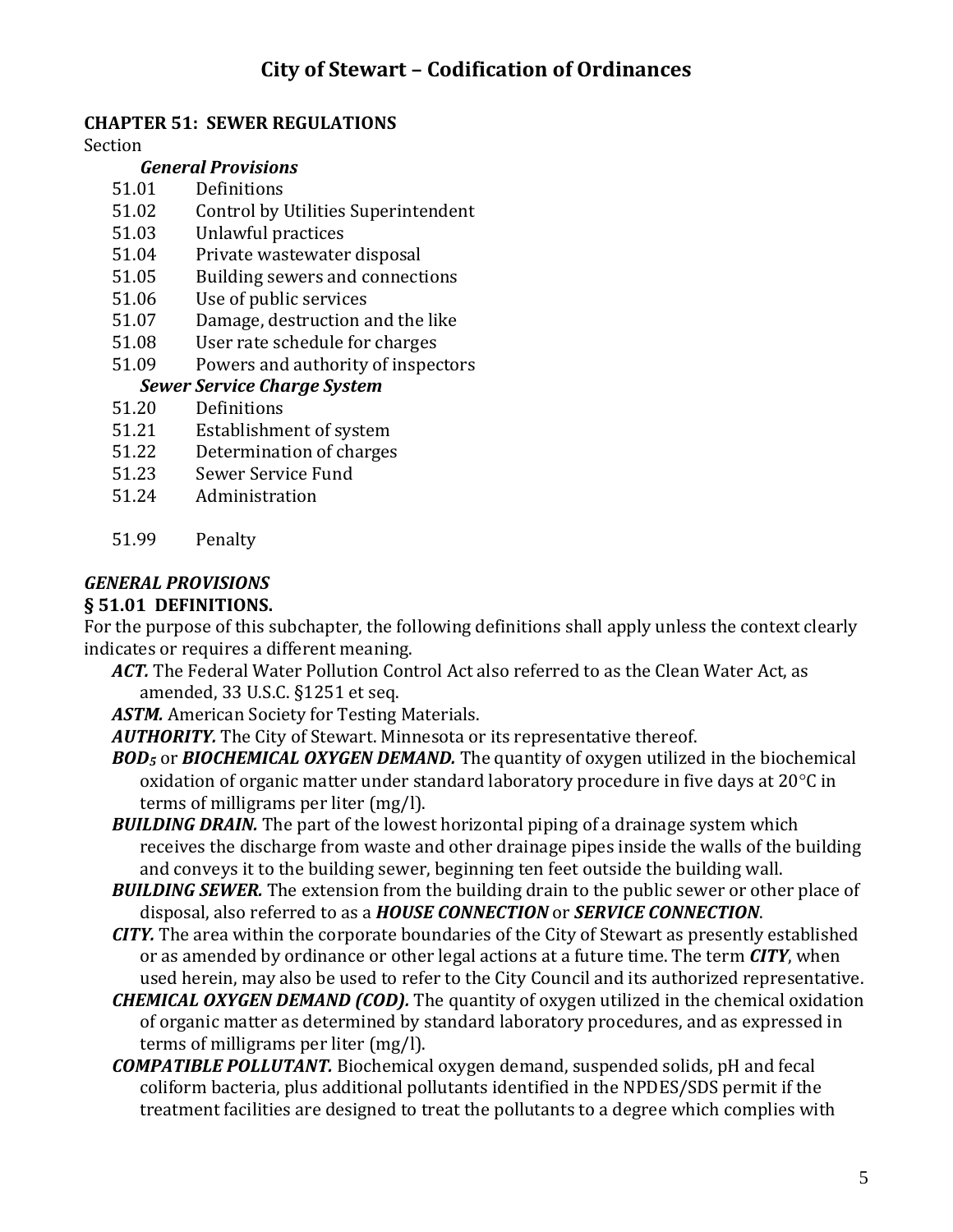effluent concentration limits imposed by the permit.

- *CONTROL MANHOLE.* A structure specially constructed for the purpose of measuring flow and sampling of wastes.
- *EASEMENT.* An acquired legal right for the specific use of land owned by others.
- *FECAL COLIFORM.* Any number of organisms common to the intestinal tract of humans and animals whose presence in sanitary sewage is an indicator of pollution.
- *FLOATABLE OIL.* Oil, fat or grease in a physical state, such that it will separate by gravity from wastewater.
- *GARBAGE.* Animal and vegetable waste resulting from the handling, preparation, cooking and service of food.
- *INCOMPATIBLE POLLUTANT.* Any pollutant that is not defined as a compatible pollutant, including non-biodegradable dissolved solids.
- *INDUSTRY.* Any non-governmental or nonresidential use of a publicly owned treatment works which is identified in the *Standard Industrial Classification Manual*, latest edition, which is categorized in Divisions A, E, D, E and I.
- *INDUSTRIAL WASTE.* Gaseous, liquid and solid wastes resulting from industrial or manufacturing processes, trade or business, or from the development, recovery and processing of natural resources, as distinct from residential or domestic strength wastes.
- *INFILTRATION.* Water entering the sewage system (including building drains and pipes) from the ground through such means as defective pipes, pipe joints, connections and manhole walls.
- *INFILTRATION/INFLOW (I/I).* The total quantity of water from both infiltration and inflow.
- *INFLOW.* Water other than wastewater that enters a sewer system (including building drains) from sources such as, but not limited to, roof leaders, cellar drains, yard and area drains, foundation drains, drains from springs and swampy areas, manhole covers, cross-connections from storm sewer, catch basins, surface runoff, street wash waters or drainage.
- *INTERFERENCE.* The inhibition or disruption of the city's wastewater disposal system processes or operations which causes or significantly contributes to a violation of any requirement of the city's NPDES and/or SDS permit. The term includes of sewage sludge use or disposal by the city in accordance with published regulations providing guidelines under §405 of the Act or any regulations developed pursuant to the Solid Waste Disposal Act, the Clean Air Act, the Toxic Substance Control Act or more stringent state criteria applicable to the method, of disposal or ass employed by the city.
- *MPCA.* Minnesota Pollution Control Agency.
- *NATIONAL CATEGORICAL PRETREATMENT STANDARDS.* Federal regulations establishing pretreatment standards for introduction of pollutants in publicly-owned wastewater treatment facilities which are determined to be not susceptible to treatment by the treatment facilities would interfere with the operation of the treatment facilities, pursuant to §307(b) of the Act.
- *NATIONAL POLLUTANT DISCHARGE ELIMINATION SYSTEM* or *NPDES PERMIT.* A permit issued by the MPCA, setting limits on pollutants that a permittee may legally discharge into navigable waters of the United States pursuant to §402 and §405 of the Act.
- *NATURAL OUTLET.* Any outlet, including storm sewers and combined sewers, which overflow into a watercourse, pond, ditch, lake or other body of surface water or ground water.
- *NON-CONTACT COOLING WATER.* The water discharged from any use such as air conditioning,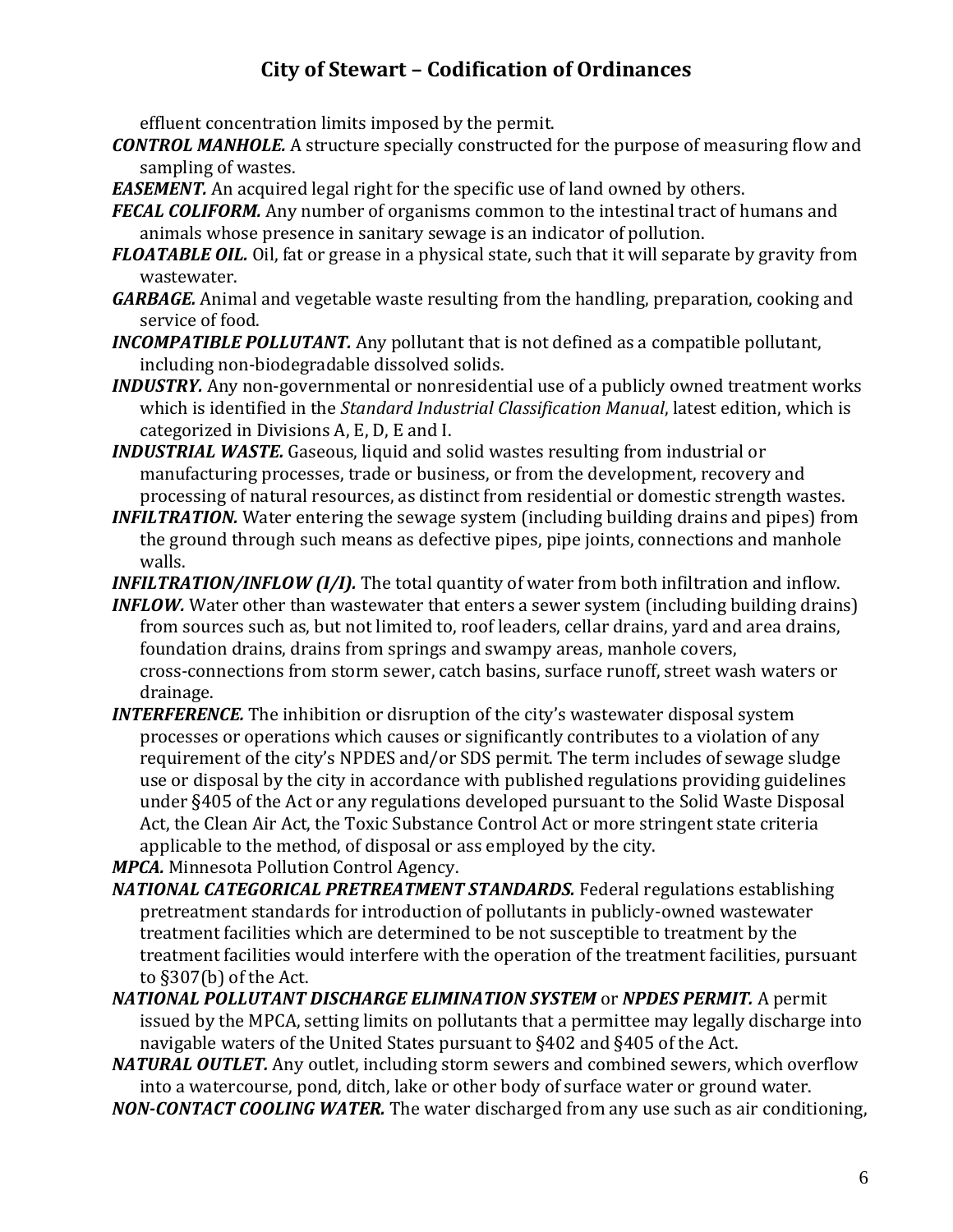cooling or refrigeration, or during which only pollutant added, is heat.

*NORMAL DOMESTIC STRENGTH WASTE.* Wastewater that is primarily introduced by residential users with a  $BOD<sub>5</sub>$  concentration not greater than 250 mg/l and a suspended solids (TSS) concentration not greater than 250 mg/l.

*PERSON.* Any individual, firm, company, association, society, corporation or group.

- *pH.* The logarithm of the reciprocal of the concentration of hydrogen ions in terms of grams per liter of solution.
- *PRETREATMENT.* The treatment of wastewater from industrial sources prior to the introduction of the waste effluent into a publicly-owned treatment works.
- *PROPERLY SHREDDED GARBAGE.* The wastes from the preparation, cooking and dispensing of food that have been shredded to the degree that all particles will be carried freely under the flow conditions normally prevailing in public sewers with no particle greater than onehalf inch (1.27 cm) in any dimension.

*SEWAGE.* The spent water of a community. The preferred term is *WASTEWATER*.

*SEWER.* A pipe or conduit that carried wastewater or drainage water.

- (1) *COLLECTION SEWER.* A sewer whose primary purpose is to collect wastewaters from individual point source discharges and connections.
- (2) *COMBINED SEWER.* A sewer intended to serve as a sanitary sewer and a storm sewer.
- (3) *FORCE MAIN.* A pipe in which wastewater is carried under pressure.
- (4)*INTERCEPTOR SEWER.* A sewer whose primary purpose is to transport wastewater from collection sewers to a treatment facility.
- (5) *PRIVATE SEWER.* A sewer which is not owned and maintained by a public authority.
- (6) *PUBLIC SEWER.* A sewer owned, maintained and controlled by a public authority.
- (7) *SANITARY SEWER.* A sewer intended to carry only liquid- and water-carried wastes from residences, commercial buildings, industrial plants and institutions together with minor quantities of ground, storm and surface waters which are not admitted intentionally.
- (8) *STORM SEWER* or *STORM DRAIN.* A drain or sewer intended carry storm waters, surface runoff, ground water, sub-surface water, street wash water , drainage and unpolluted water from any source.

*SHALL.* Is mandatory; *MAY* is permissive.

*SIGNIFICANT INDUSTRIAL USER.* Any industrial user of the wastewater treatment facility which has a discharge flow:

- $(1)$  In excess of 25,000 gallons per average work day;
- (2) Has exceeded 5% of the total flow received at the treatment facility;
- (3) Whose waste contains a toxic pollutant in toxic amounts pursuant to §307(a) of the Act; or
- (4) Whose discharge has a significant effect, either singly or in combination with other contributing industries, on the wastewater disposal system, the quality of sludge, the system's effluent quality or emissions generated by the treatment system.
- *SLUG.* Any discharge of water or wastewater which in concentration of any given constituent, or in quantity of flow, exceeds for a period of duration longer than 15 minutes, more than five times the average 24-hour concentration of flows during normal operation, and shall adversely affect the collection and/or performance of the wastewater treatment works.
- *STATE DISPOSAL SYSTEM (SDS) PERMIT.* Any permit (including any terms, conditions and requirements thereof) issued by the MPCA pursuant to M.S. §115.07 for a disposal system,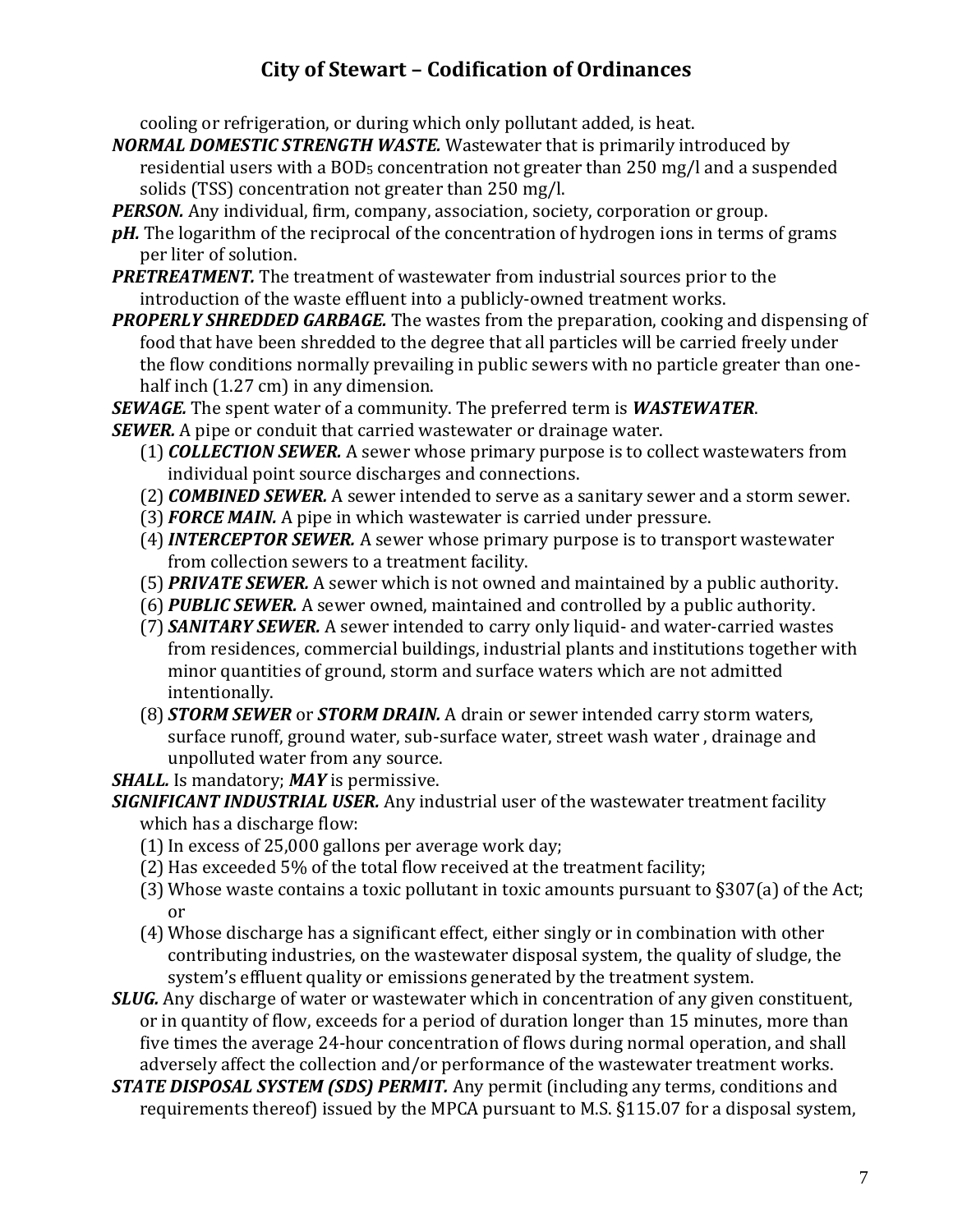as defined by M.S. §115.01(8).

- *SUPERINTENDENT.* The Utilities Superintendent or a deputy, agent or representative thereof. *SUSPENDED SOLIDS (SS)* or *TOTAL SUSPENDED SOLIDS (TSS).* The total suspended matter that either floats on the surface of, or is in suspension in water, wastewater or other liquids, and is removable by laboratory filtering as prescribed in *Standard Methods for the Examination of Water and Wastewater*, latest edition, and referred to as non-filterable residue.
- **TOXIC POLLUTANT.** The concentration of any pollutant or combination of pollutants which upon exposure to or assimilation into any organism will cause adverse effects as defined in standards issued pursuant to §307(a) of the Act.
- *UNPOLLUTED WATER.* Water of quality equal to or better than the effluent criteria in effect, or water that would not cause violation of receiving water quality standards and would not be benefitted by discharge to the sanitary sewers and wastewater treatment facilities. (See "non-contact cooling water".)
- *USER.* Any person who discharges or causes or permits the discharge of wastewater into the city's wastewater disposal system.
- *WASTEWATER.* The spent water of a community and referred to as sewage. From the standpoint of source, it may be a combination of the liquid- and water-carried wastes from residences, commercial buildings, industrial plants and institutions together with any ground water, surface water and storm water that may be present.
- *WASTEWATER TREATMENT WORKS* or *TREATMENT WORKS.* An arrangement of any devices, facilities, structures, equipment or processes owned or used by the city of the purpose of the transmission/storage, treatment, recycling and reclamation of municipal sewage, domestic sewage or industrial wastewater, or structures necessary to recycle or reuse water including interceptor sewers, outfall sewers, collection sewers, pumping power and other equipment and their appurtenances, extensions, extensions, additions and alterations thereof; elements essential to provide a reliable recycled water supply such as standby treatment units and clear well facilities; and any works including land which is an integral part of the treatment process or is used for ultimate disposal of residues resulting from the treatment.
- *WATERCOURSE.* A natural or artificial channel for the passage of water, either continuously or intermittently.
- *WPCF.* The Water Pollution Control Federation.

### **§ 51.02 CONTROL BY THE UTILITIES SUPERINTENDENT.**

The Utilities Superintendent shall have control and general supervision of all public sewers and service connections in the city and shall be responsible for administering the provisions of this subchapter to the end that a proper and efficient public sewer is maintained.

### **§ 51.03 UNLAWFUL PRACTICES.**

- (A)It shall be unlawful for any person to place, deposit or permit to be deposited in any unsanitary manner on public or private property within the city, or in any area under jurisdiction, any human or animal excrement, garbage or objectionable waste.
- (B)It shall be unlawful to discharge to any natural outlet any wastewater or other polluted treatment has been provided in accordance to discharge to any natural waters, except where suitable with subsequent provisions of this subchapter and the city's NPDES/SDS permit.
- (C) Except as provided hereinafter, it shall be unlawful to construct or maintain any privy,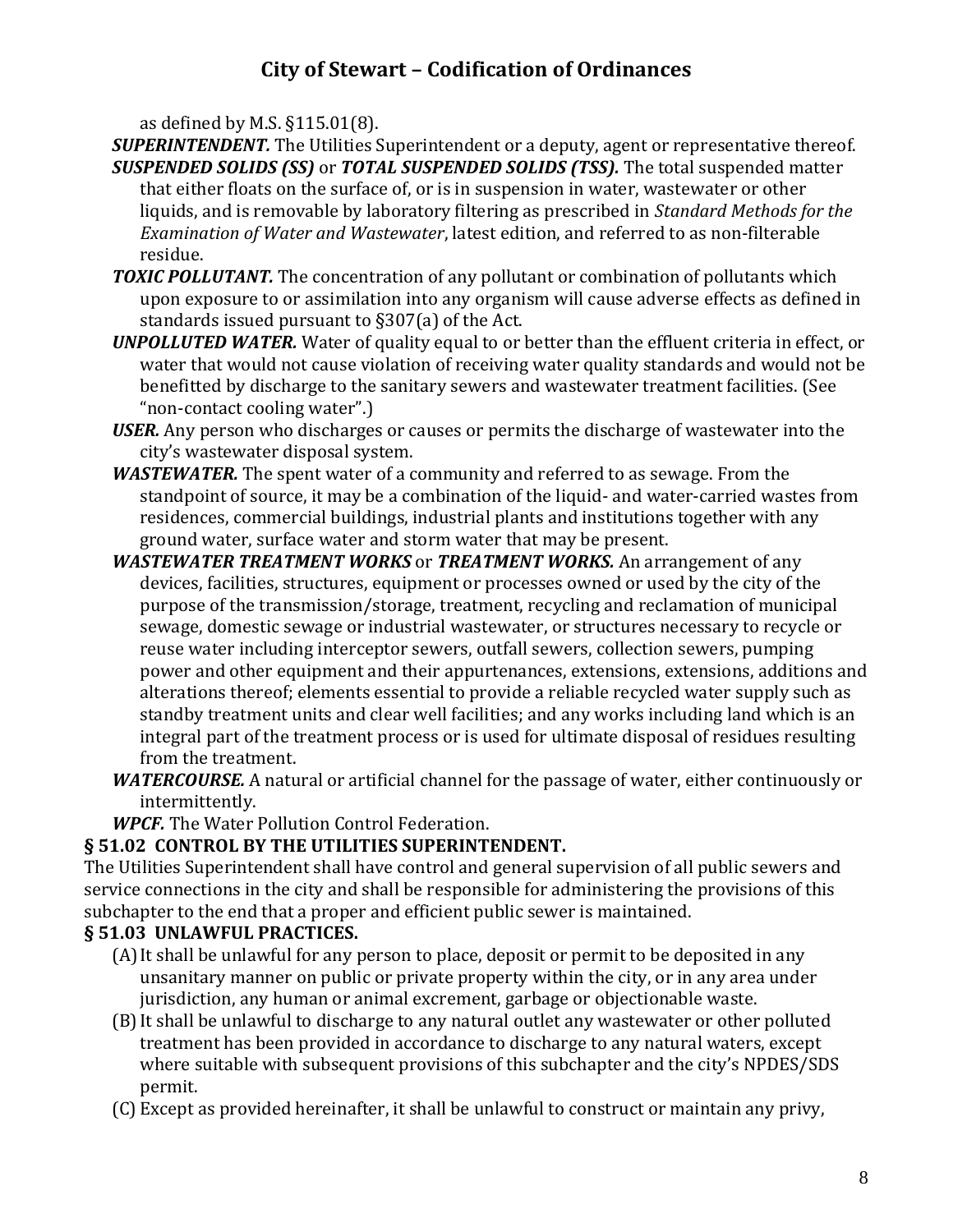privy vault, septic tank, cesspool or other facility intended or used for the disposal of wastewater.

- (D)The owner(s) of all houses, buildings or properties used for human occupancy, employment, recreation or other purposes from which wastewater is discharge, and which is situated within the city and adjacent to any street, alley or right-of-way in which there is now located or may in the future be located, a public sanitary sewer of the required at the owner(s) expense to install a suitable connection to the public sewer in accordance with provisions of this code, within 60 days of the date the public sewer is operational, provided the public sewer is within 200 feet of the structure wastewater. All future
- (E)In the event an owner shall fail to connect to a public sewer in compliance with a notice given under division (D) above, the city must undertake to have the connection made and shall assess the cost thereof against the benefitted property. The assessment, when levied, shall bear interest at the rate determined by the City Council and shall be certified to the Auditor of the county and shall be collected and remitted to the city in the same manner as assessments for local improvements. The rights of the city shall be in addition to any remedial or enforcement provisions of this subchapter.
- (F) (1) No person, shall discharge or cause to be discharged any storm water, ground water, foundation drains, roof runoff, yard drainage, yard fountain, pond overflow or any substance other than sanitary sewage into the sanitary collection system.
	- (a) No roof runoff, sump pump, foundation drains, cistern overflows, swimming pool discharge or surface water drainage shall be connected to the sanitary sewer system and no building shall hereafter be constructed nor shall any existing buildings be hereafter altered in a manner that the roof drainage or any other sources of discharge or drainage other than sanitary sewer shall connect with the sanitary sewer system inside or outside the building.
	- (b) Any person, form or corporation having a roof, sump pump, swimming pool discharge, cistern overflow pipe or surface drain now connected and/or discharging into the sanitary sewer system shall disconnect and/or remove same prior to 1-1-1996. Any disconnect or openings in the sanitary sewer shall be closed or repaired in an effective, workmanlike manner as described in the next section.
	- (c) All sump pumps shall have a discharge pipe installed to the outside wall of the building with one inch inside minimum diameter. The pipe attachment must be a permanent fitting such as PVC pipe with glued fittings. The discharge shall extend at least three feet outside of the foundation wall and must be directed toward the front yard or rear yard area of the property.
	- (d) Every person owning improved real estate that discharges into the city's sanitary sewer system shall allow the city employee(s), or designated agent to inspect the buildings to confirm that there is no sump pump or other prohibited discharge into the sanitary sewer system. Any person refusing to allow their property to be inspected shall immediately become subject to the surcharge hereinafter provided for. Any property found to violate this section shall make the necessary changes to comply with this section and the changes shall be verified by city employee(s), or designated agent.
	- (e) A surcharge set by the city per month is hereby imposed and shall be added to every sewer billing mailed on and after 1-1-1996, to property owners who are not in compliance with this section. The surcharge shall be added every month, until the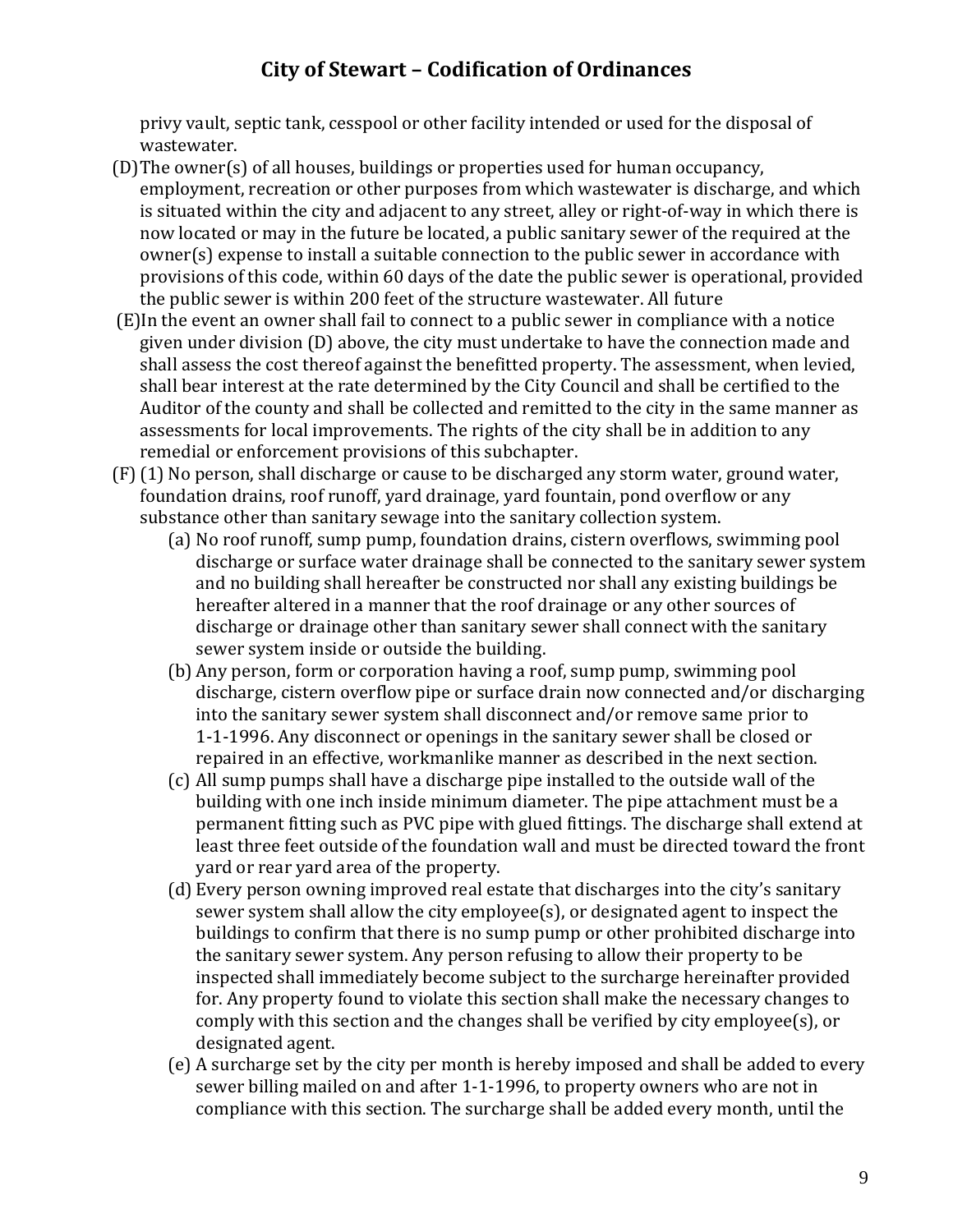property is in compliance. The imposition of the surcharge shall, in no way, limit the right of the city to seek an injunction in District Court ordering the property owner to disconnect the non-conforming connection to the sanitary sewer system or from pursuing any other legal remedies available.

- (2) The City Wastewater Superintendent shall have the power and duty of hearing and deciding requests for waivers from the applicability of the provisions of this subchapter where strict enforcement would cause undue hardship because of circumstances unique to the individual property under consideration or cause a safety problem.
	- (a) Application for waivers pursuant to this division (F)(2) shall be addressed in writing to the City Wastewater Superintendent.
	- (b) The applications shall at a minimum identify the property for which the waiver is being applied for, the name of the property owner/applicant and describe in detail what characteristics of the subject property create an undue hardship.
	- (c) Within a reasonable time the City Wastewater Superintendent shall make its order deciding on the matter and serve a copy of the order upon the applicant by mail.
	- (d) Upon approval of an application for a waiver, a property owner shall be allowed to temporarily pump directly into the sanitary sewer system between the dates October 15 and April 1; provided, the applicant agrees to pay an additional fee set by the city per year for the additional sewer service, payable October 1 of the year.
	- (e) The holder of a waiver shall employ an authorized plumber to allow the Wastewater Superintendent to inspect or certify prior to April 15 of each subsequent year that their discharge water connection has been removed from the sanitary sewer.
	- (f) Failure to provide the certification will place the waiver holder in violation of this subchapter.
- (3) Upon verified compliance with this section, the city reserves the right to inspect the property at least yearly to verify compliance herewith.

### **§ 51.04 PRIVATE WASTEWATER DISPOSAL.**

- (A) Where a public sewer is not available under the provisions of  $\S 51.03(D)$ , the building sewer shall be connected to a private wastewater disposal system complying with the provisions of this section.
- (B) Prior to commencement of construction of a private wastewater disposal system, the owner(s) shall first obtain a written permit signed by the city. The application for the permit shall be made on a form furnished by the city, which the applicant shall supplement by any plans, specifications and other information as are deemed necessary to the city.
- (C) A permit for a private wastewater disposal system shall not become effective until the installation is completed to the satisfaction of the city or its authorized representative. The city or its representative shall be allowed to inspect the work at any stage of construction, and, in any event, the applicant for final inspection and before any underground portions are covered. The inspection shall be made within 48 hours of the receipt of notice.
- (D) The type, capacities, location and layout of a private wastewater disposal system shall comply with all requirements of 6 MCAR 4.8040, entitled *Individual Sewage Treatment System Standards*. No septic tank or cesspool shall be permitted to discharge to any natural outlet.
- (E) At such time as a public sewer becomes available to a property serviced by a private wastewater disposal system, a direct connection shall be made to the public sewer within 60 days in compliance with this subchapter, and within 60 days any septic tanks, cesspools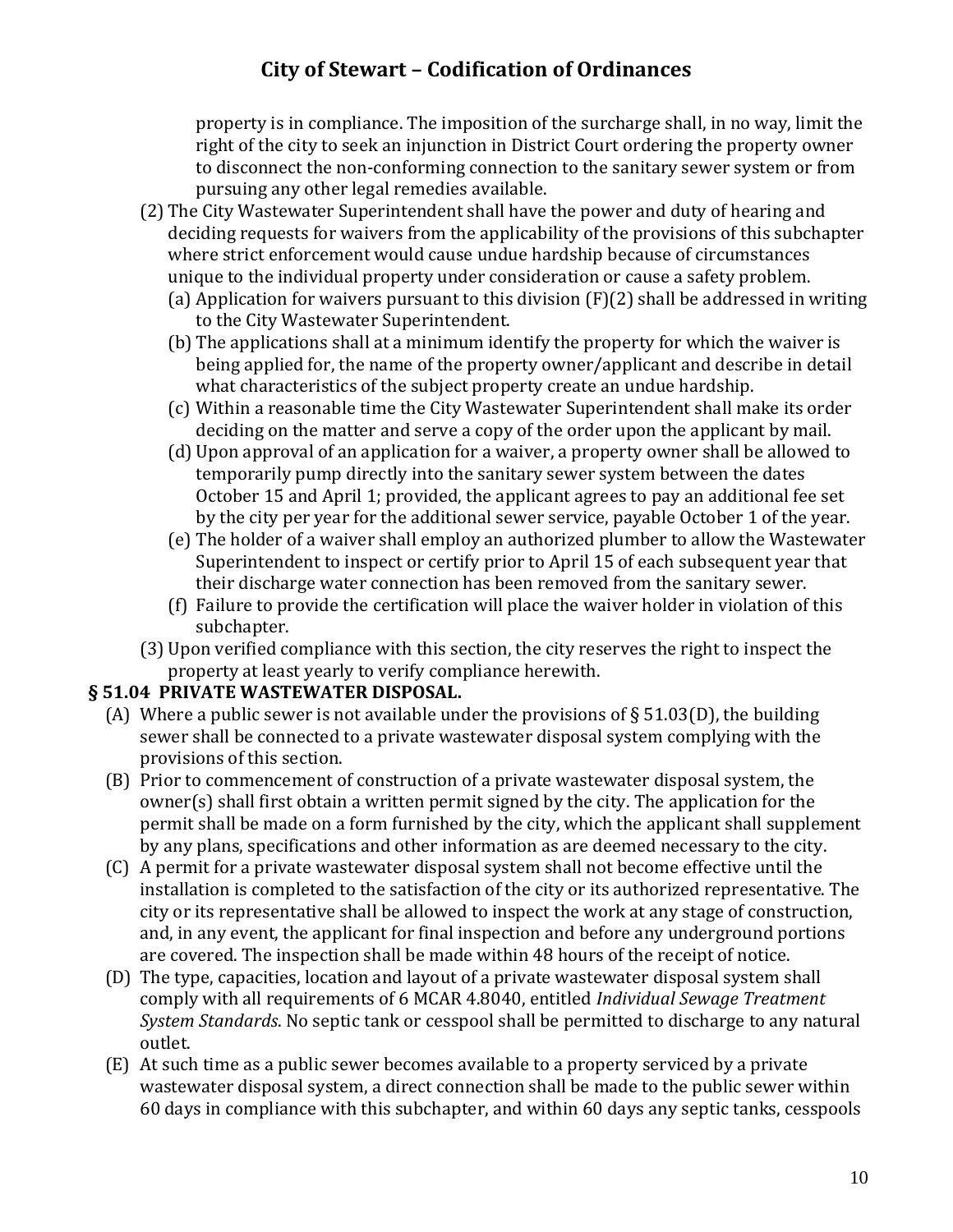and similar private wastewater disposal systems shall be cleaned of sludge. The bottom shall be broken to permit drainage and the tank or pit filled with suitable material.

- (F) The owner(s) shall operate and maintain the private wastewater disposal facilities in a sanitary manner at all times at no expense to the city.
- (G) No statement contained in this section shall be construed to interfere with any additional requirements that may be imposed by the MPCA or the Department of Health of the state.

### **§ 51.05 BUILDING SEWERS AND CONNECTIONS.**

- (A)Any new connection(s) to the sanitary sewer system shall be prohibited unless sufficient capacity is available in all facilities including, but not limited to capacity for flow, BOD<sub>5</sub> and suspended solids, as determined by the Superintendent.
- (B)No unauthorized person(s) shall uncover, make any connections with or opening into, use, alter or disturb any public sewer or appurtenance thereof without first obtaining a written permit from the city.
- (C) Applications for permits shall be made by the owner or authorized agent and the party employed to do the work, and shall state the location, name of owner, street number of the building to be connected and how occupied. No person shall extend private building drain beyond the limits of the building or property for which the service connection permit has been given.
- (D)(1) There shall be two classes of building sewer permits:
	- (a) For residential and commercial service; and
	- (b) For service to establishments producing industrial wastes.
	- (2) In either case, the application shall be supplemented by any plans, specifications or any other information considered pertinent in the judgment of the city. The industry, as a condition of permit authorization, must provide information describing its wastewater constituents, characteristics and type of activity.
- (E) All costs and expenses incidental to the installation and connection of the building sewer shall be borne by the owner(s). The owner(s) shall indemnify the city from any loss or damage that may be directly or indirectly occasioned by the installation of the building sewer.
- (F) A separate and independent building sewer shall be provided for every building, except where on building stands at the rear of another on an interior lot and no private sewer is available or can be constructed to the rear building through an adjoining alley, court, yard, driveway. The building sewer from the front building may be extended to the rear building and the whole considered one building sewer. The city does not and will not assume any obligation or responsibility for damage caused by or resulting from any connection aforementioned.
- (G)Old building sewers may be used in connection with new buildings only when they are found, on examination and test by the Superintendent or his or her representative, to meet all requirements of this subchapter.
- (H)The size, slopes, alignment, materials of construction of a building sewer, and the methods to be used in excavating, placing of the pipe, jointing, testing and backfilling of the trench, shall all conform to the requirements of the State Building and Plumbing Codes or other applicable rules and regulations of the city. In the absence of code provisions or in the amplification thereof, the materials and procedures set forth in appropriate specifications of the ASTM and WPCF Manual of Practice No. 9 shall apply.
- (I) Whenever possible, the building sewer shall be brought to the building at an elevation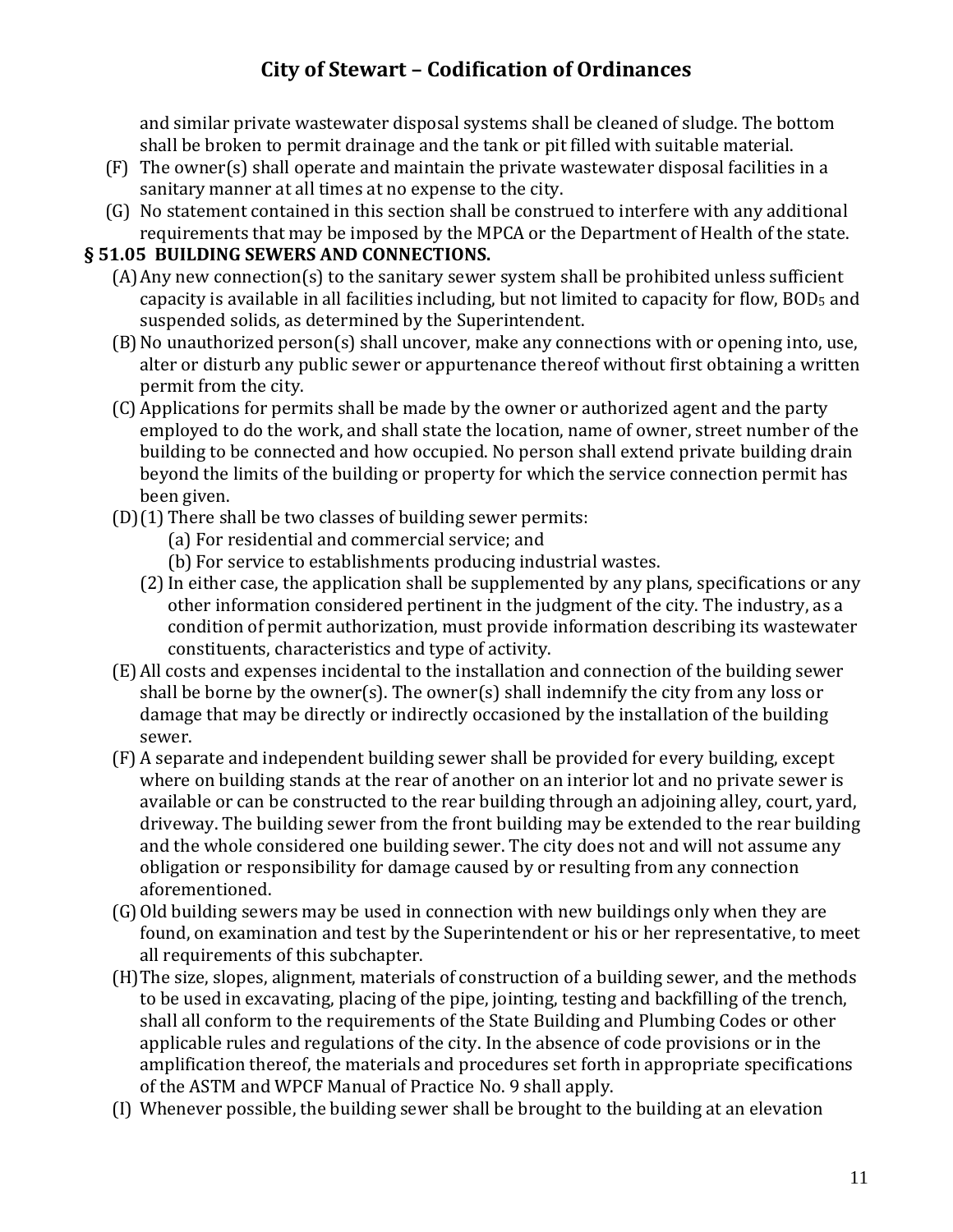below the basement floor. In all buildings in which any building drain is too low to permit gravity flow to the public sewer, sanitary sewage carried by the building drain shall be lifted by an approved means and discharged to the building sewer.

- (J) No person(s) shall make connection of roof downspouts, foundation drains, areaway drains or other sources of surface runoff or groundwater to a building sewer or indirectly to the wastewater disposal system.
- (K)The connection of the building sewer in the public sewer shall conform to the requirements of the State Building and Plumbing Codes or other applicable rules and regulations of the city, or the procedures set forth in appropriate specifications of the ASTM and the WPCA Manual of Practice No. 9. All connections shall be made gas-tight and water-tight and verified by proper testing to prevent the inclusion of infiltration/inflow. Any deviation from the prescribed procedures and materials must be approved by the city prior to installation.
- (L) The applicant for the building sewer permit shall notify the city when the building sewer is ready for inspection and connection to the public sewer. The connection and inspection shall be made under the supervision of the Superintendent or authorized representative thereof.
- (M)All excavations for building sewer installation shall be adequately guarded with barricades and lights so as to protect the public from hazard. Streets, designated public sidewalks, parkways and other public property disturbed in the course of the work shall be restored in a manner satisfactory to the city.

### **§ 51.06 USE OF PUBLIC SERVICES.**

- (A)No person(s) shall discharge or cause to be discharged any unpolluted water such as storm water, ground water, roof runoff surface drainage or non-contact cooling water to any sanitary sewer.
- (B)Storm water and all other unpolluted drainage shall be discharged to such sewers as are specifically designed as storm sewers or a natural outlet approved by the city and other regulatory agencies. Industrial cooling water or unpolluted process waters may be discharged to a storm sewer or natural outlet on approval of the city and upon approval and the issuance of a discharge permit by the MPCA.
- (C) No person(s) shall discharge or cause to be discharged any of the following described waters or wastes to any public sewers:
	- (1) Any liquids, solids or gases which by reason of their nature or quantity are, or may be, sufficient either alone or by interaction with other substances to cause fire or explosion or be injurious in any other way to the wastewater disposal system or to the operation of the system. Prohibited materials include, but are not limited to, gasoline, kerosene, naphtha, benzene, toluene, xylene, ethers, alcohols, ketones, aldehydes, peroxides, chlorates, perchlorates, bromates, carbides, hydrides and sulfides;
	- (2) Solid or viscous substances which will cause obstruction to the flow in a sewer or other interference with the operations of the wastewater treatment facilities such as, but not limited to, grease, garbage with particles greater than one-half inch in any dimension, animal guts or tissues, paunch manure, bones, hair, hides or fleshings, entrails, whole blood, feathers, ashes, cinders, sand, spent lime, stone or marble dust, metal, glass, straw, shavings, grass clippings, rags, spent grains, spent hops, waste paper, wood, plastic, asphalt residues, residues from refining or processing of fuel or lubricating oil, mud or glass grinding or polishing wastes;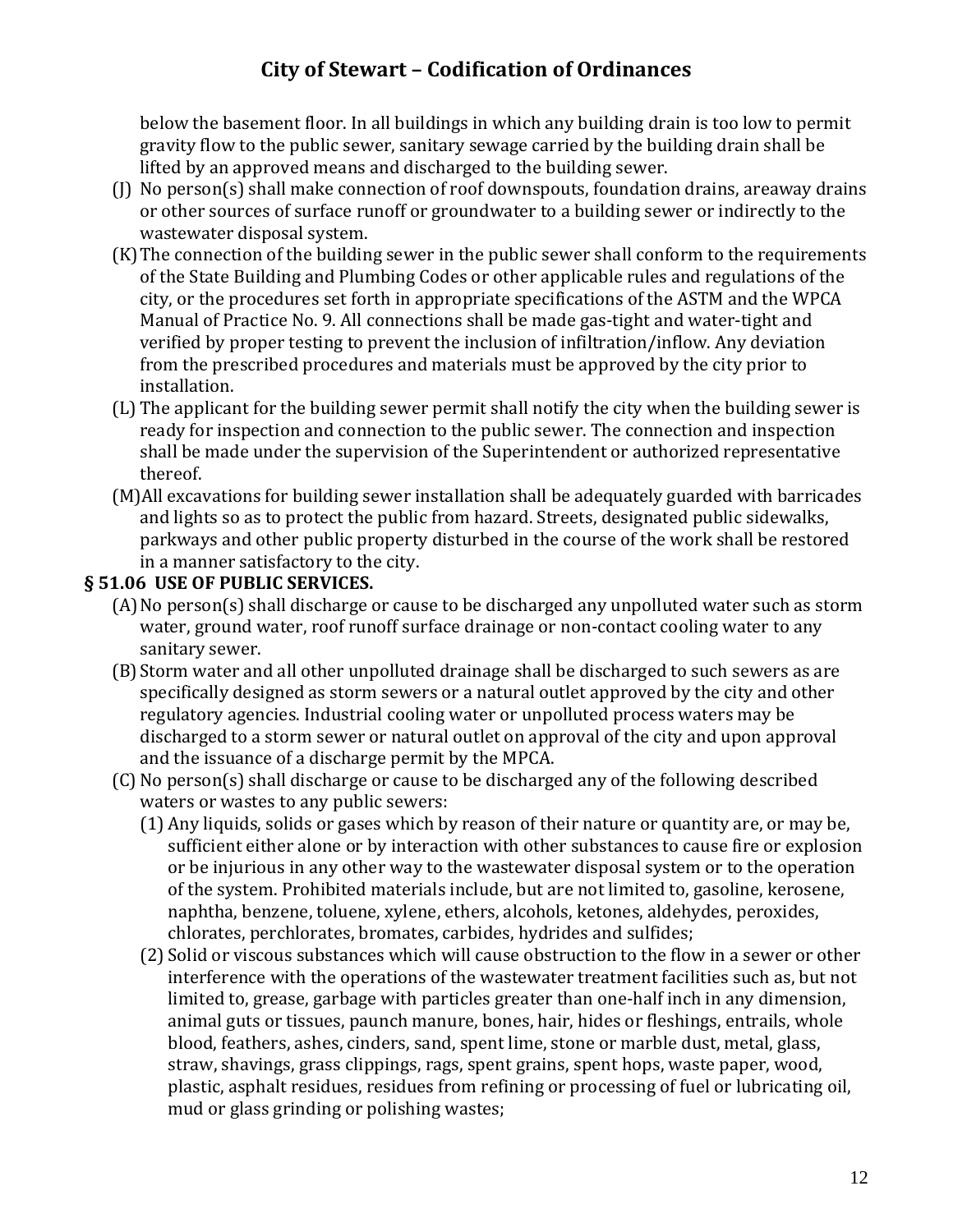- (3) Any wastewater having a pH of less than 5.0 or greater than 9.5 or having any other corrosive property capable of causing damage or hazard to structures, equipment and personnel of the wastewater disposal system; and/or
- (4) Any wastewater containing toxic pollutants in sufficient quantity, either singly or by interaction with other pollutants, to inhibit or disrupt any wastewater treatment process, constitute a hazard to humans or animals, or create a toxic effect in the receiving waters of the wastewater disposal system. A toxic pollutant shall include but not be limited to any pollutant identified pursuant to §307(a) of the Act.
- (D)The following described substances, materials, water or wastes shall be limited in discharges to municipal systems to concentrations or quantities which will not harm either sewers, the wastewater treatment works treatment process or equipment, will not have an adverse effect on the receiving stream and/or soil, vegetation and ground water, or will not otherwise endanger lives, limb, public property or constitute a nuisance. The Superintendent may set limitations lower than limitations established in the regulations below if, in his or her opinion, more severe limitations are necessary to meet the above objectives. In forming his or her opinion as to the acceptability of wastes, the Superintendent will give consideration to such factors as the quantity of subject waste in reaction to flows and velocities in the sewers, materials of construction of the sewers, nature of the sewage treatment process, the city's NPDES and/or SDS permit, capacity of the sewage treatment plant, degree of treatability of wastes in the sewage treatment plant and other pertinent factors. The limitations or restrictions on materials or characteristics of waste or wastewaters discharged to the sanitary sewer which shall not be violated without approval of the Superintendent are as follows:
	- (1) Any wastewater having a temperature greater than  $150^{\circ}$  F (65.6 $^{\circ}$ C), or causing, individually or in combination with other wastewater, the influent at the wastewater treatment plant to have a temperature exceeding  $104^{\circ}F(40^{\circ}C)$ , or having heat in amounts which will inhibit biological activity in the wastewater treatment works resulting in interference therein;
	- (2) Any wastewater containing fats, wax, grease or oils, whether emulsified or not, in excess of 100 mg/l or containing substances which may solidify or become viscous at temperatures between 32°F and 150°F (0°C and 65.6°C); and any wastewater containing oil and grease concentrations of mineral origin of greater than 100 mg/l, whether emulsified or not;
	- (3) Any quantities of flow, concentrations, or both which constitute a "slug", as defined herein;
	- (4) Any garbage not properly shredded, as defined in §51.01. Garbage grinders may be connected to sanitary sewers from homes, hotels, institutions, restaurants, hospitals, catering establishments or similar places where garbage originates from the preparation of food on the premises or when served by caterers;
	- (5) Any noxious or malodorous liquids, gases, or solids which either singly or by interaction with other wastes are capable of creating a public nuisance or hazard to life, or are sufficient to prevent entry into the sewers for their maintenance and repair;
	- (6) Any wastewater with objectionable color not removed in the treatment process, such as, but not limited to dye wastes and vegetable tanning solutions;
	- (7) Non-contact cooling water or unpolluted storm, drainage or ground water;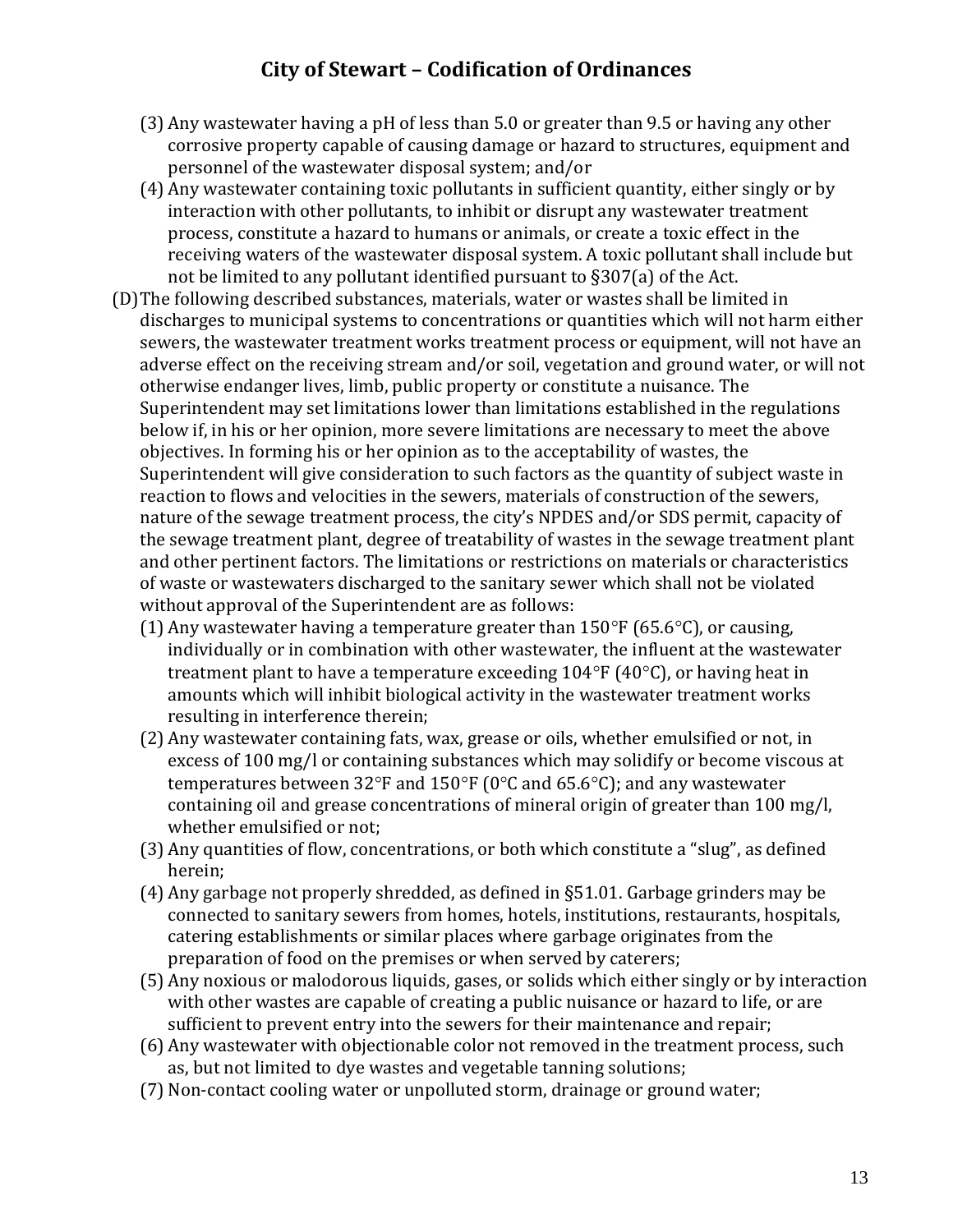- (8) Wastewater containing inert suspended solids (such as, but not limited to, Fullers earth lime slurries and lime residues) or of dissolved solids (such as, but not limited to, sodium chloride and sodium sulfate) in quantities that would cause disruption with the wastewater disposal system;
- (9) Any radioactive wastes or isotopes of a half-life or concentration as may exceed limits established by the Superintendent in compliance with applicable state or federal regulations;
- (10)Any waters or wastes containing the following substances to a degree that any material received in the composite wastewater at the wastewater treatment works acts to degrade the wastewater treatment process:
	- (a) Arsenic;
	- (b) Cadmium;
	- (c) Copper;
	- (d) Cyanide;
	- (e) Lead;
	- (f) Mercury;
	- (g) Nickel;
	- (h) Silver;
	- (i) Total chromium zinc; and/or
	- (j) Phenolic compounds which cannot be removed by city's wastewater treatment system.
- (11)Any wastewater which creates conditions at or near the wastewater disposal system which violates any statute, rule, regulation or ordinance of any regulatory agency or state or federal regulatory body; and/or
- $(12)$ Any waters or wastes containing BOD<sub>5</sub> or suspended solids of the character and quantity that unusual attention or expense is required to handle the materials at the wastewater treatment works, except as may be permitted by specific written agreement subject to the provisions of division (P) below.
- $(E)(1)$  If any waters or wastes are discharged or are proposed to be discharged to the public sewers which contain substance or possess the characteristics enumerated in division (D) above and/or which in the judgment of the Superintendent, may have a deleterious effect upon the wastewater treatment facilities, processes or equipment; receiving waters and/or soil, vegetation and ground water; or which otherwise create a hazard to life or constitute a public nuisance, the city may;
	- (a) Reject the wastes;
	- (b) Require pretreatment to an acceptable condition for discharge to the public sewers, pursuant to §307(b) of the Act and all addendums thereof;
	- (c) Require control ever the quantities and rates of discharge; and/or
	- (d) Require payment to cover the added costs of handling, treating and disposing of wastes not covered by existing taxes or sewer charges.
	- (2)If the city permits the pretreatment or equalization of waste flows, the design, installation and maintenance of the facilities and equipment shall be made at the owners' expense, and shall be subject to the review and approval of the city pursuant to the requirements of the MPCA
- (F) No user shall increase the use of process water or, in any manner; attempt to dilute a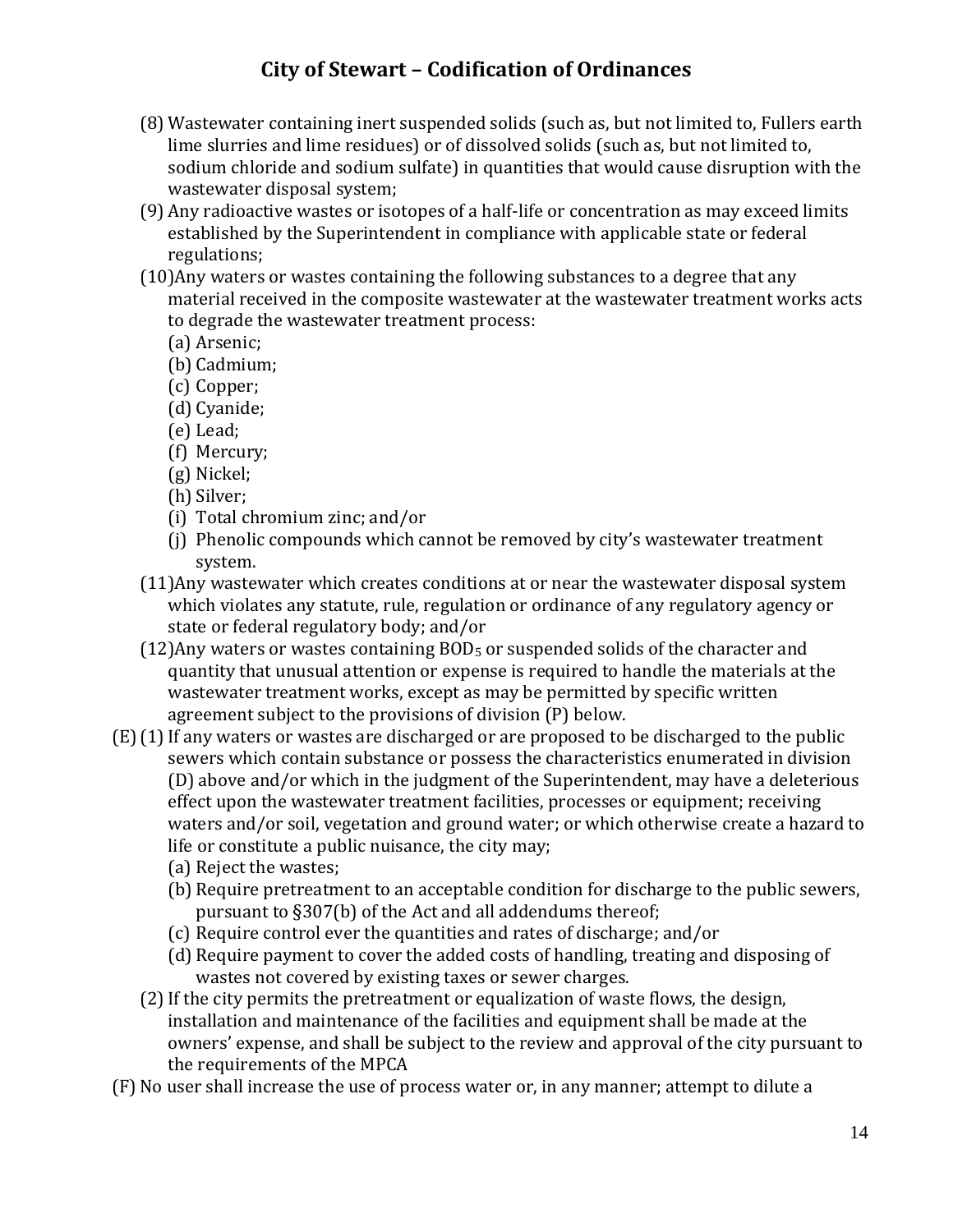discharge as a partial or complete substitute for adequate treatment to achieve compliance with the limitations contained in divisions (C) and (D) above, or contained in the national categorical pretreatment standards or any state requirements.

- (G)Where pretreatment or flow-equalizing facilities are provided or required for any waters or wastes, they shall be maintained continuously in satisfactory and effective operation at the expense of the owner(s).
- (H)Grease, oil and sand interceptors shall be provided when, in the opinion of the Superintendent, they are necessary for the proper handling of liquid wastes containing floatable grease in excessive amounts, as specified in division (D) above, and any flammable wastes as specified in division (C) above, sand or other harmful ingredients; except that, the interceptors shall not be required for private living quarters or dwelling units. All interceptors shall be of the type to be readily and easily accessible for cleaning and inspection. In the maintaining of these interceptors, the owner(s) shall be responsible for the proper removal and disposal of the captured materials by appropriate means, and shall maintain a record of dates and means of disposal, which are subject to review by the Superintendent. Any removal and hauling of the collecting materials not performed by the owner's personnel must be performed by a currently licensed waste disposal firm.
- (I) Where required by the city, the owner of any property serviced by a building sewer carrying industrial wastes shall install a suitable structure, or control manhole, with necessary meters and other appurtenances in the building sewer to facilitate observation, sampling and measurement of wastes. The structure shall be accessible and safely located, and shall be constructed in accordance with plans approved by the city. The structure shall be installed by the owner at his or her expense and shall be maintained by the owner to be safe and accessible at all times.
- (J) The owner of any property serviced by a building sewer carrying industrial wastes may, at the discretion of the city, be required to provide laboratory measurements, tests or analyses of waters or wastes to illustrate compliance with this subchapter and any special condition for discharge established by the city of regulatory agencies having jurisdiction over the discharge. The number, type and frequency of sampling and laboratory analyses to be performed by the owner shall be as stipulated by the city. The industry must supply a complete analysis of the constituents of the wastewater discharge to assure that compliance with federal, state and local standards are being met. The owner shall report the results of measurements and laboratory analyses to the city at the times and in a manner as prescribed by the city. The owner shall bear the expense of all measurements, analyses and reporting required by the city. At such times as deemed necessary, the city reserves the right to take measurements and samples for analysis by the independent laboratory.
- (K)All measurements, tests and analyses of the characteristics of waters and wastes to which reference is made in this subchapter shall be determined in accordance with the latest edition of *Standard Methods for the Examination of Water and Wastewater*, published by the American Public Health Association. Sampling methods, location, times, duration and frequencies are to be determined on an individual basis subject to approval by the Superintendent.
- (L) Where required by the city, the owner of any property serviced by a sanitary sewer shall provide protection from an accidental discharge of prohibited materials or other substances regulated by this subchapter. Where necessary, facilities to prevent accidental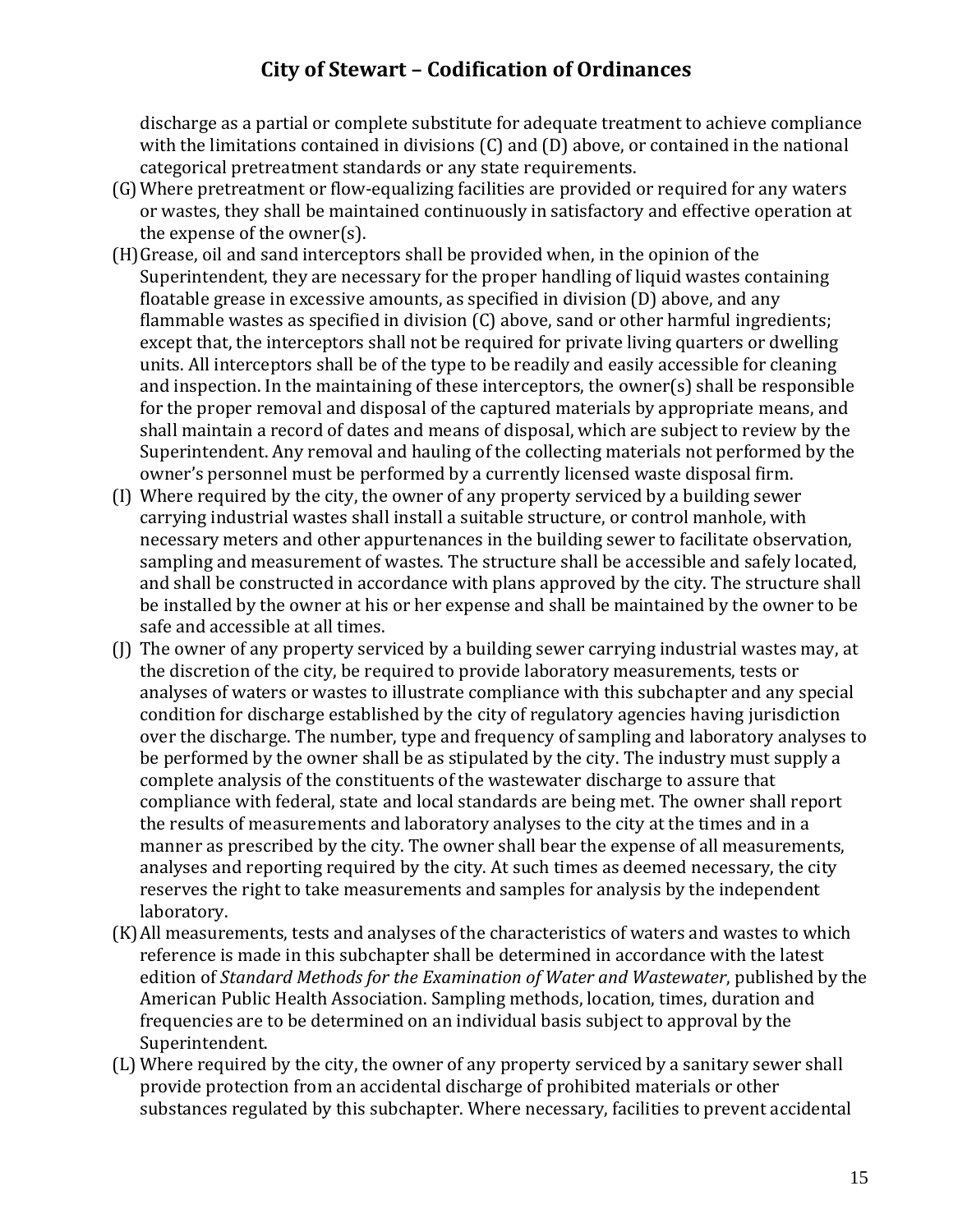discharges of prohibited materials shall be provided and maintained at the owner's expense. Detailed plans showing facilities and operating procedures to provide this protection shall be submitted to the Superintendent for review and approval prior to construction of the facility. Review and approval of the plans and operating procedures shall not relieve any user from the responsibility to modify the user's facility as necessary to meet the requirements of this subchapter. Users shall notify the Superintendent immediately upon having a slug or accidental discharge of substances of wastewater in violation of this subchapter to enable countermeasures to be taken by the Superintendent to minimize damage to the wastewater treatment works. The notification will not relieve any user of any liability for any expense, loss or damage to the wastewater treatment system or treatment process, or for any fines imposed on the city on account thereof under any state and federal law. Employees shall ensure that all employees who may cause or discover a discharge are advised of the emergency notification procedure.

- (M)No person, having charge of any building or other premises which drains into the public sewer, shall permit any substance or matter which may form a deposit or obstruction to flow or pass into the public sewer. Within three days after receipt of written notice from the city, the owner shall install a suitable and sufficient catch basin or waste trap, or if one already exists, shall clean out, repair or alter the same, and perform other work as the Superintendent may deem necessary, upon the owner's refusal or neglect to install a catch basin or waste trap or to clean out, repair, or alter the same after the period of seven days, the Superintendent may cause the work to be completed at the expense of the owner or representative thereof.
- (N)Whenever any service connection becomes clogged, obstructed, broken or out of order, or detrimental to the use of the public sewer, or unfit for the purpose of drainage, the owner shall repair or cause the work to be done as the Superintendent may direct. Each day after seven days that a person neglects or fails to so act shall constitute a separate violation of this section, and the Superintendent may then cause the work to be done, and recover from the owner or agent the expense thereof by the action in the name of the city.
- (O)The owner or operator of any motor vehicle washing or servicing facility shall provide and maintain in serviceable condition at all times, a catch basin or waste trap in the building drain system to prevent grease, oil, dirt or any mineral deposit from entering the public sewer system.
- (P)In addition to any penalties that may be imposed for violation of any provision of this subchapter, the city may assess against any person the cost of repairing or restoring sewers or associated facilities damaged as a result of the discharge or prohibited wastes by the person and may collect the assessment as an additional charge for the use of the public sewer system or in any other manner deemed appropriate by the city.
- (Q)No statement contained in this section shall be construed as preventing any special agreement or arrangement between the city and any industrial concern whereby an industrial waste of unusual strength or character may be accepted by the city for treatment, subject to payment therefore by the industrial concern; providing that, national categorical pretreatment standards and the city's NPDES and/or state disposal system permit limitations are not violated.

### **§ 51.07 DAMAGE, DESTRUCTION AND THE LIKE.**

No person(s) shall maliciously, willfully or negligently break, damage, destroy, uncover, deface or tamper with any structure, appurtenance or equipment which is part of the wastewater facilities.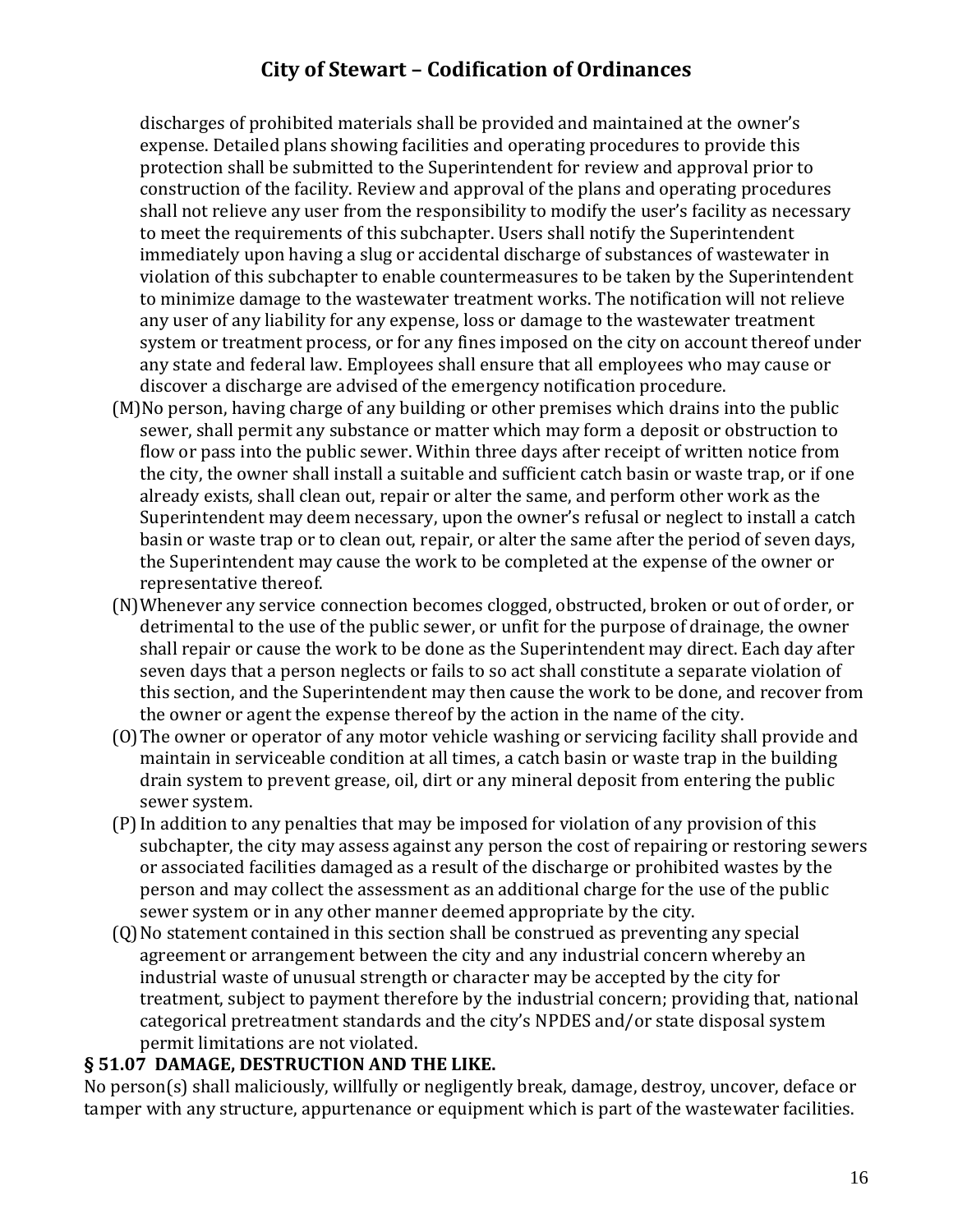Any person violating this provision shall be subject to immediate arrest under the charge of a misdemeanor.

### **§ 51.08 USER RATE SCHEDULE FOR CHARGES.**

Each user of sewer service shall pay the charge(s) applicable to the type of service and in accordance with the provisions set forth in §33.01. All property owners will be billed for these services.

### **§ 51.09 POWERS AND AUTHORITY OF INSPECTORS.**

- (A)The Superintendent or other duly authorized employees bearing proper credentials and identification shall enter all properties for the purpose of inspection, measurements, sampling and testing pertinent to the city's sewer system in accordance with the provisions of the city, permitted to observations, discharges to this subchapter.
- (B)The Superintendent or other duly authorized employees are authorized to obtain information concerning industrial processes which have a direct bearing on the type and source of discharge to the wastewater collection system. An industry may withhold information considered confidential however, the industry must establish that the revelation to the public of the competitors.
- (C) While performing necessary work, the Superintendent or duly authorized employees of the city shall observe all safety rules applicable to the premises established by the company, and the company shall be held harmless for injury or death to the city employees and the city shall indemnify the company against loss or damage to its property by the city employees and against liability claims and demands for personal injury or property damage asserted against the company and growing out of the gauging and sampling operation, except as such may be or failure of the company to maintain safe conditions as required hereby.
- (D)The Superintendent or other duly authorized employees of the city bearing proper credentials and identification shall be permitted to enter all private properties through which the city holds a duly negotiated easement for the purposes of, but not limited to, inspection, observation, measurement, sampling, repair and maintenance of any portion of the wastewater facilities lying within the easement. All entry and subsequent work, if any, on the easement, shall be done in full accordance with the terms of the duly negotiated easement pertaining to the private property involved.

#### *SEWER SERVICE CHARGE SYSTEM* **§ 51.20 DEFINITIONS.**

For the purpose of this chapter, the following definitions shall apply unless the context clearly indicates or requires a different meaning.

- *ADMINISTRATION.* Those fixed costs attributable to administration of the wastewater treatment works (i.e., billing and associated bookkeeping and accounting costs).
- *BIOCHEMICAL OXYGEN DEMAND* or *BOD.* The quantity of oxygen utilized in the biochemical oxidation of organic matter under standard laboratory procedure in five days at  $20^{\circ}$ C, expressed in milligrams per liter.
- *CITY.* The area within the corporate boundaries of the City of Stewart, as presently established or as amended by ordinance or other legal actions at a future time. When used herein, the term *CITY* may also refer to the City Council or its authorized representative.
- *COMMERCIAL USER.* Any place of business which discharges sanitary waste as distinct from industrial wastewater.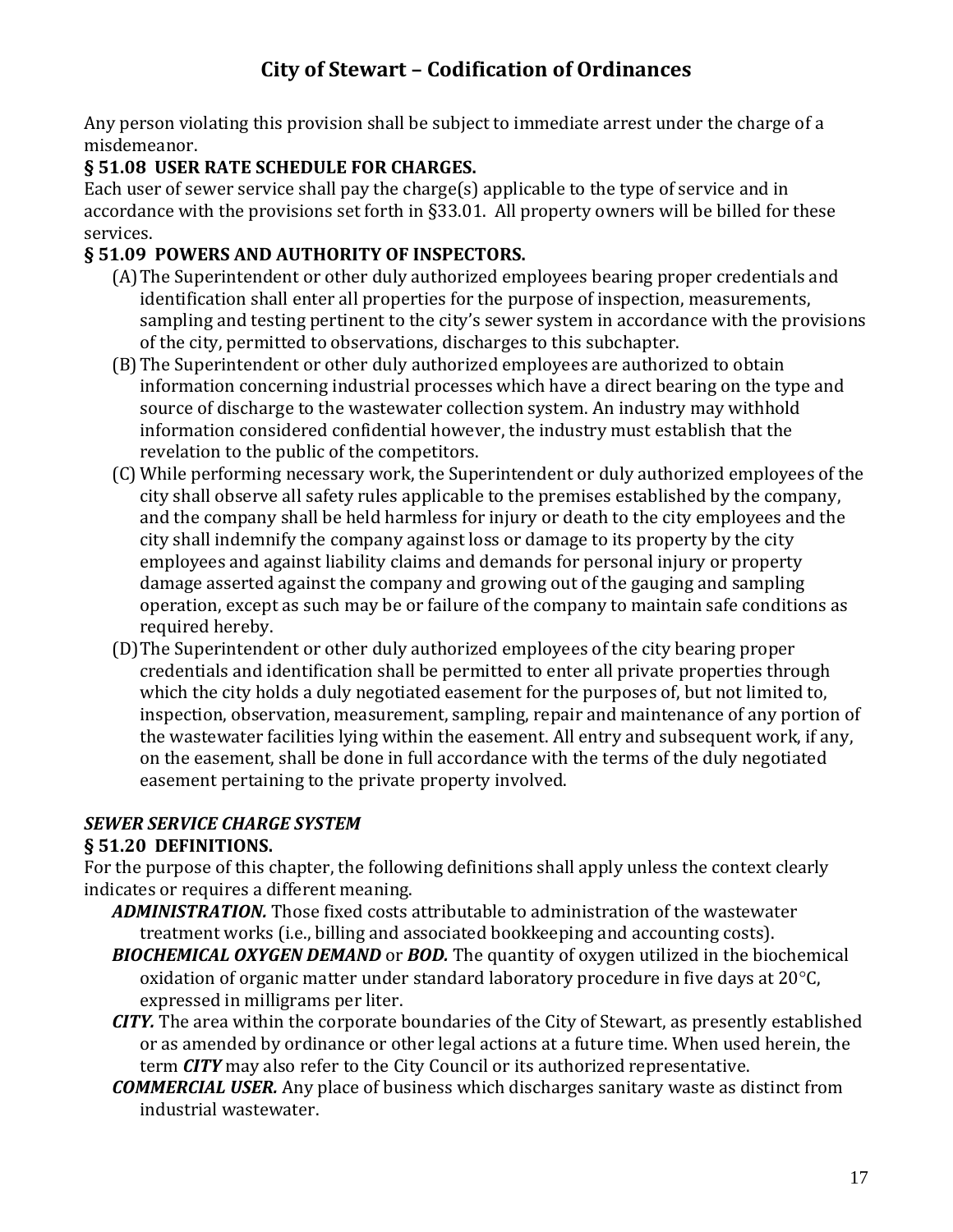- *COMMERCIAL WASTEWATERS.* Domestic wastewater emanating from a place of business as distinct from industrial wastewater.
- *DEBT SERVICE CHARGE.* A charge levied on users of wastewater treatment facilities for the cost of repaying money bonded to construct said facilities.
- *NORMAL DOMESTIC STRENGTH WASTEWATER.* Wastewater that is primarily produced by residential users, with BOD concentrations not greater than 250 mg/l and suspended solids concentrations not greater than 250 mg/l.
- *EXTRA STRENGTH WASTE.* Wastewater having a BOD and/or TSS greater than domestic waste as defined herein and not otherwise classified as an incompatible waste.
- *GOVERNMENT USER.* Users which are units, agencies or instrumentalities of federal, state or local government discharging normal domestic strength wastewater.
- *INCOMPATIBLE WASTE.* Waste that either singly or by interaction with other wastes interferes with any waste treatment process, constitutes a hazard to human or animals, creates a public nuisance or creates any hazard in the receiving waters of the wastewater treatment works.

### *INDUSTRIAL USERS* or *INDUSTRIES***.**

- (1) Entitles that discharge into a publicity owned wastewater treatment works, liquid wastes resulting from the processes employed in industrial or manufacturing processes, or from the development of any natural resources. These are identified in the *Standard Industrial Classification Manual*, 1972, Office of Management and Budget, as amended and supplemental under one of the following divisions:
	- (a) Division A: Agriculture, Forestry and Fishing;
	- (b) Division B: Mining;
	- (c) Division C: Manufacturing;
	- (d) Division D: Manufacturing;
	- (e) Division E: Transportation, Communications, Electric, Gas and Sanitary Sewer; and
	- (f) Division I: Services.
- (2) For the purpose of this definition, "domestic waste" shall be considered to have the following characteristics:
	- (a) BOD: less than 250 mg/l; and
	- (b) Suspended solids: less than 250 mg/l.
- (3) Any nongovernmental user of a publicly owned treatment works which discharges wastewater to the treatment works which contains toxic pollutants or poisonous solid, liquids or gases in sufficient quantity either singly or by interaction with other wastes, to contaminate the sludge of any municipal systems, or to injure or to interfere with any sewage treatment process, or which constitutes a hazard to humans or animals, creates a public nuisance or creates any hazard in or has an adverse effect on the waters receiving any discharge from the treatment works.
- *INDUSTRIAL WASTEWATER.* The liquid processing wastes from an industrial manufacturing process, trade, or business including, but not limited to, all *Standard Industrial Classifications Manual* Divisions A, B, C, D, E and I manufacturers as distinct from domestic wastewater.
- *INSTITUTIONAL USER.* Users other than commercial, governmental, industrial or residential users, discharging primarily normal domestic strength wastewater (e.g., non-profit originations).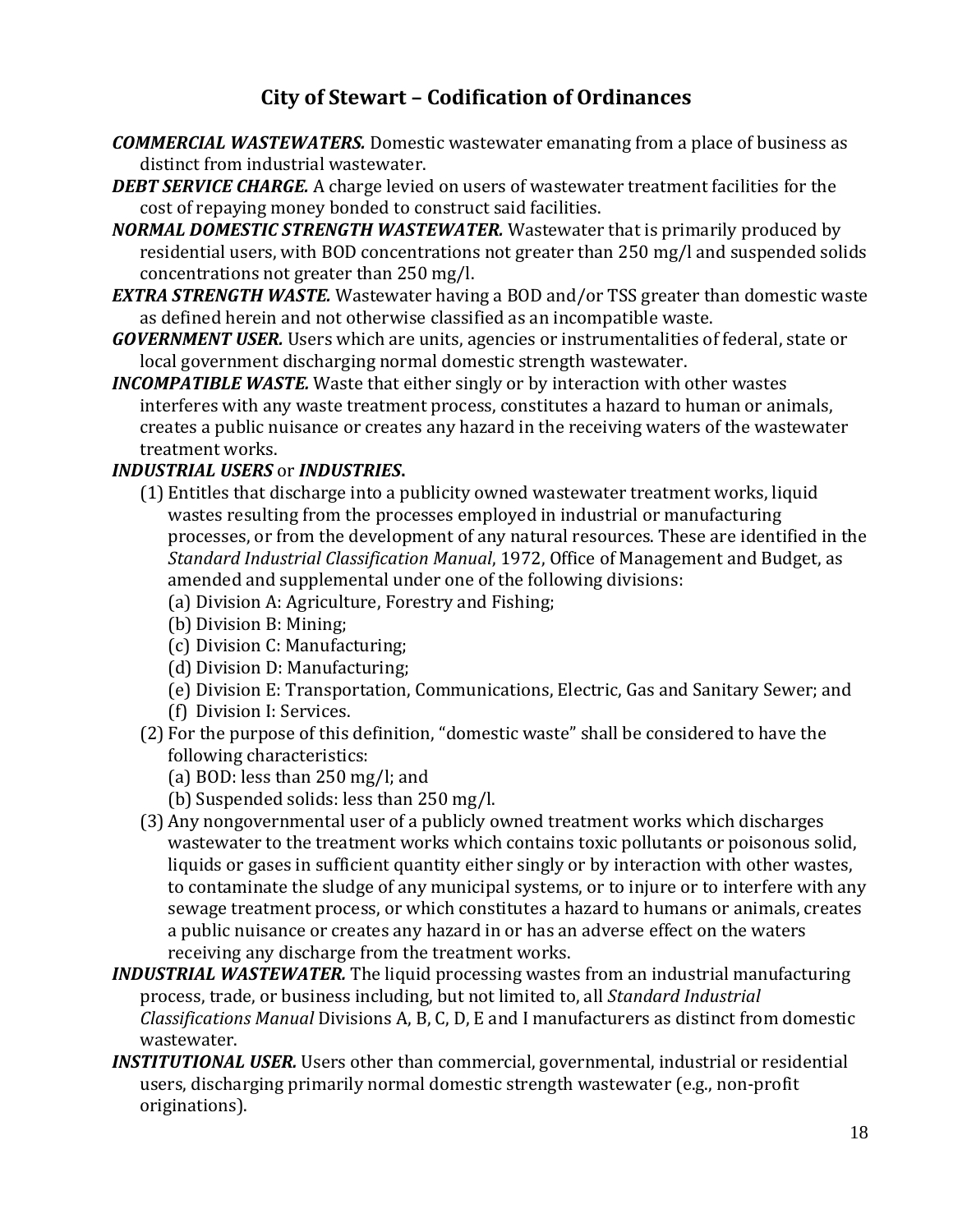- *OPERATION AND MAINTENANCE.* Activities required to provide for the dependable and economical functioning of the treatment works, throughout the design or useful life, whichever is longer of the treatment works, and at the level of performance for which the treatment works were constructed. *OPERATION AND MAINTENANCE* includes replacement.
- *OPERATION AND MAINTENANCE COSTS.* Expenditures for operation and maintenance, including replacement.
- *PUBLIC WASTEWATER COLLECTION SYSTEM.* A system of sanitary sewers owned, maintained, operated and controlled by the city.
- *REPLACEMENT.* Obtaining and installing of equipment, accessories or appurtenances which are necessary during the design life or useful life, whichever is longer, of the treatment works to maintain the capacity and performance for which the works were designed and constructed.
- *REPLACEMENT COST.* Expenditures for replacement.
- *RESIDENTIAL USER.* A user of the treatment facilities whose premises or building is used primarily as a residence for one or more persons, including dwelling units such as detached and semi-detached housing, apartments and mobile homes; and which discharges primarily normal domestic strength sanitary wastes.
- *SANITARY SEWER.* A sewer intended to carry only liquid and water carried wastes from residences, commercial building, industrial plants and institutions, together with minor quantities of ground, storm and surface waters which are not admitted intentionally.
- *SEWER SERVICE CHARGE.* The aggregate of all charges, including charges for operation, maintenance, replacement, debt service and other sewer related charges that are billed periodically to users of the city's wastewater treatment facilities.
- *SEWER SERVICE FUND.* A fund into which income from sewer service charges is deposited along with other income, including taxes intended to retire debt incurred through capital expenditure for wastewater treatment. Expenditure of the *SEWER SERVICE FUND* will be for operation, maintenance and replacement costs; and to retire debt incurred through capital expenditure for wastewater treatment.
- *SHALL.* Is mandatory; *MAY* is permissive.
- *SLUG.* Any discharge of water or wastewater which in concentration of any given constituent or in quantity of flow exceeds for any period of duration longer than 15 minutes more than five times the average 24-hour concentration of flows during normal operation and shall adversely affect the collection system and/or performance of the wastewater treatment works.

*STANDARD INDUSTRIAL CLASSIFICATION MANUAL.* Office of Management and Budget, 1972. *SUSPENDED SOLIDS (SS)* or *TOTAL SUSPENDED SOLIDS (TSS).* The total suspended matter that either floats on the surface or is in suspension in water, wastewater or other liquids and is removable by laboratory filtering as prescribed in *Standard Methods for the Examination of Water and Wastewater*, latest edition, and referred to as non-filterable residue.

- *TOXIC POLLUTANT.* The concentration of any pollutant or combination of pollutant or combination of pollutants as defined in standards issued pursuant to §307(a) of the Act, which upon exposure to or assimilation into any organism will cause adverse effects.
- *USER CHARGE.* The charge levied on users of treatment works for the user's proportionate share of the cost of operation and maintenance, including replacement.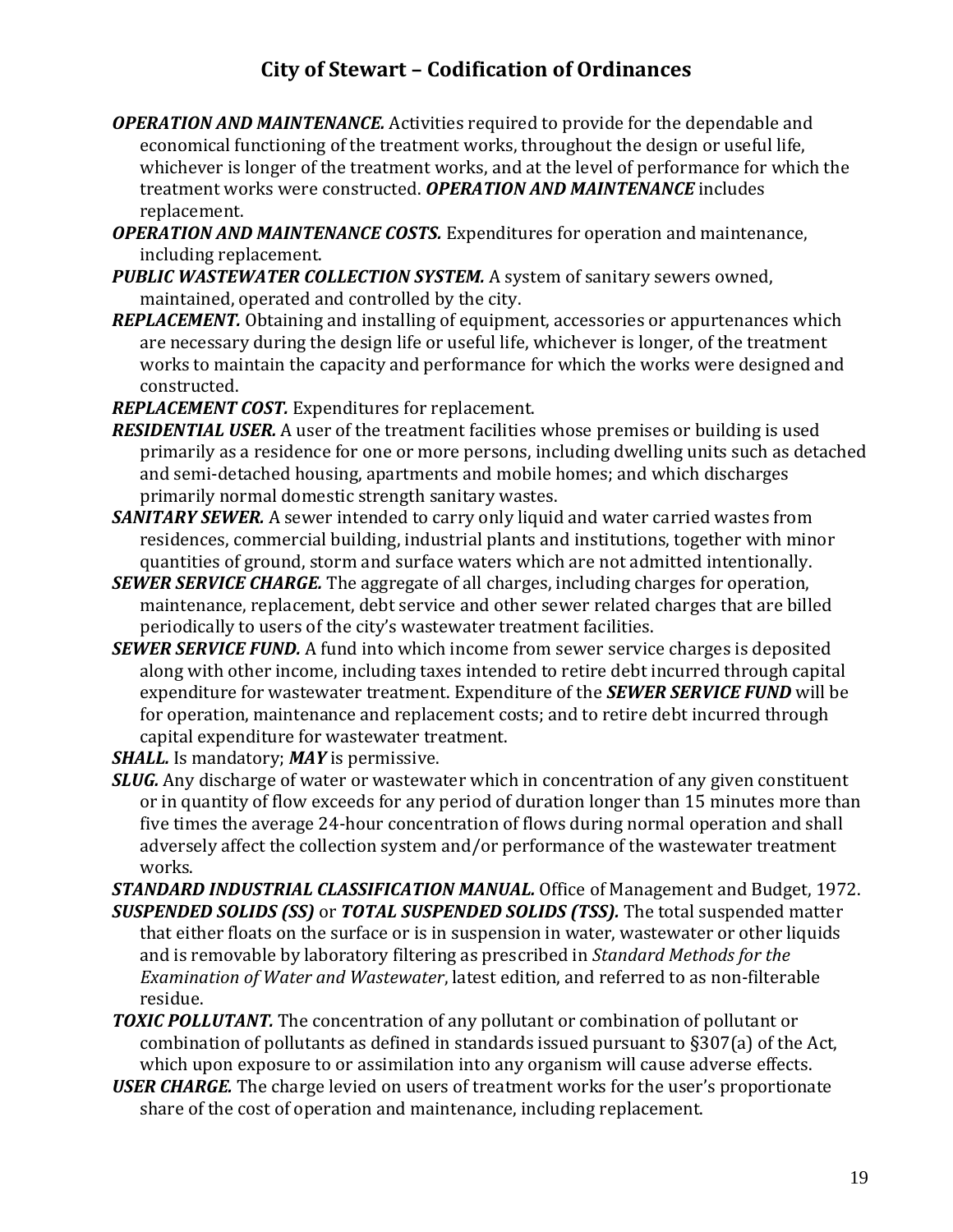- *USERS.* Those residential, commercial, governmental, institutional and industrial establishments which are connected to the public sewer collection system.
- *WASTEWATER.* The spent water of a community also referred to as sewage. From the standpoint of source, it may be a combination of the liquid- and water-carried wastes from residences, commercial buildings, industrial plants and institutions together with any ground water, surface water and storm water that may be present.
- *WASTEWATER TREATMENT WORKS* or *TREATMENT WORKS.* An arrangement of any devices, facilities, structures, equipment or processes owned or used by the city for the purpose of the transmission, storage, treatment, recycling and reclamation of municipal sewage, domestic sewage or industrial wastewater or structures necessary to recycle or reuse water including interceptor sewers, outfall sewers, collection sewers, pumping, power and other equipment and their appurtenances; extensions, improvements, remodeling, additions and alterations thereof; elements essential to provide a reliable recycled water supply such as standby treatment units and clear well facilities; and any works including land which is an integral part of the treatment process or is used for ultimate disposal of residues resulting from the treatment.

### **§ 51.21 ESTABLISHMENT OF SYSTEM.**

- (A)The city hereby establishes a sewer service charge system whereby all revenue collected from users of the wastewater treatment facilities will be used to affect all expenditures incurred for annual operation, maintenance and replacement and for debt service on capital expenditure incurred in construction the wastewater treatment works.
- (B)Each user shall pay its proportionate share of operation maintenance and replacement costs of the treatment works, based on the user's proportionate contribution to the total wastewater loading from all users.
- (C) Each user shall pay debt service charges to retire local capital costs as determined by the City Council.
- (D)Sewer Service rates and charges to users of the wastewater treatment facility shall be determined and fixed in a "sewer service charge system" developed according to the provisions of this subchapter. The sewer service charge system developed with the assistance of Comstock & Davis, Inc. shall be adopted by resolution upon enactment of this subchapter, shall be published in the local newspaper, and shall be effective upon publication. Subsequent changes in sewer service rates and charges hall be adopted by Council resolution and shall be published in the local newspaper.
- (E) Revenues collected form sewer service shall be deposited in a separate fund knows as the "The Sewer Service Fund". Income from revenues collected will be expended to offset the cost of operation, maintenance and equipment replacement for the facility and to retire the debt for capital expenditure.
- (F) Sewer service charges and the Sewer Service Fund will be administrated in accordance with the provisions of §51.24.

### **§ 51.22 DETERMINATION OF CHARGES.**

- (A)(1) Users of the city wastewater treatment works shall be identified as belonging to one of the following user's classes:
	- (a) Residential;
	- (b) Commercial;
	- (c) Industrial;
	- (d) Institutional; and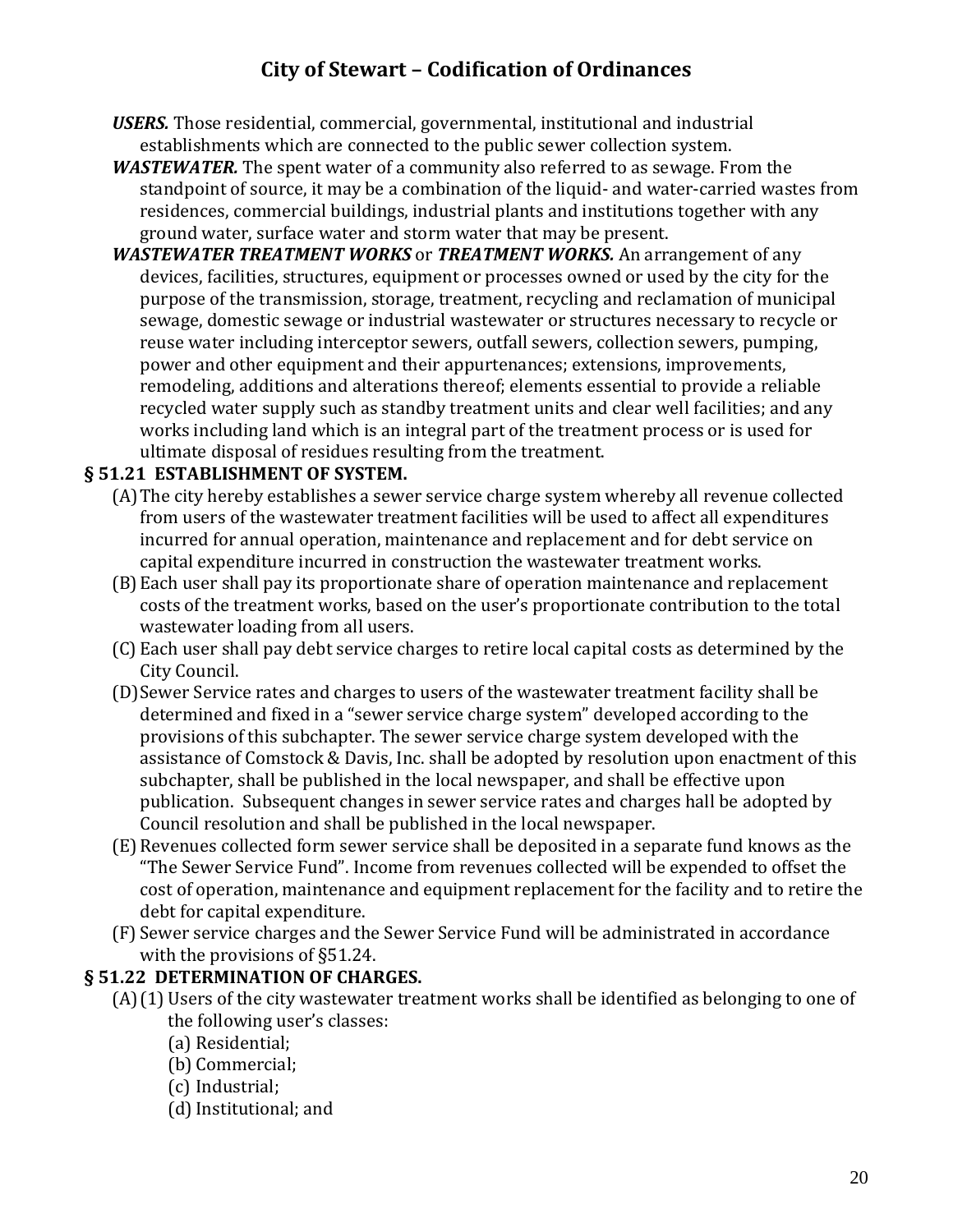(e) Governmental.

- (2) The allocation of users to these categories for the purpose of assessing user charges and debt service charges shall be the responsibility of the City Clerk-Treasurer. Allocation of users to user classes shall be based on the substantive intent of the definitions of these classes contained herein.
- (B)(1) Each user shall pay operation, maintenance and replacement cost in proportion to the user's proportionate contribution of wastewater flows and loadings to the treatment plant, with the minimum rate for loadings of BOD and TSS being the rate established for concentrations of 250 mg/l BOD and 250 mg/l TSS (i.e., normal domestic strength wastewater)
	- (2) Those industrial users discharging segregated normal domestic strength wastewater only, can be classified as commercial users for the purpose of rate determination.
- (C) The charges assessed residential users and those users of other classes discharging normal domestic strength wastewater shall be established proportionately according to billable wastewater volume. Billable wastewater volume shall be calculated as follows:
	- (1) *Residential users.* Billable wastewater volume for residential users shall be calculated on the basis of metered water usage. The per month billable wastewater volume shall be equal to monthly metered water usage as averaged between the first and last month of the calendar year. The city may require residential users to install water meters for the purpose of determining billable wastewater volume.
	- (2) *Nonresidential users.*
		- (a) The billable wastewater volume of nonresidential users may be determined in the same manner as for residential users. Except that if the city determines that there are significant seasonal variations in the metered water usage of nonresidential users resulting in a proportionate increase in wastewater volume; then billable wastewater volume shall be:
			- 1. Calculated on the basis of monthly metered water usage as recorded throughout the year; and
			- 2. Calculated on the basis of wastewater flow meters.
		- (b) The city may, at its discretion, require nonresidential users to install additional water meters or wastewater flow meters as may be necessary to determine billable wastewater volume.
- (D)User charges for normal domestic strength users shall be determined as follows:

(1) *Calculation of unit cost for treatment of normal domestic strength wastewater.*

### UOMR = COMR

### TBWV

- (a) Where: UOMR = unit cost for operation, maintenance and replacement is \$/Kgal;
- (b) COMR = total annual OM & R costs; and
- (c) TBWV = total annual billable wastewater volume in Kgal.
- (2) *Calculation of user charge.*

### UC = UOMR x BWV

- (a) Where:  $UC = user charge$ ;
- (b) UOMR = unit cost for operation, maintenance and replacement is \$/Kgal; and
- (c) BWV = billable wastewater volume of a particular user in Kgal.
- (E)(1) Local construction costs of the wastewater treatment facilities will be recovered through a per-connection debt service charge determined as follows: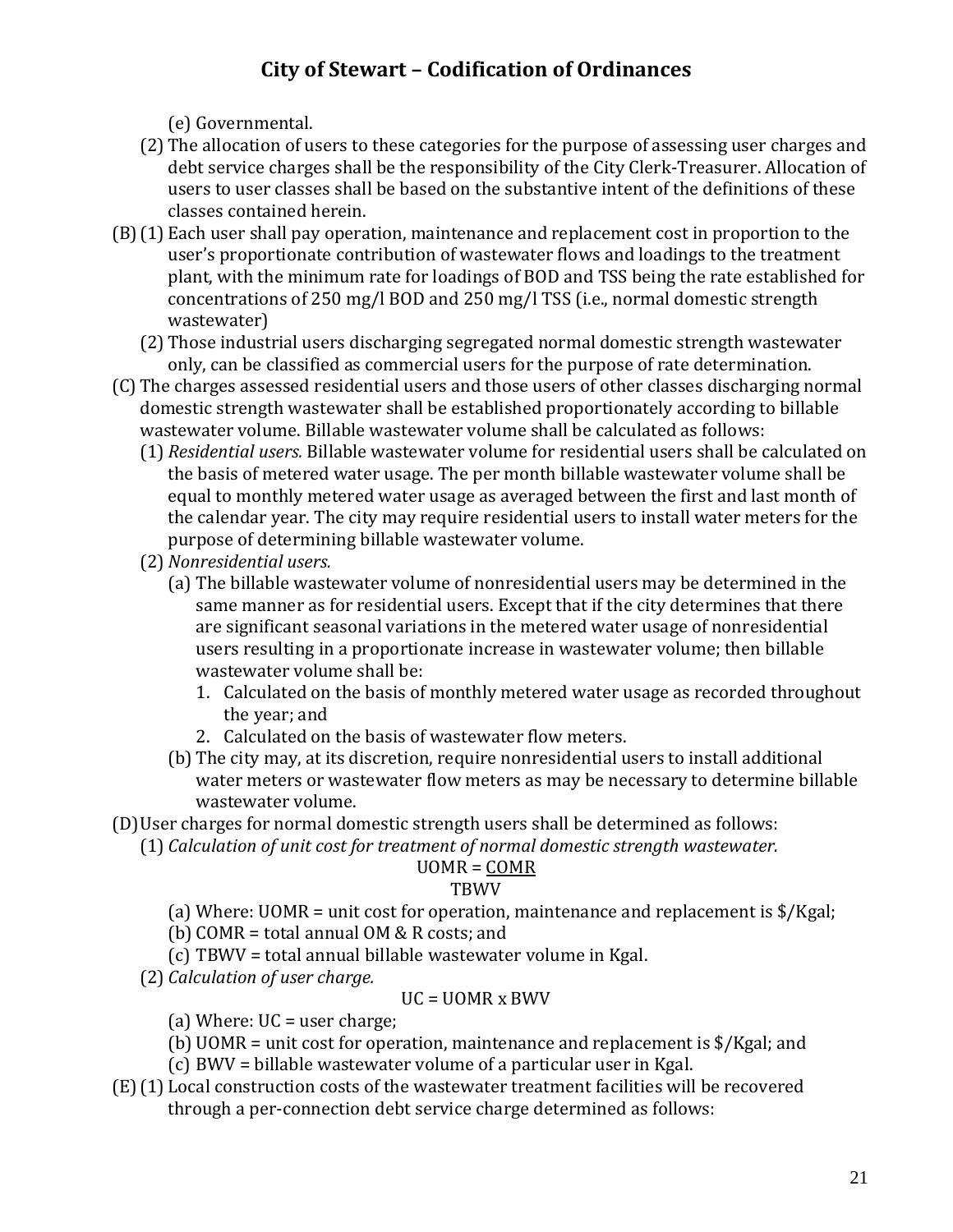#### $CC = CDS$ TEC

- (a) Where: CC = debt service charge per connection;
- (b) CDS = cost of annual debt service; and
- (c) TEC = total number of equivalent connections.
- (2) The number of equivalent connections shall be defined as follows:
	- (a) *Apartments.* The number of equivalent connections for apartment establishments shall be equal to one times the total number of apartment units.
	- (b) *School.* The number of equivalent connections for the school shall be equal to 20.
	- (c) *Other uses.* The number of equivalent connections shall be equal to one times the number of sewer service connections.
- (F) The sewer service charge for a particular connection shall be determined as follows:

 $SSC = UC + CC$ 

- $(1)$  Where SSC = sewer service charge;
- (2) UC = user charge; and
- (3) CC = connection charge for debt service.
- (G)(1) The sewer service charges established in this subchapter shall not prevent the assessment of additional charges to users who discharge wastes with concentrations greater than normal domestic strength or wastes of unusual character, or contractual agreements with the users, as long as the following conditions are met.
	- (a) The user pays operation, maintenance and replacement costs in proportion to the user's proportionate contribution of wastewater flows and loadings to the treatment plant and no user is charged at a rate less than that of "normal domestic strength wastewater".
	- (b) The measurements of the wastes are conducted according to the latest edition of *Standard Methods for the Examination of Water and Wastewater* in a manner acceptable to the city as provided for in §51.01 through §51.09.
	- (2) A study of unit costs of collection and treatment processes attributable to flow, BOD, TSS and other significant loadings shall be developed for determining the proportionate allocation of costs to flows and loadings for users discharging wastes of greater than normal domestic strength or wastes of unusual character.

### **§ 51.23 SEWER SERVICE FUND.**

- (A)The city hereby establishes a Sewer Service Fund as an income fund to receive all revenues generated by the sewer service charge system, and all other income dedicated to the operation, maintenance replacement and construction of the wastewater treatment works, including taxes, special charges, fees and assessments intended to retire construction debt. The city also establishes the following accounts as income and expenditure accounts within the Sewer Service Fund.
- (B)All revenue generated by the sewer service charge system, and all other income pertinent to the treatment system, including taxes and special assessments dedicated to retire construction debt, shall be held by the Clerk-Treasurer separate and apart from all other funds of the city. Funds received by the Sewer Service Fund shall be transferred to the Operation and Maintenance Account, and the Debt Retirement/Repair Account in accordance with state and federal regulations and the provisions of this subchapter.
- (C) Revenue generated by the sewer service charge system sufficient to ensure adequate replacement throughout the design of useful life, whichever is longer, of the wastewater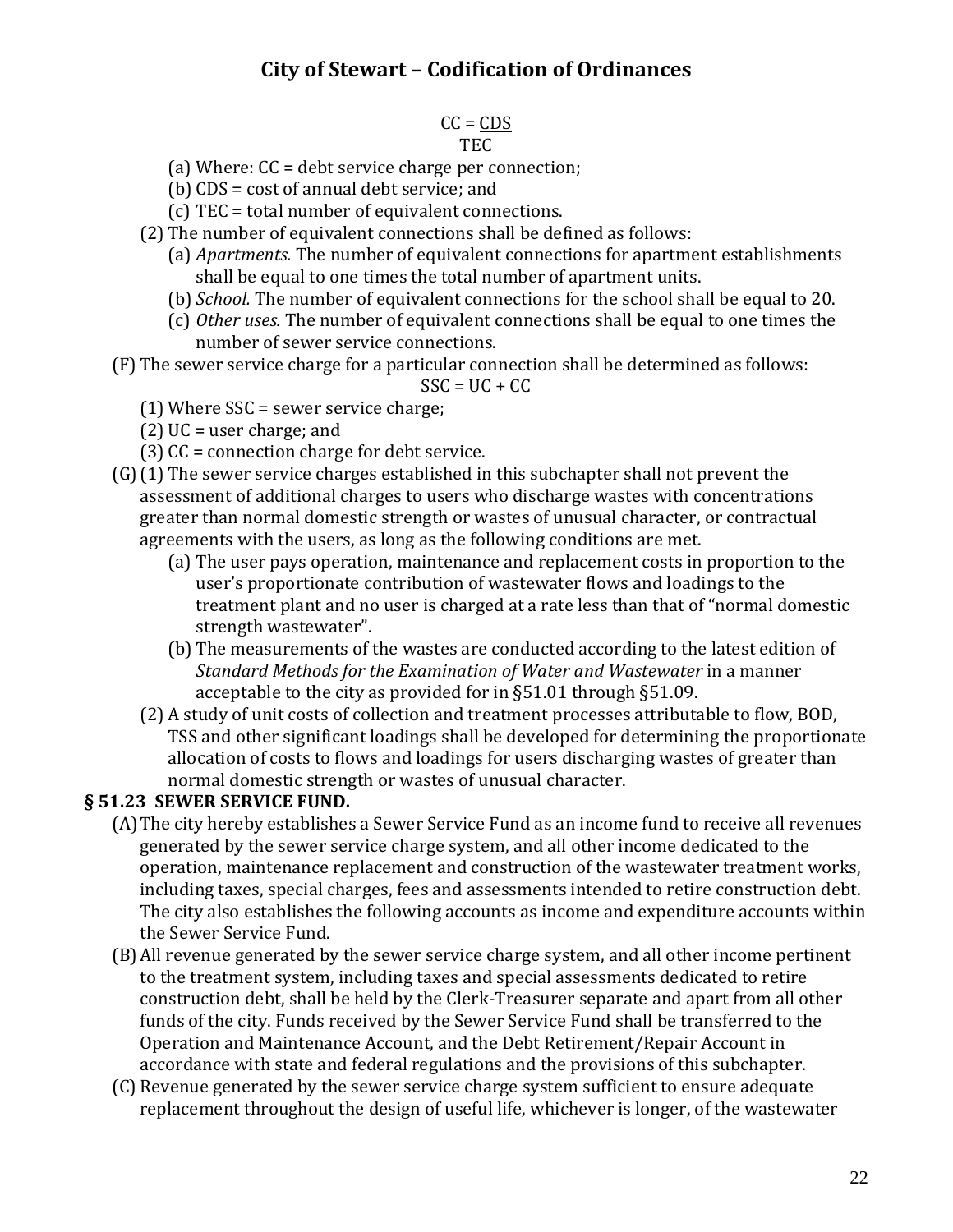facility shall be held separate and apart in the Debt Retirement/Repair Account and dedicated to affecting replacement costs. Interest income generated by the Debt Retirement/Repair Account shall remain in the Debt Retirement/Repair Account.

(D)Revenue generated by the sewer service charge system sufficient for operation and maintenance shall be held separate and apart in the Operation and Maintenance Account. Interest income generated by the Operation and Maintenance Account shall remain in the Operation and Maintenance Account.

#### **§ 51.24 ADMINISTRATION.**

The sewer service charge system and Sewer Service Fund shall be administrated according to the following provisions.

- (A)(1) The City Clerk-Treasurer shall maintain a proper system of accounts suitable for determining the operation and maintenance, equipment replacement and debt retirement costs of the treatment works and shall furnish the City Council with a report of such cost annually in October.
	- (2) The City Council shall annually determine whether or not sufficient revenue is being generated for the effective operation, maintenance, replacement and management of the treatment works, and whether sufficient revenue is being generated for debt retirement. The Council will also determine whether the user charges are distributed proportionately to each user in accordance with §51.21(B) and §204(b) (2)(A) of the Federal Water Pollution Control Act, as amended.
	- (3) The city shall thereafter, but not later than the end of the year, reassess, and as necessary revise the sewer service charge system then in place to ensure the proportionality of the user charges and to ensure the sufficiency of funds to maintain the capacity and performance to which the facilities were constructed, and to retire the construction debt.
- (B)In accordance with federal and state requirements each user will be notified annually in conjunction with a regular billing of that portion of the sewer service charge attributable to operation, maintenance and replacement.
- (C)In accordance with federal and state requirements, the City Clerk-Treasurer shall be responsible for maintaining all records necessary to document compliance with the sewer service charge system adopted.
- (D)Bills for sewer service charges shall be rendered on a monthly basis succeeding the period for which the service was rendered and shall be due on the  $20<sup>th</sup>$  of the month. Any bill not paid in full by the due date will be considered delinquent. On the  $21<sup>st</sup>$  or the next working day after the 20<sup>th</sup> of the month, a late fee will be assessed to all delinguent amounts due, the city shall notify the owner and/or occupant that has a bill exceeding \$100.00 or is two (2) months delinquent including water, sewer, storm water, infrastructure, debt service, garbage and miscellaneous charges in writing via regular mail regarding the delinquent bill and the date the entire bill is to be paid to avoid disconnection of water services. Failure to pay the entire bill will cause disconnection of water services. The penalty shall be computed in accordance with  $\S 33.01$  (A)(2) and shall be increased the same for every month the bill is outstanding.

(E) The owner of the premises shall be liable to pay for the service to the premises, and the service is furnished to the premises by the city only upon the condition that the owner of the premises is liable therefore to the city.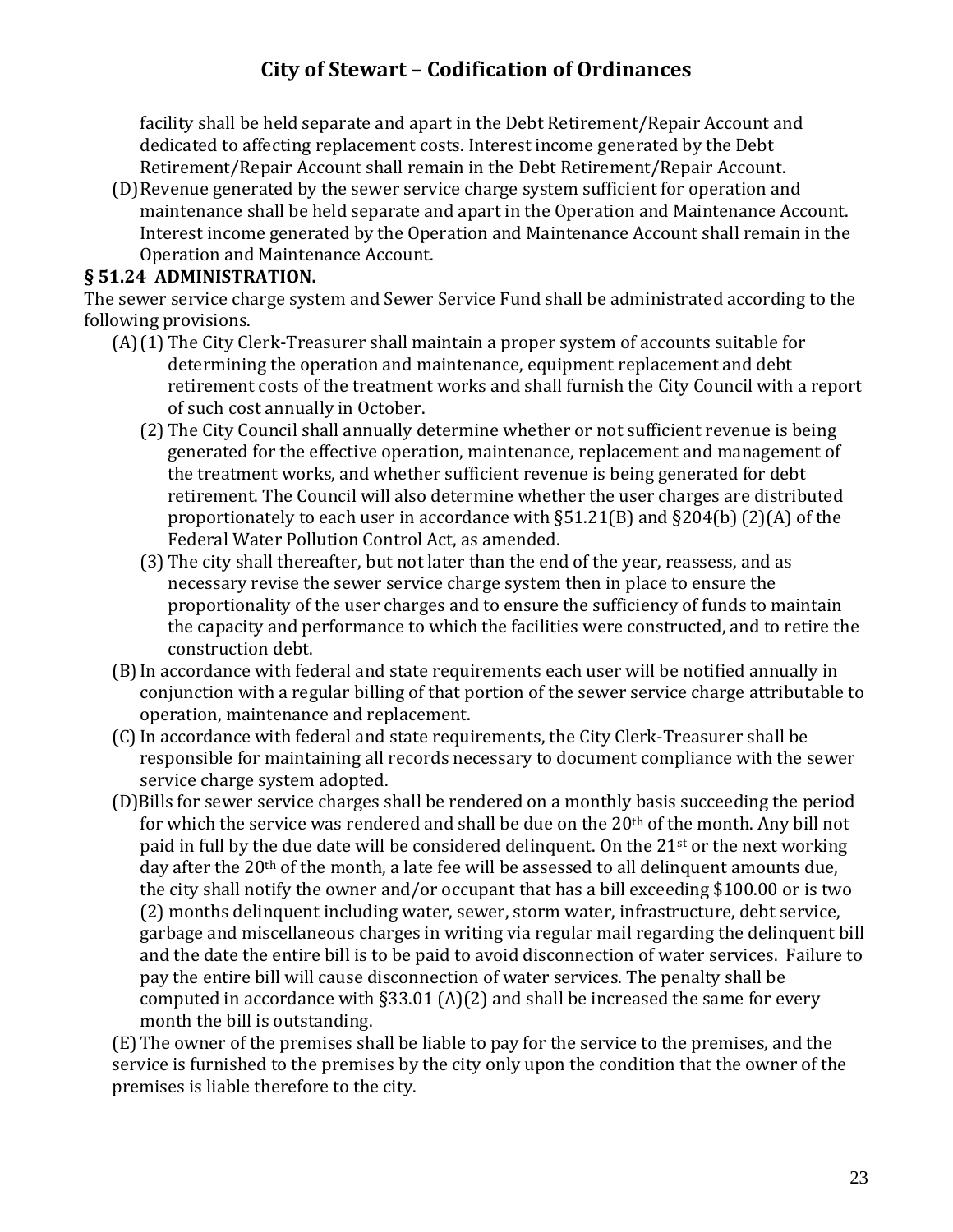- (F) Any additional costs caused by discharges to the treatment works of toxics or other incompatible wastes, including the cost of restoring wastewater treatment services, clean up and restoration of the receiving waters and environs, and sludge disposal, shall be borne by the discharger(s) of the wastes, at no expense to the city.
- (G)In the event a sewer customer elects to discontinue the use of the municipal sewer, the regular or minimum charges shall continue until the date as water service is disconnected at the curb box, but other charges shall remain in effect at the rate in accordance with §33.01 (A)(2)
- (H)The City Council shall establish a fee schedule §33.01 of all sewer rates, fees and charges for permits or services by the city, as that ordinance may be amended from time to time. In accordance with M.S. §444.075 subd. 3a, charges made for service rendered shall be as nearly as possible proportionate to the cost of furnishing the service.
- (I) The Utilities Superintendent and other duly authorized employees of the city, upon proper identification, are authorized, with the permission of the licensee, owner, resident or other person in control of property within the city, to enter upon all properties for the purpose of inspections, observation and testing in accordance with the provisions of this chapter. If the licensee, owner, resident or other person in control of property within the city does not permit the entrance to the property, the city shall obtain an administrative search warrant as provided for in §10.20 before entering the property, except in emergency situations.
- (J) The Utilities Superintendent and other duly authorized employees of the city, upon proper identification, are authorized, with the permission of the licensee, owner, resident or other person in control of property within the city, to enter upon all properties for the purpose of removal of a water meter, if a premises' water connection is joined with a neighbors water line or the curb stop is nonfunctional and a disconnection for delinquent billing is warranted. If the licensee, owner, resident or other person in control of property within the city does not permit the entrance to the property, the city shall obtain an administrative search warrant as provided for in §10.20 before entering the property, except in emergency situations.

### **§ 51.99 PENALTY.**

- (A)(1) Any person found to be violating any provision of §51.01 through 51.09 shall be served by the city with written notice stating the nature of the violation and providing a reasonable time limit for the satisfactory correction thereof. The offender shall, within the period of time stated in the notice, permanently cease all violations.
	- (2) Any person who shall continue any violation beyond the time limit provided for in division (A)(1) above shall be guilty of a misdemeanor, and on conviction thereof, shall be fined in the amount not exceeding \$100 for each violation. Each day in which any violation occurs shall be deemed as a separate offense.
	- (3) Any person violating any of the provisions of §51.01 through 51.09 shall become liable to the city for any expense, loss or damage occasioned by the city by reason of the violation.
- (B)(1) Each and every sewer service charge levied by and pursuant to §51.01 through 51.09 are hereby made a lien upon the loss of premises served and all charges. In the event a user fails to pay his or her sewer service fee within a reasonable time following discontinuance of service (a time period not to exceed 90 days), said fee shall be certified to the County Auditor for collection as taxes or assessments on the real estate. Nothing in §51.01 through 51.09 shall be held or construed as in any way stopping or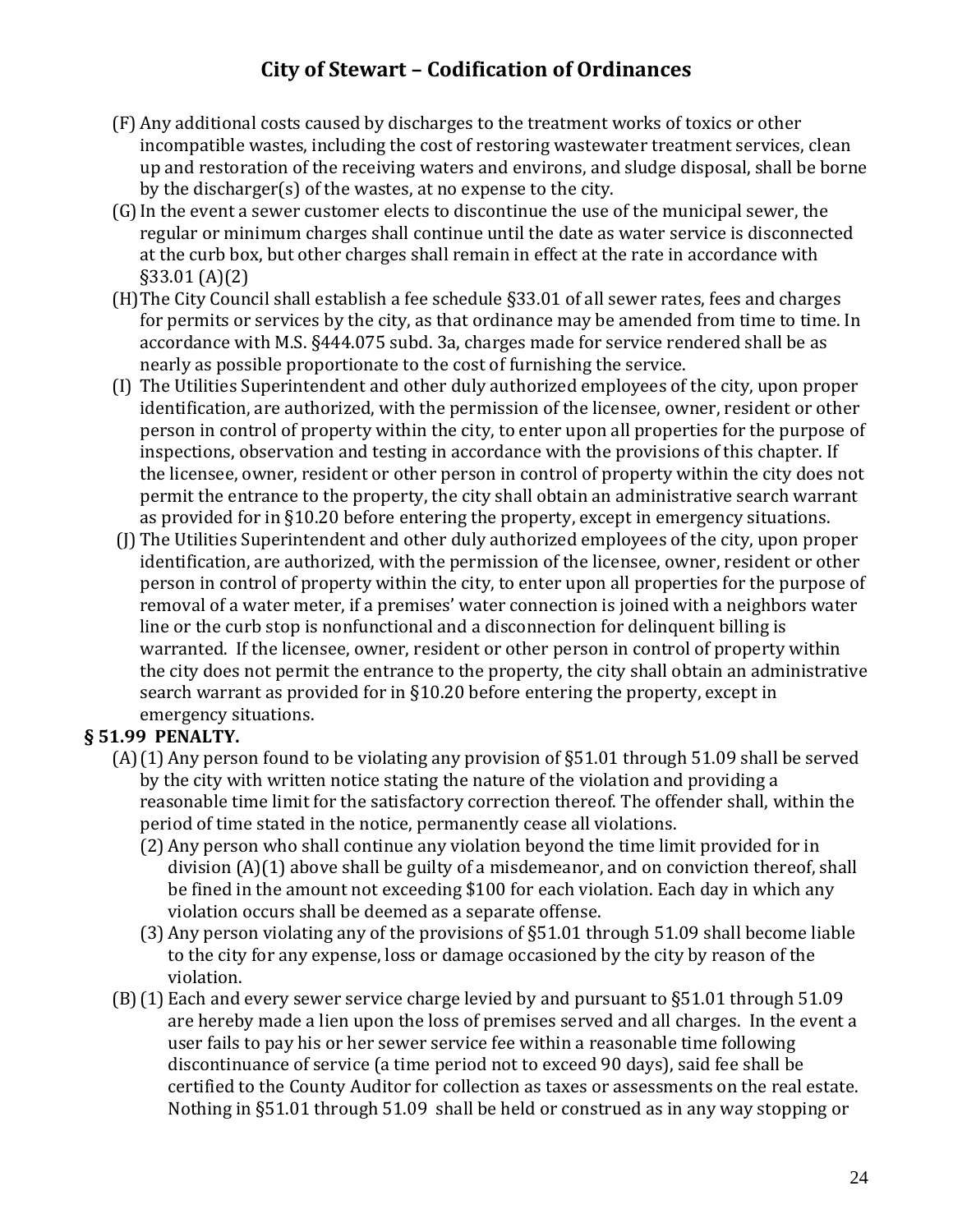interfering with the right of the city to levy as taxes or assessments against any premises affected any delinquent or past due sewer service charges.

- (2) As an alternative to levying a lien, the city may, at its discretion, file suit in a civil action to collect such amounts as are delinquent and against the occupant, owner, or user of the real estate, and shall collect as well all attorney's fees incurred by the city in filing the civil action. The attorney's fees shall be fixed by order of the court.
- (3)In addition to all penalties and costs attributable and chargeable to recording notices of the lien or filing a civil action, the owner or user of the real estate being serviced by the sewer works shall be liable for interest upon all unpaid balances at the rate in accordance with §33.01 (A)(2) and shall be increased the same for every month the bill is outstanding.

(Ord. No. 77, passed 3-14-1998; Ord. No. 78, passed 3-14-1998; Ord. No. 93-A, passed 3-13-1995; Ord. No. 132, passed 3-14-2011; Ord. No. 144, passed 09-9-2013; Ord. No. 175, passed 04/08/2019) Penalty, see §10.99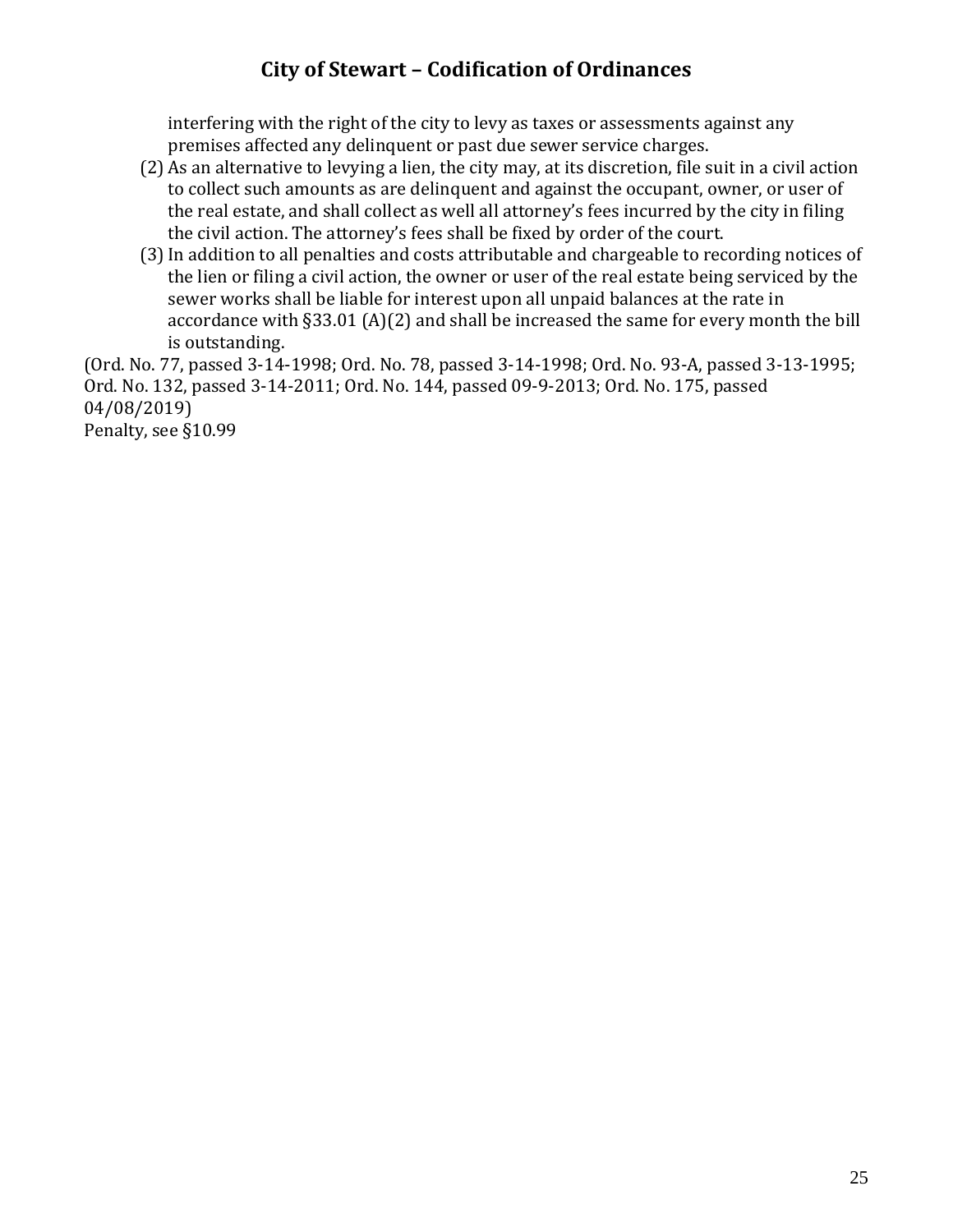### **CHAPTER 52: WATER REGULATIONS**

Section

#### *General Provisions*

- 52.001 General operation
- 52.002 Use of water service
- 52.003 Use to circumvent chapter prohibited
- 52.004 Damage to water system
- 52.005 Connections beyond city boundaries
- 52.006 Connection to system required; use of private wells
- 52.007 Use of water for air conditioning; permits
- 52.008 Use of water from fire hydrants; temporary connections
- 52.009 Water deficiency, shut off and use restrictions
- 52.010 Powers and authority of inspectors

#### *Water Regulations*

- 52.025 Supply from one service
- 52.026 Tapping of mains restricted
- 52.027 Repairs
- 52.028 Abandoned or unused services
- 52.029 Disconnection permit
- 52.030 Service pipes
- 52.031 Excavation and construction requirements
- 52.032 Connection to other water supplies restricted
- 52.033 Water connections; applications and charges
- 52.034 Location of curb stop box

## 52.035 Water meters

- *Rates and Charges*
- 52.050 Water unit
- 52.051 Rates, fees and charges generally
- 52.052 Water service billing; change of address
- 52.053 Water rates

### *Administration and Enforcement*

- 52.070 Water Service Fund
- 52.071 Payment of charges; late payment; collection
- 52.072 Disconnection of Service
- 52.073 Authorized employees to turn water on and off
- 52.074 Supervision by Utilities Superintendent; licensing
- 52.075 Powers and authority of inspectors
- 52.099 Penalties

### *Cross-reference:*

*Assessable current services, see §92.01*

#### *GENERAL PROVISIONS* **§ 52.001 GENERAL OPERATION.**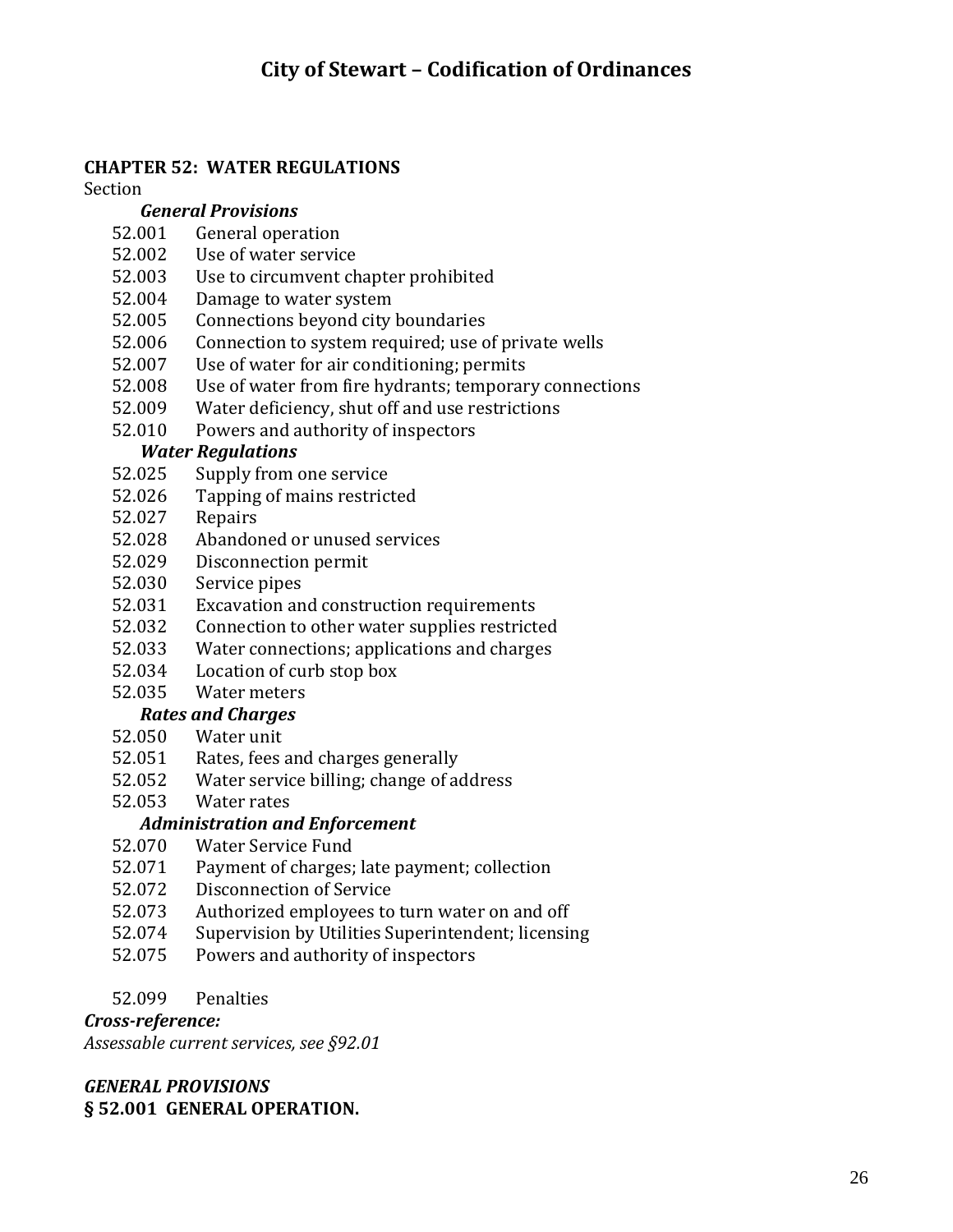The city does hereby make provision for the establishment of a municipal water system (hereinafter called the water system) to be operated as a public utility.

### **§ 52.002 USE OF WATER SERVICE.**

No person other than a city employee shall uncover or make or use any water service installation connected to the city water system except in the manner provided by this chapter. No person shall make or use any installation contrary to the regulatory provisions of this chapter.

### **§ 52.003 USE TO CIRCUMVENT CHAPTER PROHIBITED.**

No person shall permit water from the water system to be used for any purpose to circumvent this chapter.

### **§ 52.004 DAMAGE TO WATER SYSTEM.**

- (A) No unauthorized person shall remove or damage any structure, appurtenance, or part of the water system or fill or partially fill any excavation or move any gate valve used in the water system.
- (B)No person shall make any connection of an electrical welder to the city water main, appurtenance or service or use an electric welder for the purpose of thawing frozen water mains, appurtenances or services.

### **§ 52.005 CONNECTIONS BEYOND CITY BOUNDARIES.**

Where water mains of the city are in any street or alley adjacent to or outside the corporate limits of the city, the City Council may issue permits to the owners or occupants of properties adjacent or accessible to the water main to make proper water service pipe connections with the water mains of the city and to be supplied with water in conformity with the applicable provisions of this chapter and subject to any contract for the supply of water between the city and any other city. The water meter pit will be in the city limits. The city will own and maintain the water meter. The user will pay for the original meter in the connection fee.

### **§ 52.006 CONNECTION TO SYSTEM REQUIRED; USE OF PRIVATE WELLS.**

- (A)Except where municipal water is not available, it shall be unlawful to construct, reconstruct, or repair any private water system which is designed or intended to provide water for human consumption. Private wells, to provide water for other than human consumption, may be constructed, maintained and continued in use after connection is made to the water system; provided, there is no means of cross-connection between the private well and municipal water supply at any time. Hose bibbs that will enable the crossconnection of the two systems are prohibited on internal piping of the well system supply. Where both private and city systems are in use, outside hose bibbs shall not be installed on both systems.
- (B)All new homes or buildings shall connect to the municipal water system if water is available to the property. At the time as municipal water becomes available to existing homes or buildings, a direct connection shall be made to the public system within a period of time as determined by the City Council. If the connection is not made pursuant to this chapter, a charge shall be made in an amount established by §52.051.
- (C) Where new homes or buildings do not have water available to the property; the city shall determine whether and under what conditions the municipal water system will be extended to serve the property.
- (D)If the well is not to be used after the time a municipal water connection is made:
	- (1) The well pump and tank shall be disconnected from all internal piping;
	- (2) The casing shall be filled with sandy soil from the bottom to a point eight feet from the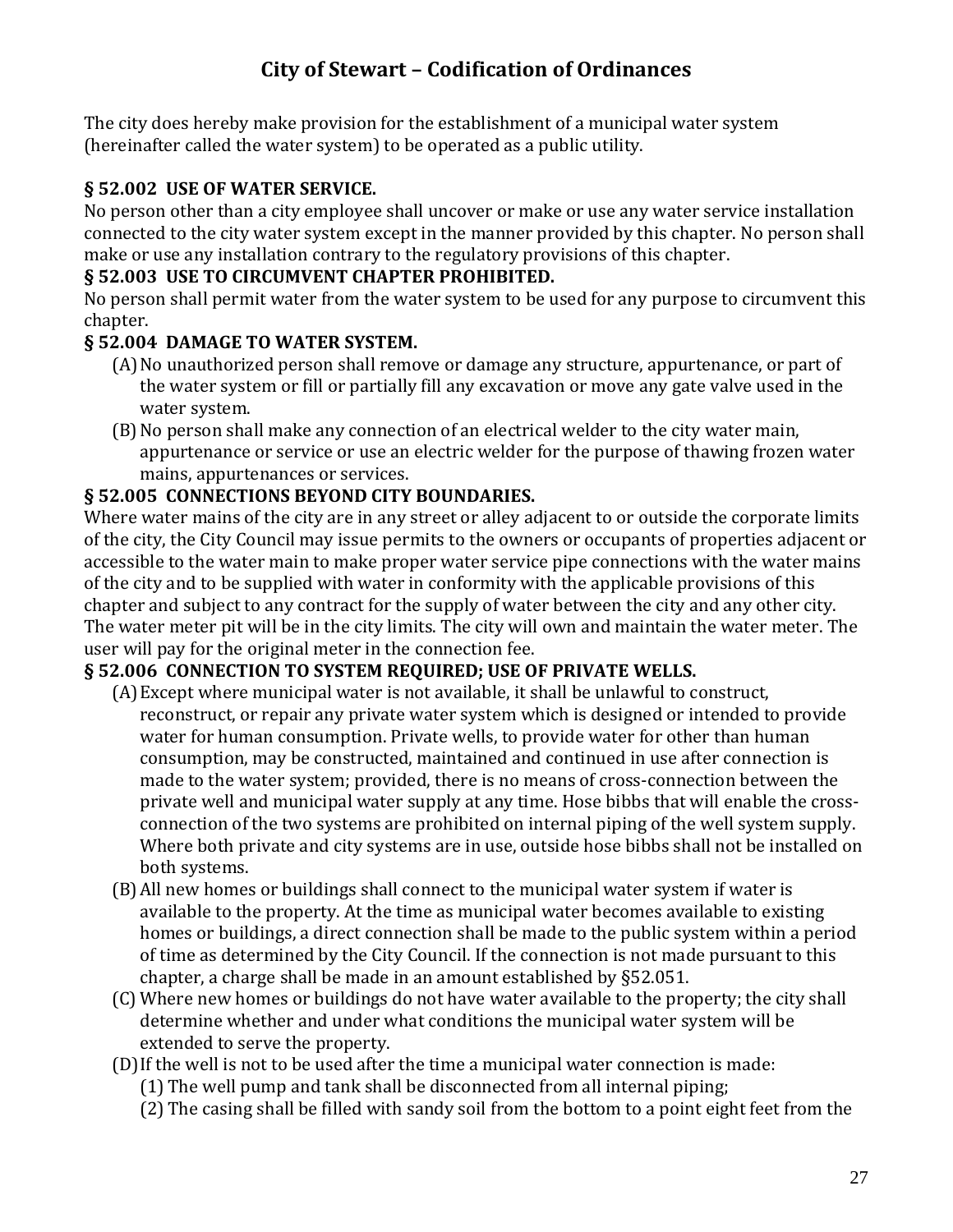top;

- (3) The remaining eight feet shall be filled with concrete to the floor level and the well casing cut off as close to the floor level as possible;
- (4) Within 30 days after the municipal water connection is made, the owner or occupant must advise the City Utilities Superintendent that the well has been sealed.
- (5) Notwithstanding the foregoing, all well abandonment shall be done in accordance with M.S. §103I.301 to 103I.345 and Minn. Rules Ch. 4725, Wells and Borings, as it may be amended from time to time. All well sealing shall be performed by a professional licensed well driller trained in well abandonment.

## **§ 52.007 USE OF WATER FOR AIR CONDITIONING; PERMITS.**

- (A)All air conditioning systems which are connected directly or indirectly with the public water system must be equipped with water conserving and water regulating devices and a backflow device as approved by the City Engineer or City Utilities Superintendent.
- (B)Permits shall be required for the installation of all air conditioning systems to the public water system. The fee shall be established pursuant to §52.051.

## **§ 52.008 USE OF WATER FROM FIRE HYDRANTS; TEMPORARY CONNECTIONS.**

- (A)*Use of fire hydrants*. Except for extinguishment of fires, no person, unless authorized by the Public Works Director or Public Utilities Department, shall operate fire hydrants or interfere in any way with the water system without first obtaining a permit to do so from the city as follows:
	- (1) A permit to use a fire hydrant shall be issued for each individual job or contract and for a minimum of 30 days and for the additional 30-day period as the city shall determine. The permit shall state the location of the hydrant and shall be for the use of that hydrant and none other.
	- (2) The user shall make an advance cash deposit to guarantee payment for water used and to cover breakage and damage to the hydrant and meter, which shall be refunded upon expiration of the permit, less applicable charges for use.
	- (3) The user shall relinquish the use of the hydrant to authorized city employees in emergency situations.
	- (4) The user shall pay a rental charge as established pursuant to §52.051 for each day including Sundays and legal holidays, and a fee as established by the city for each 1,000 gallons of water used.
	- (5) Connections to a public water supply to fill tankers must follow backflow prevention standards. The connection will have a reduced pressure zone backflow device.
- (B)*Temporary connection to fire hydrants*. An owner of a private water system may make a temporary above ground connection to a fire hydrant, subject to the time periods, conditions, and payment specified in §52.051. In addition, the method of connection to the private system shall conform to all existing requirements of this chapter and city ordinance and the type of meter

used shall meet the approval of the Utilities Superintendent.

## **§ 52.009 WATER DEFICIENCY, SHUT OFF AND USE RESTRICTIONS.**

(A)*General.* The city shall not be liable for any deficiency or failure in the supply of water to consumers, whether occasioned by shutting the water off for the purpose of making repairs or connections or from any other cause whatsoever. In case of fire, or alarm of fire, or in making repairs of construction of new works, water may be shut off without notice at any time and kept off as long as necessary. In addition, the City Council shall have the right to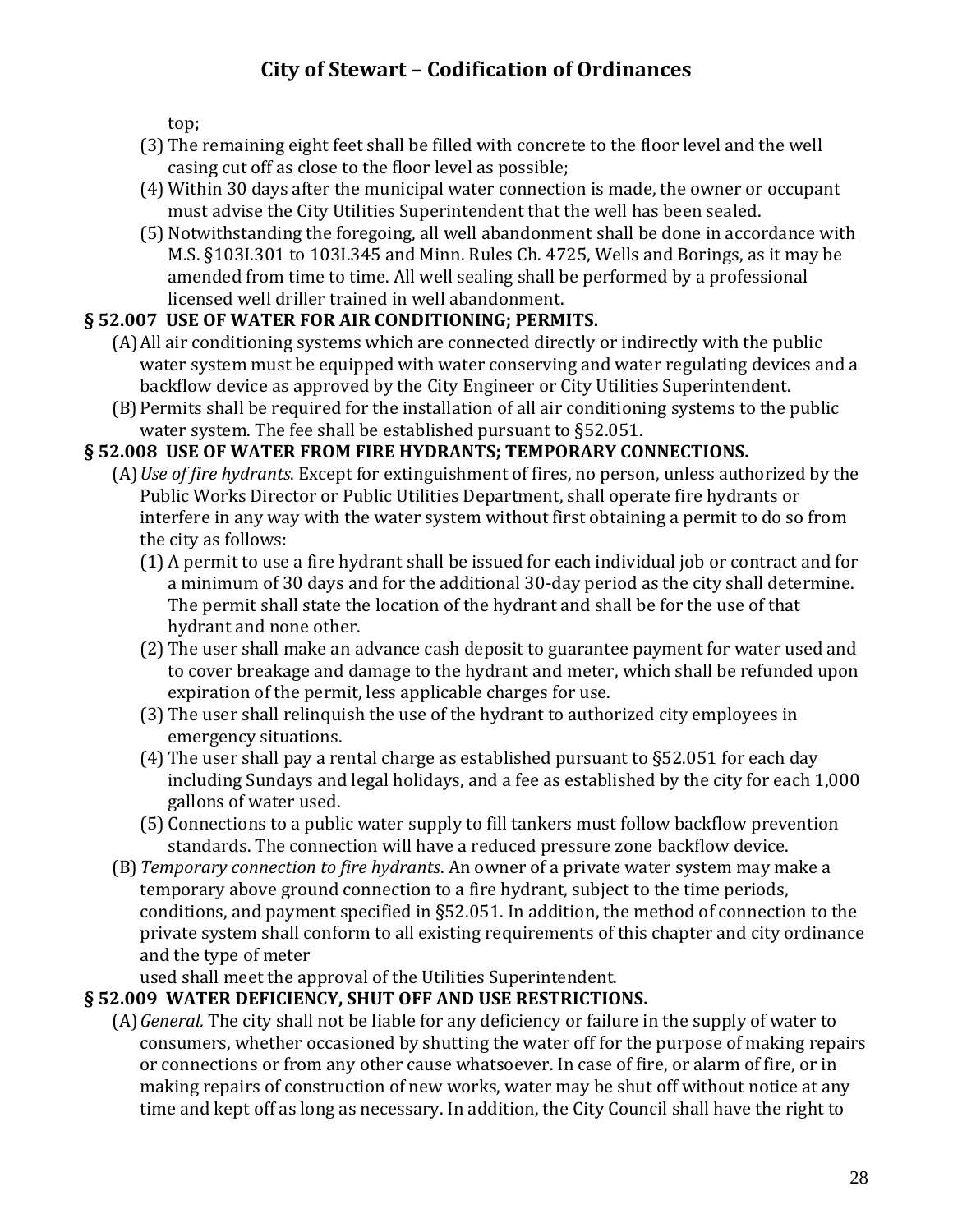impose reasonable restrictions on the use of the city water system in emergency situations. For non-payment of charges, water service may be discontinued according to the procedures established in §52.071.

- (B)*Restricted hours*.
	- (1) Whenever the Council determines that a shortage of water supply threatens the city, it may, by resolution, limit the times and hours during which city water may be used for sprinkling, irrigation, car washing, air condition or other specified uses. After publication of the resolution, no person shall use, or permit water to be used, in violation of the resolution, and any customer who does so shall be charged a fee set by resolution of the Council for each day of violation and the charge shall be added to his or her next water bill.
	- (2)If the emergency requires immediate compliance with terms of the resolution, the Council may provide for the delivery of a copy of the resolution to the premises of each customer, and any customer who has received the notice and thereafter uses or permits water to be used in violation of the resolution shall be subject to the charge provided above. Continued violation shall be cause for discontinuance of water service.

### **§ 51.010 POWERS AND AUTHORITY OF INSPECTORS.**

- (A)The Superintendent or other duly authorized employees bearing proper credentials and identification shall enter all properties for the purpose of inspection, measurements, sampling and testing pertinent to the city's water system in accordance with the provisions of the city.
- (B)While performing necessary work, the Superintendent or duly authorized employees of the city shall observe all safety rules applicable to the premises established by the company, and the company shall be held harmless for injury or death to the city employees and the city shall indemnify the company against loss or damage to its property by the city employees and against liability claims and demands for personal injury or property damage asserted against the company and growing out of the gauging and sampling operation, except as such may be or failure of the company to maintain safe conditions as required hereby.
- (C) The Superintendent or other duly authorized employees of the city bearing proper credentials and identification shall be permitted to enter all private properties through which the city holds a duly negotiated easement for the purposes of, but not limited to, inspection, observation, measurement, sampling, repair and maintenance of any portion of the water facilities lying within the easement. All entry and subsequent work, if any, on the easement, shall be done in full accordance with the terms of the duly negotiated easement pertaining to the private property involved.

### *WATER REGULATIONS*

#### **§ 52.025 SUPPLY FROM ONE SERVICE.**

No more than one housing unit or building shall be supplied from one service connection except by permission of City Council. Each unit served shall have a separate water meter.

### **§ 52.026 TAPPING OF MAINS RESTRICTED.**

No person, except persons authorized by the City Council, shall tap any distributing main or pipe of the water supply system or insert stopcocks or ferrules therein.

#### **§ 52.027 REPAIRS.**

(A)*Determination of need for repairs*. Based on the information supplied by the property owner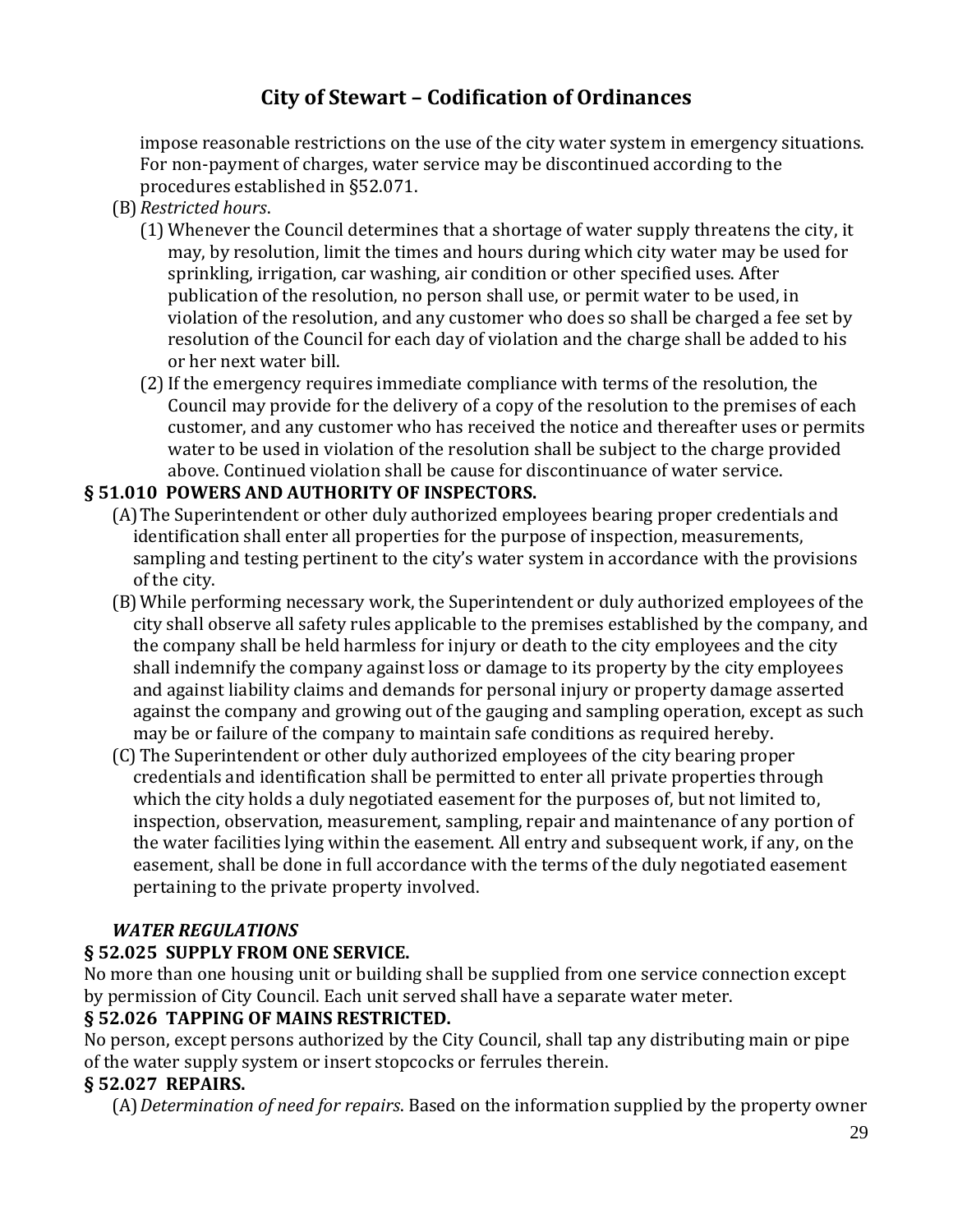or available to the city, the city may make a determination whether a problem exists in that portion of the service which is the city's responsibility. If the problem appears to exist in the areas for which the city has no responsibility, the private owners will be responsible for correction of the problem.

- (B)*Thawing of water services*. The city may attempt to thaw water services on request of the resident. If the problem is found within that portion of the service for which the private owner is responsible, the private owner thereafter will be responsible for thawing the service and correction of the problem.
- (C) *Excavation or repair of water service.*
	- (1) The city may arrange for the investigative digging up and repair of any water service where the problem apparently exists within that area for which the city has responsibility.
	- (2) Unless it is clearly evident, however, that the problem is the responsibility of the city, the excavation and repair may not be made until the property owner requests the city in writing to excavate or repair the service and agrees to pay the cost.
	- (3) The owner further agrees to waive public hearing and be special assessed the cost of the excavation and repair if the problem is found to be other than the city's responsibility. The city may make the determination for responsibility of the cost of investigation or repair.
	- (4) The matter of whether the dig up is done by city forces or contracted would depend on the urgency or need of repair and the availability of city forces to do the work. Recovery by the city for faulty construction will depend upon the circumstances and the decision of the City Attorney on the likelihood of recovery.
- (D)*Failure to repair*. In case of failure upon the part of any consumer or owner to repair any leak occurring in his or her service pipe within 24 hours after verbal or written notice thereof, the water may be turned off by the city and may not be turned on until the leak has been repaired and a fee pursuant to §52.051 has been paid to the city.

### **§ 52.028 ABANDONED OR UNUSED SERVICES.**

- (A)If the premises served by water have been abandoned, or if the service has not been used for one year, then the service may be shut off at the curb stop box by the city and the water meter will be removed.
- (B)When new buildings are erected on the site of old ones and it is desired to increase or change the old water service, no connections with the mains may be made until all the old service has been removed and the main taps plugged or yoked connections installed by the city at the owner's expense.

### **§ 52.029 DISCONNECTION PERMIT.**

A permit must be obtained to disconnect from the existing water service leads at the curb stop box. The fee for the permit shall be set pursuant to §52.051.

### **§ 52.030 SERVICE PIPES.**

Every service pipe shall be laid so as to allow at least one foot of extra length in order to prevent rupture by settlement. The service pipe must be placed no less than seven feet below the ground and in a manner as to prevent rupture by freezing. Service pipes must extend from the curb stop box to the inside of the building, or if not taken into the building, then to the hydrant or fixtures which it is intended to supply. All tubing and pipes shall conform to the State Plumbing Code. All underground joints are to be mechanical, except joints under floors shall be soldered in accordance with the State Plumbing Code, unless otherwise approved by the Utilities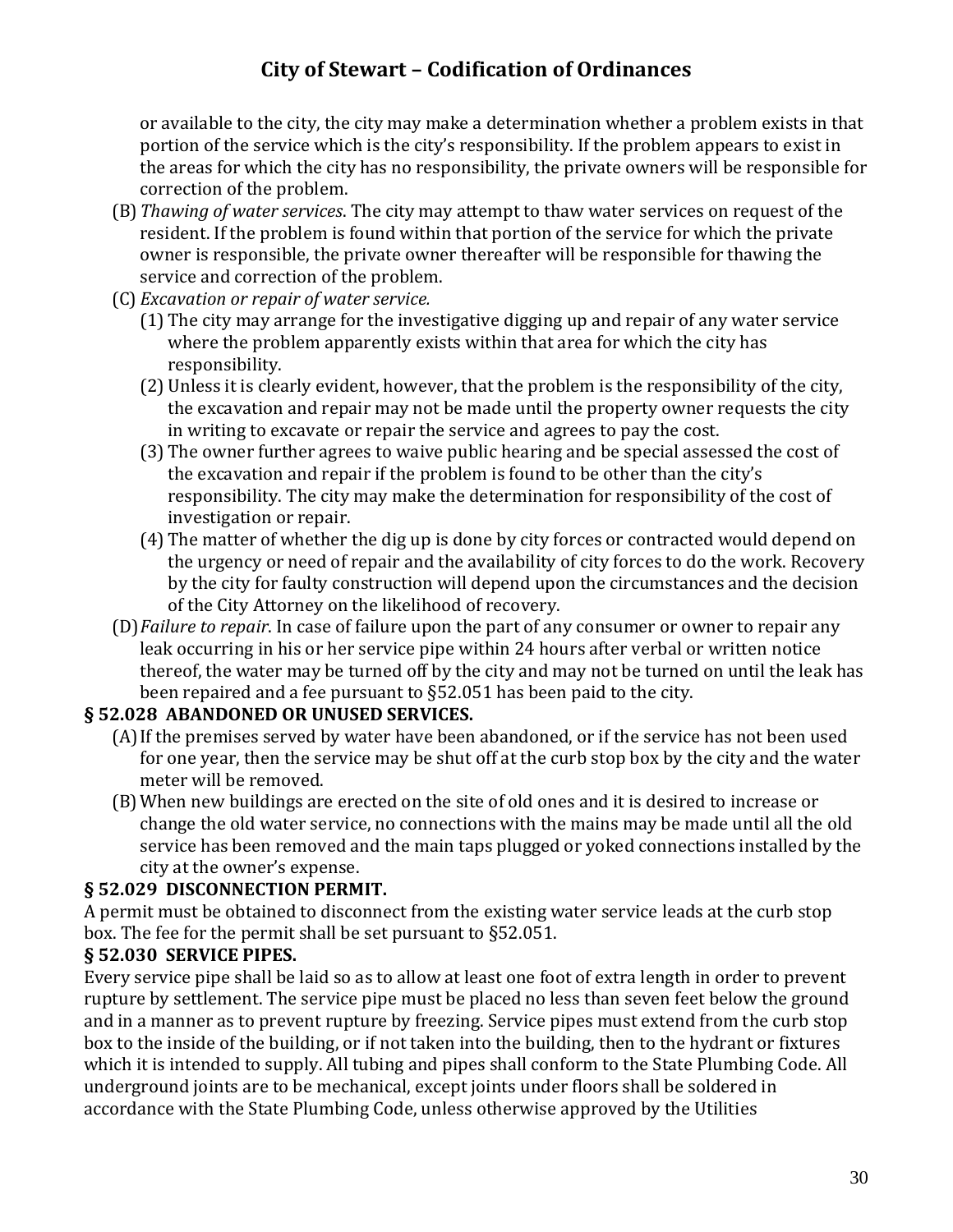Superintendent. Joints of copper tubing shall be kept, to a minimum, and all joints shall conform to the State Plumbing Code. All joints and connections shall be left uncovered until inspected by the Utilities Superintendent and must comply with the State Plumbing Code and tested at normal water line pressure. Unions must conform to the State Plumbing Code. Connections with the mains for domestic supply shall be at least three-quarter inch up to the curb stop box.

### **§ 52.031 EXCAVATION AND CONSTRUCTION REQUIREMENTS.**

- (A)No excavation shall be made until a permit for the connection has been issued by the city.
- (B)No water service pipe or water connection shall be installed in the same trench or closer than ten feet horizontally to a sewer trench or drain laid, or to be laid, either in the street or in private property, except that the water pipe on private property may be in a common trench with a sewer drain which is of a material that is in conformance with the current State Plumbing Code, Minn. Rules Ch. 4715, as it may be amended from time to time.
- (C) Where it is desired to lay the water service pipe and the building sewer pipe in the same trench or in separate trenches less than ten feet apart, the water service pipe shall be above the sewer pipe unless approved by the City Engineer. It shall be placed at least one foot above the sewer and on a solid shelf excavated at one side of the trench. The sewer pipe shall be of a material that is in conformance with the State Plumbing Code with tested watertight joints. The water service pipe shall be watertight and corrosion resistant. Copper pipe and ductile or cast iron water pipe with specially protected joints is acceptable for this construction. Cast iron pipe shall conform to the American Water Works Association specifications for this pipe. Bell joint clamps with rubber gaskets are provisionally acceptable as extra protection for the joints on cast iron water pipe. In all cases, precautions shall be taken to assure a firm foundation for the pipes. The intervening space between the pipes shall be backfilled with compacted earth.
- (D)In case the installation is on a surfaced street, the following shall apply: all backfill materials shall be mechanically compacted in 12-inch layers to the density of the adjacent material in the roadway area and to the existing street grades in accordance with the State Department of Transportation Standards. Complete surface restoration shall be made.
- (E)All excavations for building water installation shall be adequately guarded with barricades and lights so as to protect the public from hazard. Streets, designated public sidewalk, parkways and other public property disturbed in the course of the work shall be restored in a manner satisfactory to the city.

### **§ 52.032 CONNECTION TO OTHER WATER SUPPLIES RESTRICTED.**

No water pipe of the water system shall be connected with any pump, well, tank, or piping that is connected with any other source of water supply except to service municipal systems.

#### **§ 52.033 WATER CONNECTIONS; APPLICATIONS AND CHARGES.**

(A)*Connection applications.*

(1) All applications for service installations and for water service shall be made to the City Clerk-Treasurer. All applications for service installations and water service shall be made by the owner or agent of the property to be served and shall state the size and location of service connection required. The applicant shall, at the time of making application, pay to the city the amount of fees as established by the city or deposit required for the installation of the service connection as hereinafter provided. Applications for services larger than one inch shall be accompanied by two sets of plans or sketches indicating preferred location of service pipe and size of service based on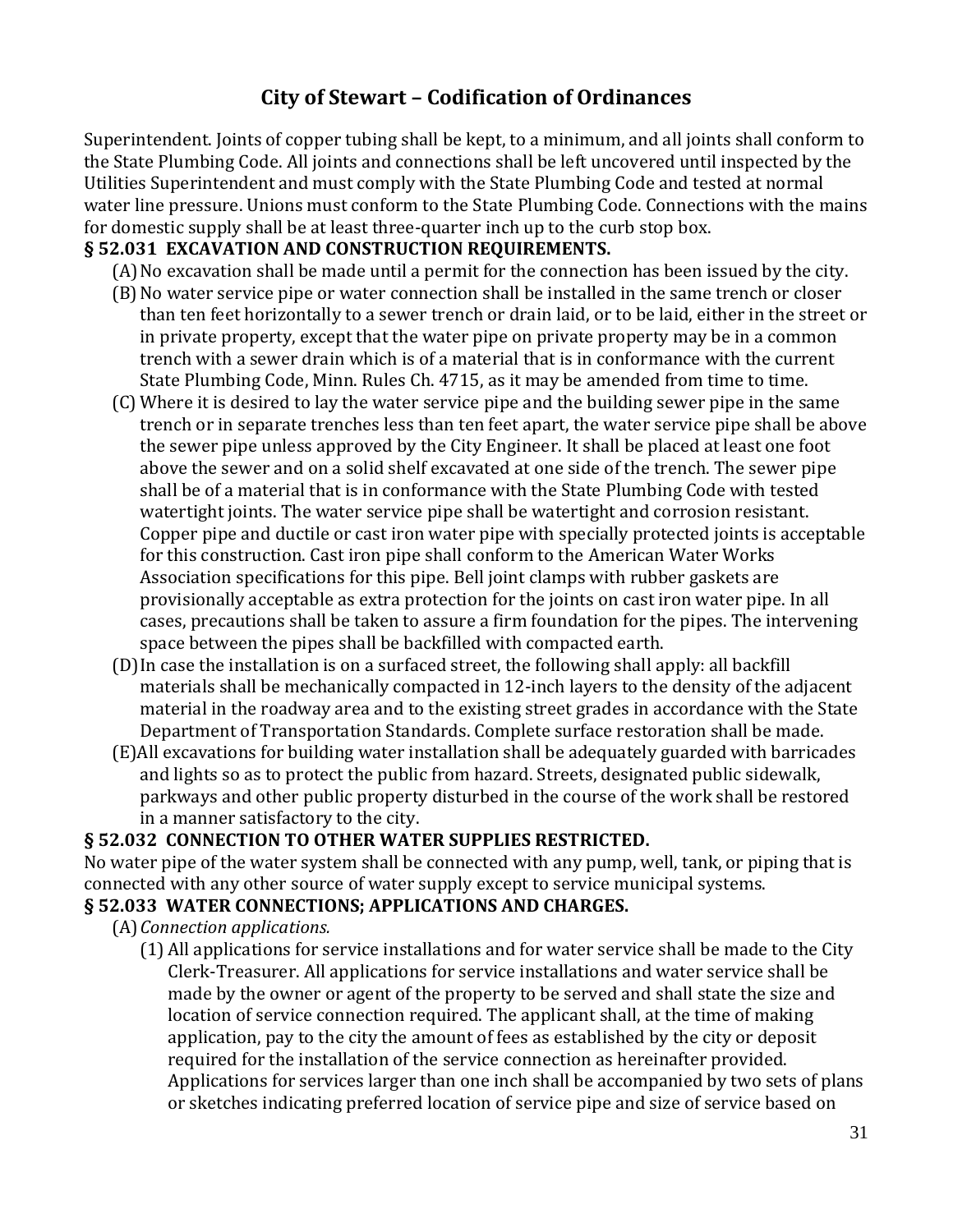building demand.

- (2) The size of the water service connections and meter shall be subject to approval of the City Engineer. Water meter sizing for a domestic connection shall be five-eighths inch by three-fourths inch. The standard service line size will be one inch. If the homeowner requests a larger service line, the extra cost of the water meter will be charged to the connection owner. The future replacement of the water meter will be billed at the difference between the standard meter cost and meter need to accommodate the larger line at the time of replacement.
- (3) Water billing shall start at the time of installation of the water meter, or in the event the meter is not installed, seven days after completion of outside piping, and shall be calculated upon the minimum monthly rate, prorated on a semi-monthly basis.
- (B)*Connection charges.*
	- (1) A permit must be obtained to connect to the existing water service leads at the curb stop box. The fee for the permit shall be set pursuant to §52.051. The city shall install or have installed all service connections from the water main to the curb stop box including the stop box. Payment for service connections must be made before the work is started and should be based upon one and one-half times the estimate of costs provided by the City Engineer. Any excess deposit shall be returned to the applicant.
	- (2) Additional charges shall be paid at the time of making application for tapping and making connections with the water main to where a curb stop box and service lead is not previously installed. The charge shall include the tapping of the water main, corporation cocks, the installation of a service line, the installation of a curb stop box, cost of restoring disturbed areas and all other costs related to the installation.
	- (3) There shall be a connection charge pursuant to §52.051 levied by the city to contribute to the payment of the costs of the public water system facilities. The City Council shall set by resolution the charges to be made for nonresidential installations.
	- (4) When water services have been stopped because of a violation of this chapter, the city shall collect the fee established pursuant to §52.051 before service is recommenced.
	- (5)If a person desires to connect to the system and service a parcel that has not been assessed for the cost of water main and lateral construction, then before a permit is granted, the city shall collect an amount from the applicant that is established pursuant to §52.051.

## **§ 52.034 LOCATION OF CURB STOP BOX.**

Curb stop boxes will be installed on the right-of-way line or easement limits at a location as determined by the City Engineer to be best suitable to the property and shall be left in a vertical position when backfilling is completed. Curb stop boxes will be installed at an approximate depth of seven feet below the finished ground elevation and the top of the curb stop box shall be adjusted to be flush with the finished ground elevation. Curb stop boxes must be firmly supported by a masonry block. No person shall erect any fence or plant any tree or other landscaping that would obstruct, or place a structure on, park a motor vehicle on, or otherwise obstruct the use of the curb stop box, or cause damage to the same.

## **§ 52.035 WATER METERS.**

(A)*Generally*. Except for extinguishment of fires, no person, unless otherwise authorized by the City Council or Public Utilities Department, shall use water from the water system or permit water to be drawn therefrom unless the same be metered by passing through a meter supplied or approved by the city. No person not authorized by the City Council or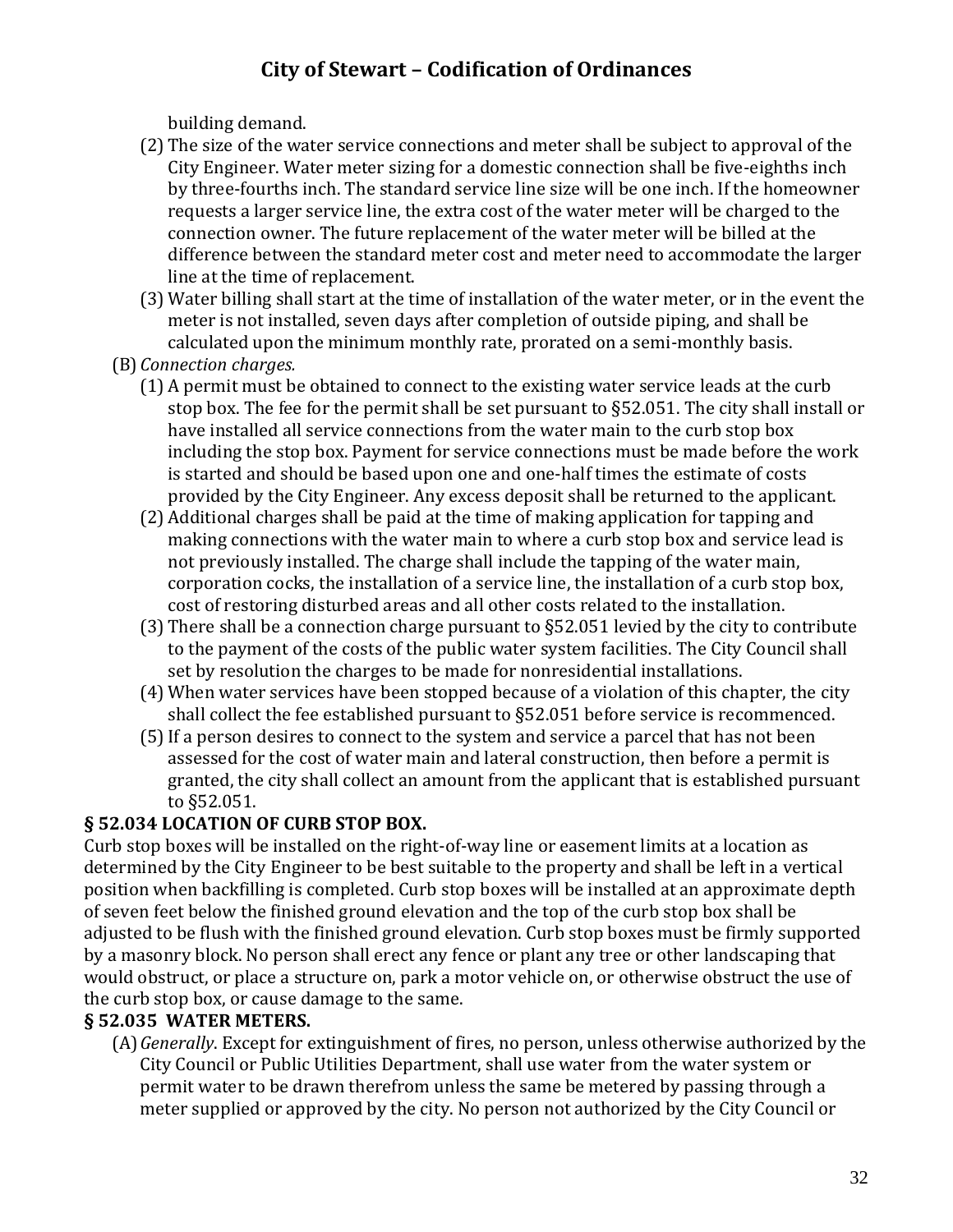Utilities Superintendent shall connect, disconnect, take apart, or in any manner change or cause to be changed or interfere with any meter or the action thereof, or break any meter or valve seal.

- (1) A charge established pursuant to §52.051 shall be paid by customers to the city for water meters including installations and check valves and payment for same shall be made at the time of water service application. This payment shall be made only once, subject to the following.
- 2) Where a consumer has need for a larger line in addition to his or her domestic line, as in the case of a commercial consumer who needs a one-inch line for normal use and a sixinch or larger line for a fire sprinkler system, he or she will be permitted to run one line into the premises and "Y" off into two lines at the building. When this is done, the meter will be attached to the small or domestic line and a check valve as well as one-inch detection meter shall be put on the large line.
- (3) The city shall maintain and repair all meters when rendered unserviceable through ordinary wear and tear and shall replace them if necessary. When replacement, repair, or adjustment of any meter is rendered by the act, neglect (including damage from freezing or hot water backup) or carelessness of the owner or occupant of the premises, any expense caused the city thereby shall be charged against and collected from the water consumer.
- (4) A consumer may, by written request, have his or her meter tested by depositing the amount established pursuant to §52.051. In case a test should show an error of over 5% of the water consumed, a correctly registering meter will be installed, and the bill will be adjusted accordingly and the testing deposit refunded. This adjustment shall not extend back more than one billing period from the date of the written request.
- (5) All water meters and remote readers shall be and remain the property of the city.
- (6) Authorized city employees shall have free access at reasonable hours of the day to all parts of every building and premises connected with the water system for reading of meters and inspections. However, city employees may not enter private property without obtaining the permission of the owner to do so or have obtained a search warrant issued by a court of competent jurisdiction, as provided for in §10.20.
- (7)It shall be the responsibility of the consumer to notify the city to request a final reading at the time of the customer's billing change.
- (B)*Water meter setting*. All water meters hereafter installed shall be in accordance with the State Plumbing Code and any standards established by resolution of the City Council.

## *RATES AND CHARGES*

## **§ 52.050 WATER UNIT.**

A water unit (hereinafter called unit) shall be one residential equivalent connection based on usage of 100,000 gallons per year or portion thereof.

### **§ 52.051 RATES, FEES AND CHARGES GENERALLY.**

The City Council shall establish a fee schedule §33.01 of all water rates, fees and charges for permits or services by the city, as that ordinance may be amended from time to time. In accordance with M.S. §444.075(3), charges made for service rendered shall be as nearly as possible proportionate to the cost of furnishing the service.

### **§ 52.052 WATER SERVICE BILLING; CHANGE OF ADDRESS.**

All bills and notices shall be mailed or delivered to the address where service is provided. If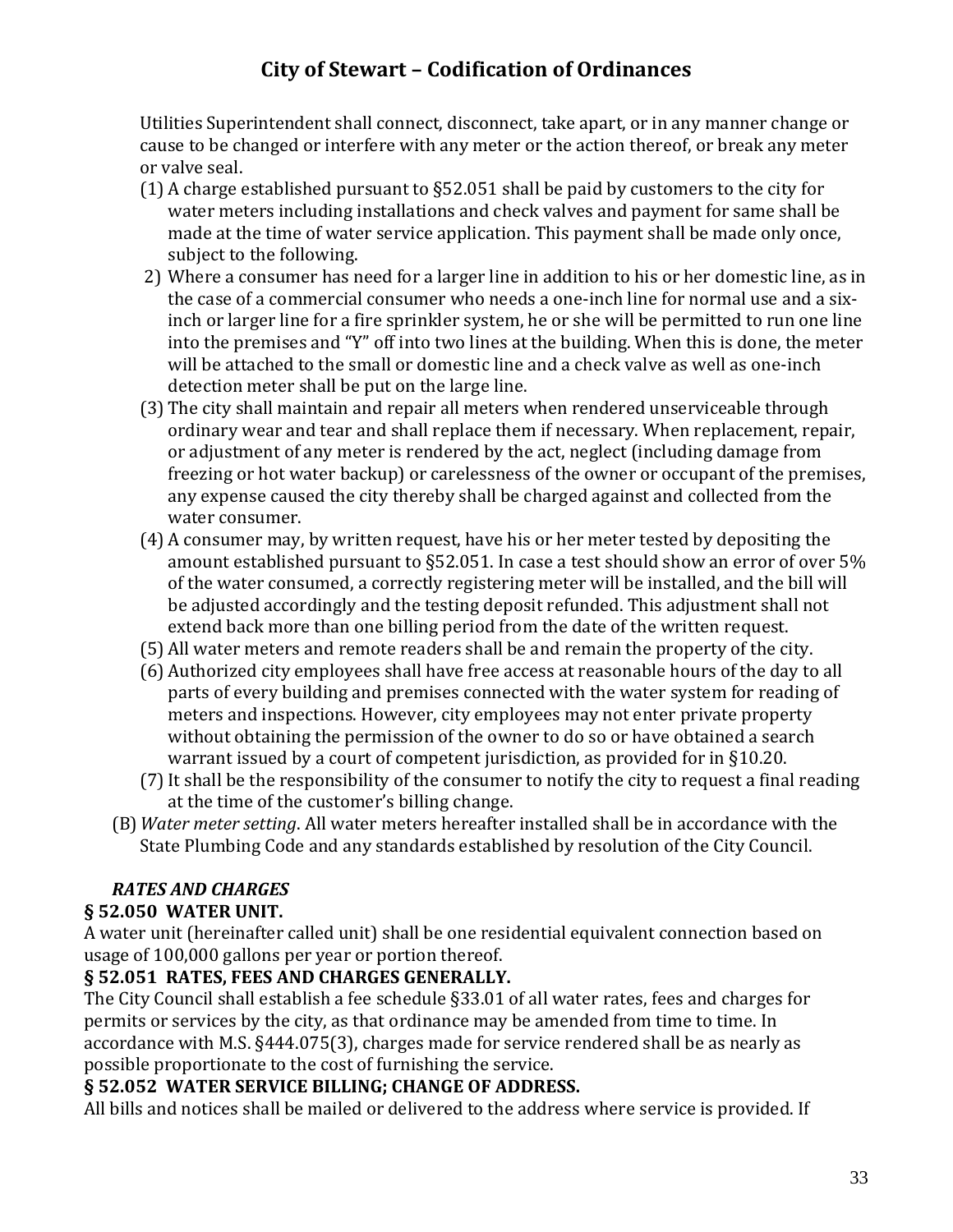nonresident owners or agents desire personal notice sent to a different address, they shall so note on the water service application. Any change or error in address shall be promptly reported to the City Clerk-Treasurer. All accounts shall be carried in the name of the owner who personally or by his or her authorized agent, applied for the service. The owner shall be liable for water services supplied to the property whether he or she is occupying the property or not.

### **§ 52.053 WATER RATES.**

- (A)The rate due and payable by each user within the city for water taken from the water system shall be established pursuant to §52.051.
- (B)In case the meter is found to have stopped, or to be operating in a faulty manner, the amount of water used will be estimated in accordance with the amount used previously in comparable periods of the year.
- (C) Rates due and payable by each water user located beyond the territorial boundaries of the city may be determined by special contract.
- (D)The minimum rates established pursuant to §52.051 shall begin to accrue after connection of the service pipe with the curb stop box.
- (E) A meter shall be installed on the water valve in the house and a remote register outside regardless of whether inside piping is connected.
- (F) In the event a water customer elects to discontinue the use of the municipal water, the regular or minimum charge shall continue until the date as service is disconnected at the curb box, but other charges shall remain in effect at the rate in accordance with §33.01  $(A)(2)$

### *ADMINISTRATION AND ENFORCEMENT*

### **§ 52.070 WATER SERVICE FUND.**

- (A)The city hereby establishes a Water Service Fund as an income fund to receive all revenues generated by the water service charge system, and all other income dedicated to the operation, maintenance replacement and construction of the water treatment works, including taxes, special charges, fees and assessments intended to retire construction debt. The city also establishes the following accounts as income and expenditure accounts within the Water Service Fund.
- (B)All revenue generated by the water service charge system, and all other income pertinent to the treatment system, including taxes and special assessments dedicated to retire construction debt, shall be held by the Clerk-Treasurer separate and apart from all other funds of the city. Funds received by the Water Service Fund shall be transferred to the Operation and Maintenance Account, and the Debt Retirement/Repair Account in accordance with state and federal regulations and the provisions of this subchapter.
- (C) Revenue generated by the water service charge system sufficient to ensure adequate replacement throughout the design of useful life, whichever is longer, of the water facility shall be held separate and apart in the Debt Retirement/Repair Account and dedicated to affecting replacement costs. Interest income generated by the Debt Retirement/Repair Account shall remain in the Debt Retirement/Repair Account.
- (D)Revenue generated by the water service charge system sufficient for operation and maintenance shall be held separate and apart in the Operation and Maintenance Account. Interest income generated by the Operation and Maintenance Account shall remain in the Operation and Maintenance Account.
- **§ 52.071 PAYMENT OF CHARGES; LATE PAYMENT; COLLECTION.**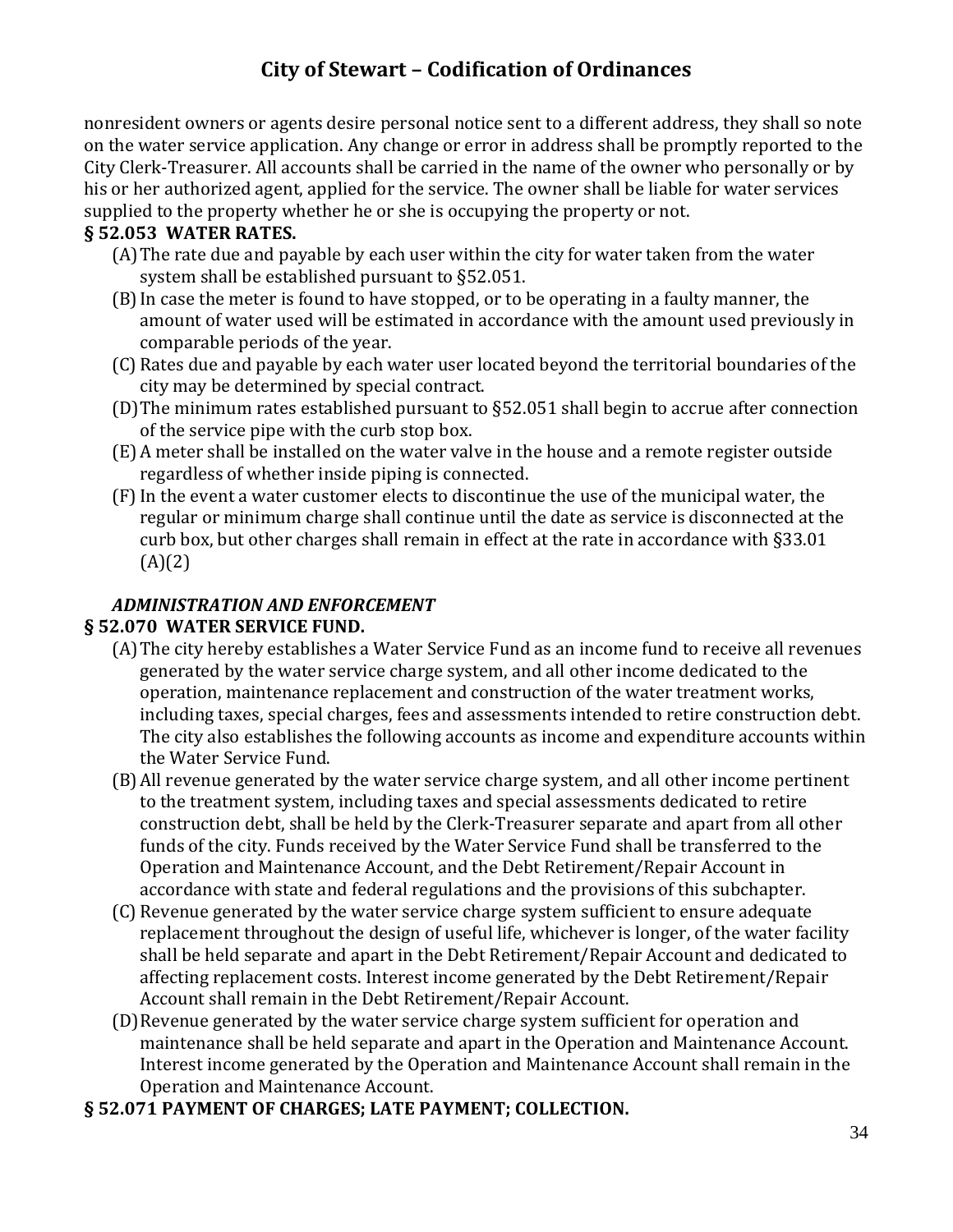The water service charge system and water Service Fund shall be administrated according to the following provisions.

- (A)(1)The City Clerk-Treasurer shall maintain a proper system of accounts suitable for determining the operation and maintenance, equipment replacement and debt retirement costs of the treatment works and shall furnish the City Council with a report of such cost annually in October.
	- (2) The City Council shall annually determine whether or not sufficient revenue is being generated for the effective operation, maintenance, replacement and management of the treatment works, and whether sufficient revenue is being generated for debt retirement. The Council will also determine whether the user charges are distributed proportionately to each user.
	- (3) The city shall thereafter, but not later than the end of the year, reassess, and as necessary revise the water service charge system then in place to ensure the proportionality of the user charges and to ensure the sufficiency of funds to maintain the capacity and performance to which the facilities were constructed, and to retire the construction debt.
- (B)In accordance with federal and state requirements each user will be notified annually in conjunction with a regular billing of that portion of the water service charge attributable to operation, maintenance and replacement.
- (C)In accordance with federal and state requirements, the City Clerk-Treasurer shall be responsible for maintaining all records necessary to document compliance with the water service charge system adopted.
- (D)Any prepayment or overpayment of charges may be retained by the city and applied on subsequent charges.
- (E) Bills for water service charges shall be rendered on a monthly basis succeeding the period for which the service was rendered and shall be due on the  $20<sup>th</sup>$  of the month. Any bill not paid in full by the due date will be considered delinquent. On the 21<sup>st</sup> or the next working day after the 20<sup>th</sup> of the month, a late fee will be assessed to all delinquent amounts due, the city shall notify the owner and/or occupant that has a bill exceeding \$100.00 or is two (2) months delinquent including water, sewer, storm water, infrastructure, debt service, garbage and miscellaneous charges in writing via regular mail regarding the delinquent bill and the date the entire bill is to be paid to avoid disconnection of water services. Failure to pay the entire bill will cause disconnection of water services. The penalty shall be computed in accordance with  $\S 33.01$  (A)(2) and shall be increased the same for every month the bill is outstanding.
- (F) The owner of the premises shall be liable to pay for the service to the premises, and the service is furnished to the premises by the city only upon the condition that the owner of the premises is liable therefore to the city.
- (G)Any additional costs caused by damages to a meter including the cost of restoring a meter, shall be borne by the property owner, at no expense to the city.

### **§ 52.072 DISCONNECTION OF SERVICE.**

Water service may be shut off at any connection as provided for in §33.01.

### **§ 52.073 AUTHORIZED EMPLOYEES TO TURN WATER ON AND OFF.**

No person, except an authorized city employee, shall turn on or off any water supply at the curb stop box.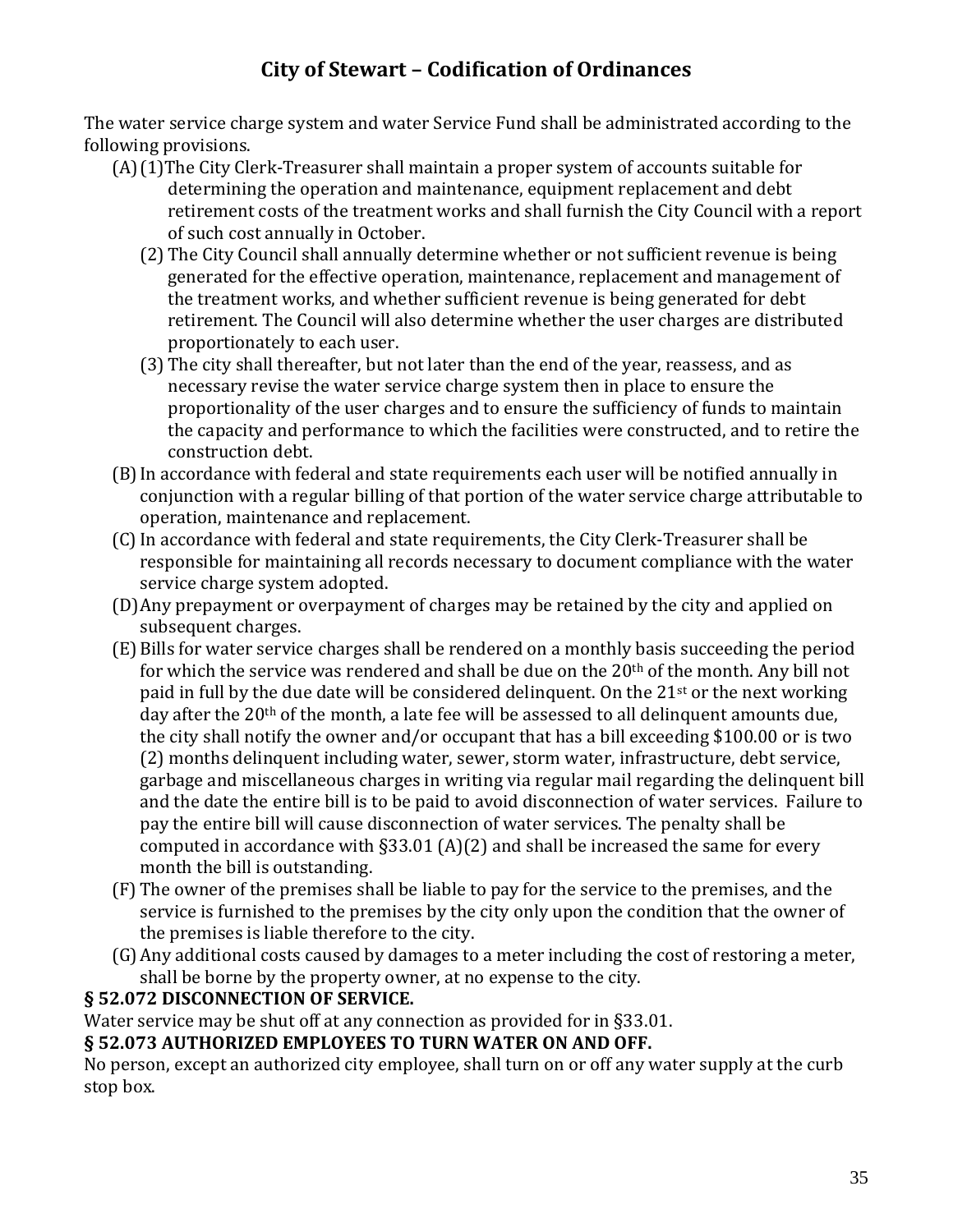### **§ 52.074 SUPERVISION BY UTILITIES SUPERINTENDENT; LICENSING.**

- (A)All piping connections from the curb stop box to house supply piping shall be made under the supervision of a licensed plumber subject to inspection by the Utilities Superintendent. The piping connection made to the curb stop box on the house side shall be inspected by the Utilities Superintendent. The water meter installation shall be inspected, tested and the meter sealed by the Utilities Superintendent.
- (B)No person, firm or corporation shall engage in the business of altering, repairing, installing or constructing municipal water connections within the city without first obtaining a license to carry on the occupation from the city. A master plumber licensed by the state under the provisions of M.S. §326B.26, as it may be amended from time to time, is exempt from the provisions of this section. A person in the ditch installing the pipe who has a card showing that they have completed a program of training that incorporates the Plumbing Code installation requirements, issued by either the Associated Builders and Contractors, Laborers-Employers Cooperation Educational Trust, or State Utility Contractors Association, is not subject to the licensing requirements of this section.
	- (1) The applicant shall file with the City Clerk-Treasurer evidence of public liability insurance, including products liability insurance with limits of at least \$50,000 per person and \$100,000 per occurrence and property damage insurance with limits of at least \$10,000. Evidence of insurance required pursuant to M.S. §326B.46(2), as it may be amended from time to time, shall satisfy this requirement.
	- (2) The applicant shall file with the City Clerk-Treasurer a surety bond guaranteeing the conformance and compliance of work with this chapter. The bond shall be in the amount of \$2,000. The city shall hold the bond for one year following the license period. Failure to comply with provisions and requirements of this chapter shall result in forfeiture of the bond. The applicant may comply with the requirements of M.S. §326B.46 (2), as it may be amended from time to time in lieu of these requirements.
	- (3) Applications for licenses shall be filed with the City Clerk-Treasurer and shall be reviewed and subject to approval of the city.
	- (4) Any installation, construction, alteration of a water connection by a license in violation of any provision of this chapter or refusal on the part of a licensee to correct the defective work shall be cause for revocation of or refusal to renew a license. This license may be revoked or refused for renewal by the city at any time for cause which shall be documented in writing.
- (C) All licenses required in this section shall be renewable annually. Applications for licenses shall be made annually on a form furnished by the City Clerk-Treasurer. Licenses shall be in effect from January 1 to December 31 of the same year. The license fee shall be established pursuant to §52.051.
- (D)Before any license issued under the provisions of this section may be revoked or its renewal refused, the licensee shall be given a hearing by the City Council to show cause why the license should not be revoked or refused. Notice of the time, place and purpose of the hearing shall be in writing.

### **§ 52.075 POWERS AND AUTHORITY OF INSPECTORS.**

(A) The Utilities Superintendent and other duly authorized employees of the city, upon proper identification, are authorized, with the permission of the licensee, owner, resident or other person in control of property within the city, to enter upon all properties for the purpose of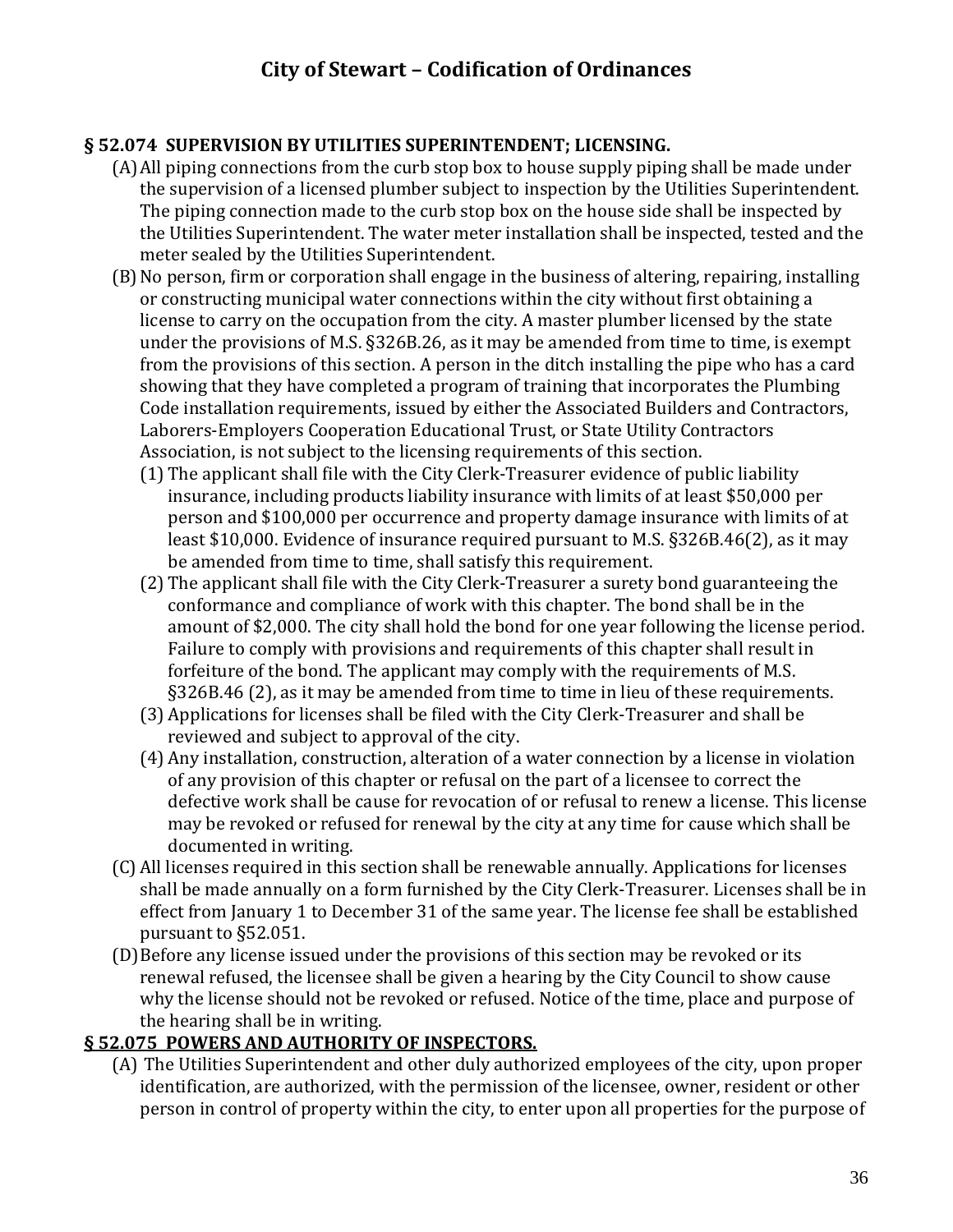inspections, observation and testing in accordance with the provisions of this chapter. If the licensee, owner, resident or other person in control of property within the city does not permit the entrance to the property, the city shall obtain an administrative search warrant as provided for in §10.20 before entering the property, except in emergency situations.

(B)The Utilities Superintendent and other duly authorized employees of the city, upon proper identification, are authorized, with the permission of the licensee, owner, resident or other person in control of property within the city, to enter upon all properties for the purpose of removal of a water meter, if a premises' water connection is joined with a neighbors water line or the curb stop is nonfunctional and a disconnection for delinquent billing is warranted. If the licensee, owner, resident or other person in control of property within the city does not permit the entrance to the property, the city shall obtain an administrative search warrant as provided for in §10.20 before entering the property, except in emergency situations.

### **§ 52.099 PENALTY.**

- (A)(1) Any person found to be violating any provision of §52.001 through 52.035 shall be served by the city with written notice stating the nature of the violation and providing a reasonable time limit for the satisfactory correction thereof. The offender shall, within the period of time stated in the notice, permanently cease all violations.
	- (2) Any person who shall continue any violation beyond the time limit provided for in division (A)(1) above shall be guilty of a misdemeanor, and on conviction thereof, shall be fined in the amount not exceeding \$100 for each violation. Each day in which any violation occurs shall be deemed as a separate offense.
	- (3) Any person violating any of the provisions of §52.001 through 52.035 shall become liable to the city for any expense, loss or damage occasioned by the city by reason of the violation.
- (B)(1) Each and every water service charge levied by and pursuant to §52.001 through 52.035 are hereby made a lien upon the loss of premises served and all charges. In the event a user fails to pay his or her water user fee within a reasonable time following discontinuance of service (a time period not to exceed 90 days), shall be certified to the County Auditor for collection as taxes or assessments on the real estate. Nothing in §52.001 through 52.035 shall be held or construed as in any way stopping or interfering with the right of the city to levy as taxes or assessments against any premises affected any delinquent or past due water service charges.
	- (2) As an alternative to levying a lien, the city may, at its discretion, file suit in a civil action to collect such amounts as are delinquent and against the occupant, owner, or user of the real estate, and shall collect as well all attorney's fees incurred by the city in filing the civil action. The attorney's fees shall be fixed by order of the court.
	- (3)In addition to all penalties and costs attributable and chargeable to recording notices of the lien or filing a civil action, the owner or user of the real estate being serviced by the water works shall be liable for interest upon all unpaid balances at the rate in accordance with §33.01 (A)(2) and shall be increased the same for every month the bill is outstanding.

(Ord. 132, passed 3-14-2011; Ord. No. 144, passed 09-9-2013, Ord. No. 175, passed 04-08-2019) Penalty, see §10.99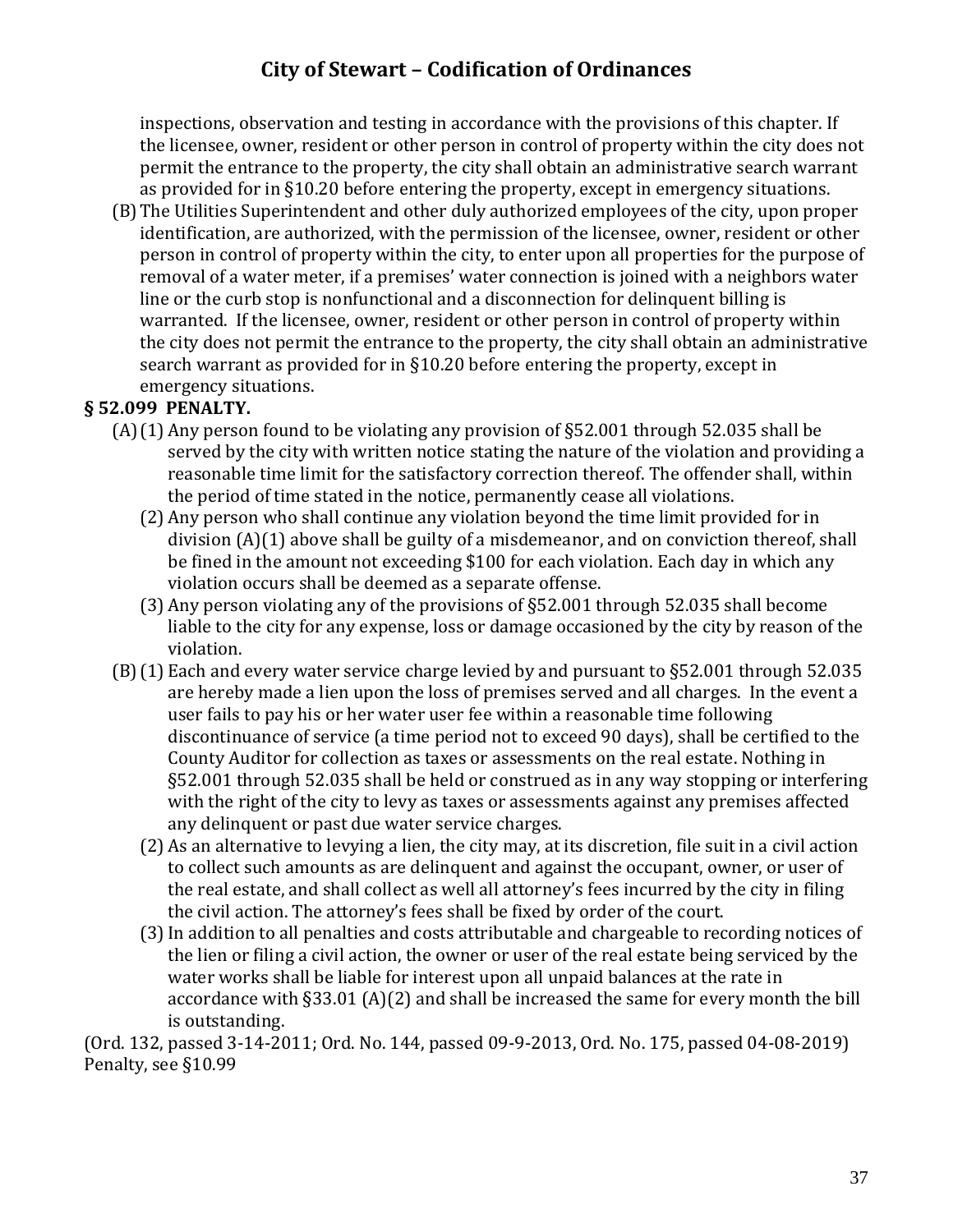#### **CHAPTER 53: STORM WATER DRAINAGE UTILITY**

Section

- 53.01 Establishment
- 53.02 Definitions
- 53.03 Storm water drainage fees
- 53.04 Other land usages
- 53.05 Adjustments
- 53.06 Exemptions
- 53.07 Recalculation of fee
- 53.08 Storm water Service Fund
- 53.09 Storm water Rates, Fees & Charges Generally
- 53.10 Payments of Charges; Late Payment; Collections
- 53.11 Powers & Authority of Inspectors
- 53.12 Effective date
- 53.99 Penalty

#### **§ 53.01 ESTABLISHMENT.**

- (A)The municipal storm sewer system shall be conducted as a public utility pursuant to M.S. §444.075 from which revenues will be derived subject to the provisions of this chapter and state statues. The storm water drainage utility shall be part of the Street Department and subject to the administration of the City Clerk-Treasurer or designee.
- (B)Just and reasonable charges for use and availability of storm sewer drainage facilities shall be calculated and determined pursuant to the terms hereinafter contained based on expected and typical storm water runoff as may be calculated within reasonable and practical limits with due regard to just and equitable charges as provided for herein.

#### **§ 53.02 DEFINITIONS.**

Rates and charges for the use and availability of the utility system shall be determined by the establishment of a standard user fee and through the use of a residential equivalent factor (REF) defined as the ratio of the average volume of run off generated by one-half acre of a given land use to the average volume of run off generated by one-half acre of typical single-family residential land, during a standard one-year rainfall event.

#### **§ 53.03 STORM WATER DRAINAGE FEES.**

(A)(1) Storm water drainage fees for parcels of land shall be determined by addition of the user fee to a supplemental fee. All property owners will pay a user fee, excluding those classified as farmland in production. A supplemental fee shall be applied to all commercial, industrial, church and school properties and to all properties exceeding one-half acre in size. The supplemental fee shall be determined by multiplying the REF for the parcel's land use classification by the parcel's acreage factor, then multiplying the resulting product by the supplemental base fee.

#### (2) The REF values for various land uses are as follows:

| <b>Class</b> | <b>Land Uses</b>                                                | RFF |
|--------------|-----------------------------------------------------------------|-----|
|              | Residences (single-/multiple-family and<br>apartment buildings) |     |
|              | Commercial and institutional uses                               |     |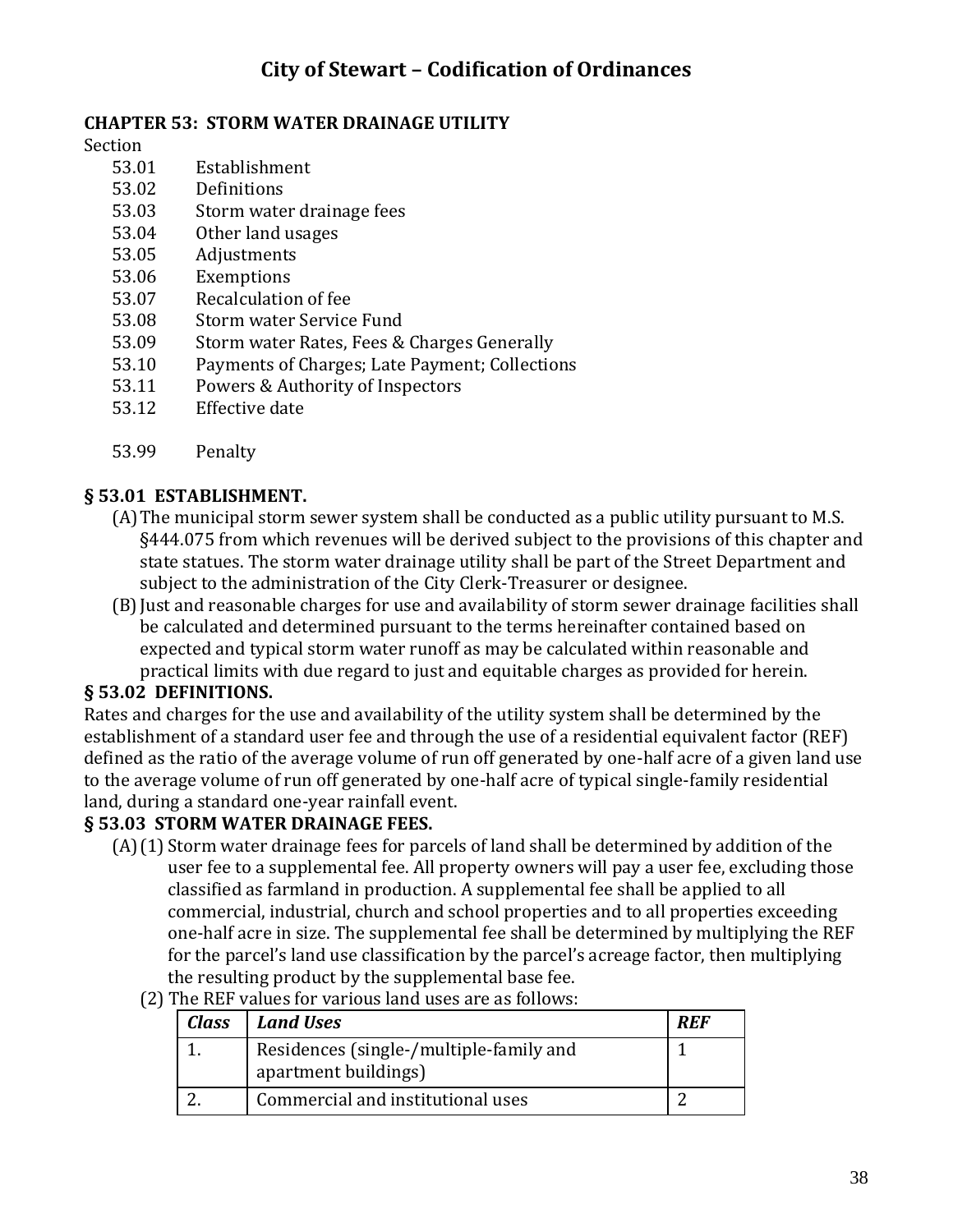| 3. | Public and private schools                           | 2   |
|----|------------------------------------------------------|-----|
| 4. | Churches                                             | 2   |
| 5. | Parks/cemeteries undeveloped residential<br>property | .25 |
| 6. | Golf courses                                         | .25 |
| 7. | Farmland in production                               | 0   |
| 8. | City streets/rights-of-way                           |     |
| 9. | Industrial                                           | 2   |
|    | Mobile homes                                         |     |

(B)The supplemental base and user fee rate shall be as established by resolution. See attachment A, attached to the ordinance codified herein.

## **§ 53.04 OTHER LAND USAGES.**

- (A)Other land uses not listed in the foregoing table shall be classified by the City Clerk-Treasurer assigning them to classes most nearly like the uses, from the standpoint of run off column for the standard rainfall event.
- (B)An appeal of the classification from the determination of the Clerk-Treasurer may be made to the City Council.

### **§ 53.05 ADJUSTMENTS.**

The City Council may be resolution adopt policies providing for the adjustment of charges for parcels based upon land use data supplied by affected property owners which demonstrate a run off volume for a standard rainfall event substantially different from the REF being used for the parcels. The adjustments for storm water drainage fees shall not be made retroactively.

### **§ 53.06 EXEMPTIONS.**

Public street rights-of-way and farmland in production are exempt from storm water drainage charges.

### **§ 53.07 RECALCULATION OF FEE.**

If a property owner or person responsible for paying the storm water drainage fees questions the accuracy of an invoice, the person may have the determination of the charge recalculated by written request to the city within 60 days following the mailing of the invoice by the city.

### **§ 53.08 STORM WATER SERVICE FUND.**

- (A)The city hereby establishes a Storm Water Service Fund as an income fund to receive all revenues generated by the Storm water service charge system, and all other income dedicated to the operation, maintenance replacement and construction of the storm water works, including taxes, special charges, fees and assessments intended to retire construction debt. The city also establishes the following accounts as income and expenditure accounts within the Storm Water Service Fund.
- (B)All revenue generated by the storm water service charge system, and all other income pertinent to the system, including taxes and special assessments dedicated to retire construction debt, shall be held by the Clerk-Treasurer separate and apart from all other funds of the city. Funds received by the Storm Water Service Fund shall be transferred to the Operation and Maintenance Account, and the Debt Retirement/Repair Account in accordance with state and federal regulations and the provisions of this subchapter.
- (C) Revenue generated by the storm water service charge system sufficient to ensure adequate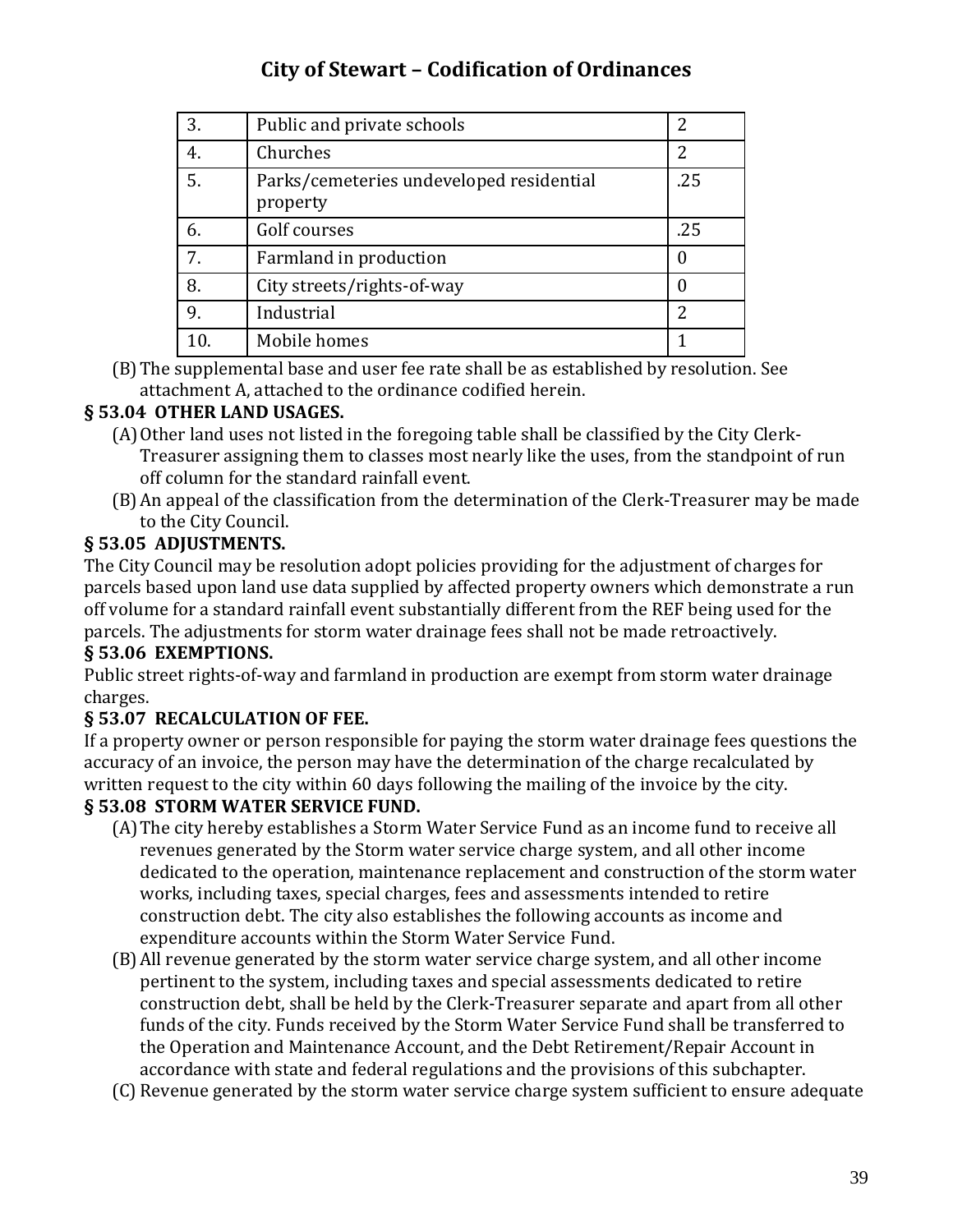replacement throughout the design of useful life, whichever is longer, of the storm water facility shall be held separate and apart in the Debt Retirement/Repair Account and dedicated to affecting replacement costs. Interest income generated by the Debt Retirement/Repair Account shall remain in the Debt Retirement/Repair Account.

(D)Revenue generated by the storm water service charge system sufficient for operation and maintenance shall be held separate and apart in the Operation and Maintenance Account. Interest income generated by the Operation and Maintenance Account shall remain in the Operation and Maintenance Account.

### **§ 53.09 STORM WATER RATES, FEES AND CHARGES GENERALLY.**

The City Council shall establish a fee schedule §33.01 of all water rates, fees and charges for permits or services by the city, as that ordinance may be amended from time to time. In accordance with M.S. §444.075 subd. 3b, charges made for service rendered shall be as nearly as possible proportionate to the cost of furnishing the service.

### **§ 53.10 PAYMENT OF CHARGES; LATE PAYMENT; COLLECTION.**

The storm water service charge system and storm water Service Fund shall be administrated according to the following provisions.

- (A)(1) The City Clerk-Treasurer shall maintain a proper system of accounts suitable for determining the operation and maintenance, equipment replacement and debt retirement costs of the treatment works and shall furnish the City Council with a report of such cost annually in October.
	- (2) The City Council shall annually determine whether or not sufficient revenue is being generated for the effective operation, maintenance, replacement and management of the treatment works, and whether sufficient revenue is being generated for debt retirement. The Council will also determine whether the user charges are distributed proportionately to each user.
	- (3) The city shall thereafter, but not later than the end of the year, reassess, and as necessary revise the storm water service charge system then in place to ensure the proportionality of the user charges and to ensure the sufficiency of funds to maintain the capacity and performance to which the facilities were constructed, and to retire the construction debt.
- (B)In accordance with federal and state requirements each user will be notified annually in conjunction with a regular billing of that portion of the storm water service charge attributable to operation, maintenance and replacement.
- (C)In accordance with federal and state requirements, the City Clerk-Treasurer shall be responsible for maintaining all records necessary to document compliance with the storm water service charge system adopted.
- (D)Bills for stormwater service charges shall be rendered on a monthly basis succeeding the period for which the service was rendered and shall be due on the 20<sup>th</sup> of the month. Any bill not paid in full by the due date will be considered delinquent. On the 21<sup>st</sup> or the next working day after the 20<sup>th</sup> of the month, a late fee will be assessed to all delinquent amounts due, the city shall notify the owner and/or occupant that has a bill exceeding \$100.00 or is two (2) months delinquent including water, sewer, storm water, infrastructure, debt service, garbage and miscellaneous charges in writing via regular mail regarding the delinquent bill and the date the entire bill is to be paid to avoid disconnection of water services. Failure to pay the entire bill will cause disconnection of water services.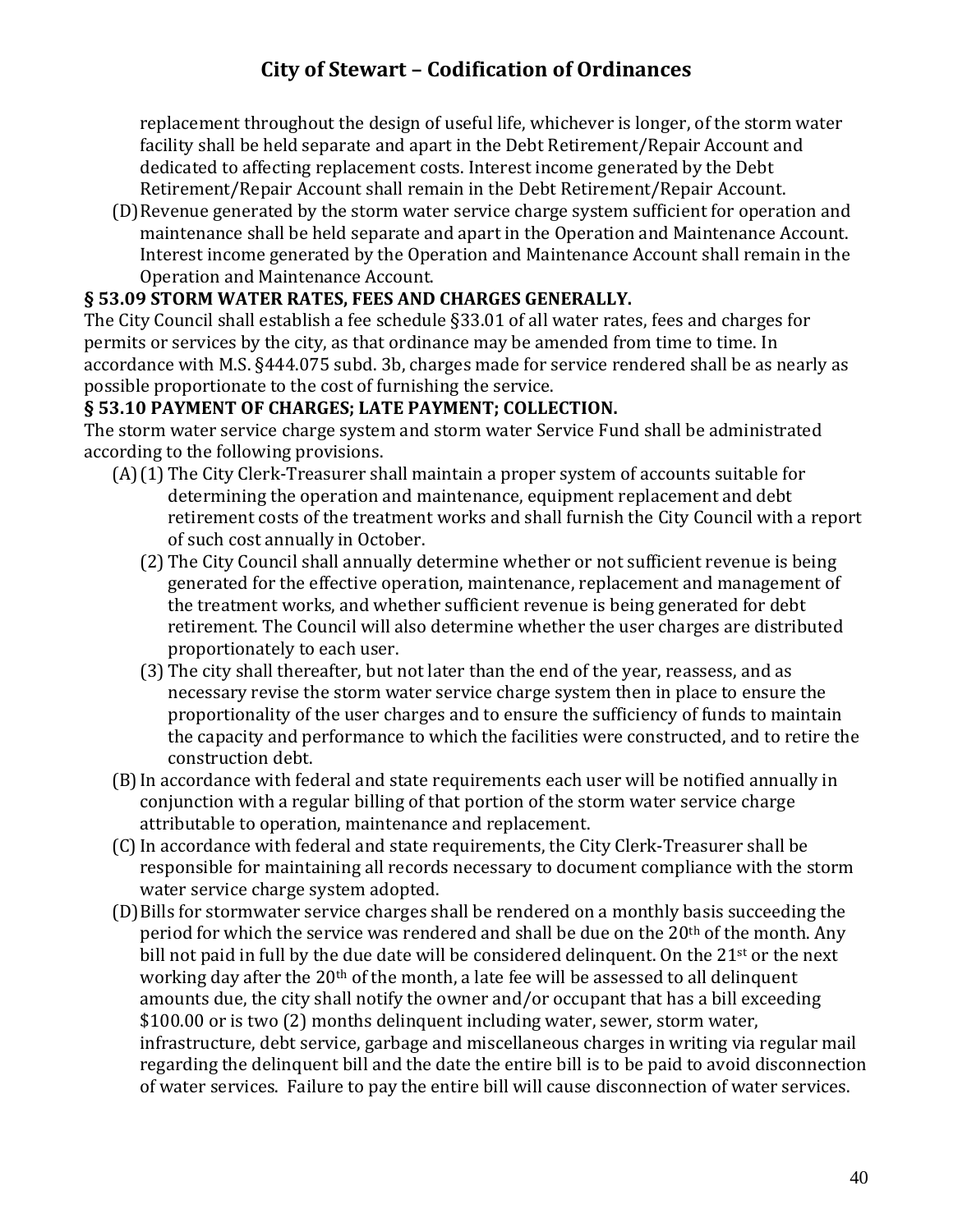The penalty shall be computed in accordance with §33.01 (A)(2) and shall be increased the same for every month the bill is outstanding

- (E) The owner of the premises shall be liable to pay for the service to the premises, and the service is furnished to the premises by the city only upon the condition that the owner of the premises is liable therefore to the city.
- (F) Any additional costs caused by damages including the cost of restoring, shall be borne by the property owner, at no expense to the city.

### **§ 53.11 POWERS AND AUTHORITY OF INSPECTORS.**

- (A)The Superintendent or other duly authorized employees bearing proper credentials and identification shall enter all properties for the purpose of inspection, measurements, sampling and testing pertinent to the city's storm water system in accordance with the provisions of the city.
- (B)While performing necessary work, the Superintendent or duly authorized employees of the city shall observe all safety rules applicable to the premises established by the company, and the company shall be held harmless for injury or death to the city employees and the city shall indemnify the company against loss or damage to its property by the city employees and against liability claims and demands for personal injury or property damage asserted against the company and growing out of the gauging and sampling operation, except as such may be or failure of the company to maintain safe conditions as required hereby.
- (C) The Superintendent or other duly authorized employees of the city bearing proper credentials and identification shall be permitted to enter all private properties through which the city holds a duly negotiated easement for the purposes of, but not limited to, inspection, observation, measurement, sampling, repair and maintenance of any portion of the storm water facilities lying within the easement. All entry and subsequent work, if any, on the easement, shall be done in full accordance with the terms of the duly negotiated easement pertaining to the private property involved.
- (D) The Utilities Superintendent and other duly authorized employees of the city, upon proper identification, are authorized, with the permission of the licensee, owner, resident or other person in control of property within the city, to enter upon all properties for the purpose of inspections, observation and testing in accordance with the provisions of this chapter. If the licensee, owner, resident or other person in control of property within the city does not permit the entrance to the property, the city shall obtain an administrative search warrant as provided for in §10.20 before entering the property, except in emergency situations.
- (E) The Utilities Superintendent and other duly authorized employees of the city, upon proper identification, are authorized, with the permission of the licensee, owner, resident or other person in control of property within the city, to enter upon all properties for the purpose of removal of a water meter, if a premises' water connection is joined with a neighbors water line or the curb stop is nonfunctional and a disconnection for delinquent billing is warranted. If the licensee, owner, resident or other person in control of property within the city does not permit the entrance to the property, the city shall obtain an administrative search warrant as provided for in §10.20 before entering the property, except in emergency situations.

### **§ 53.99 PENALTY**

(A)(1) Any person found to be violating any provision of §53.01 through 53.06 shall be served by the city with written notice stating the nature of the violation and providing a